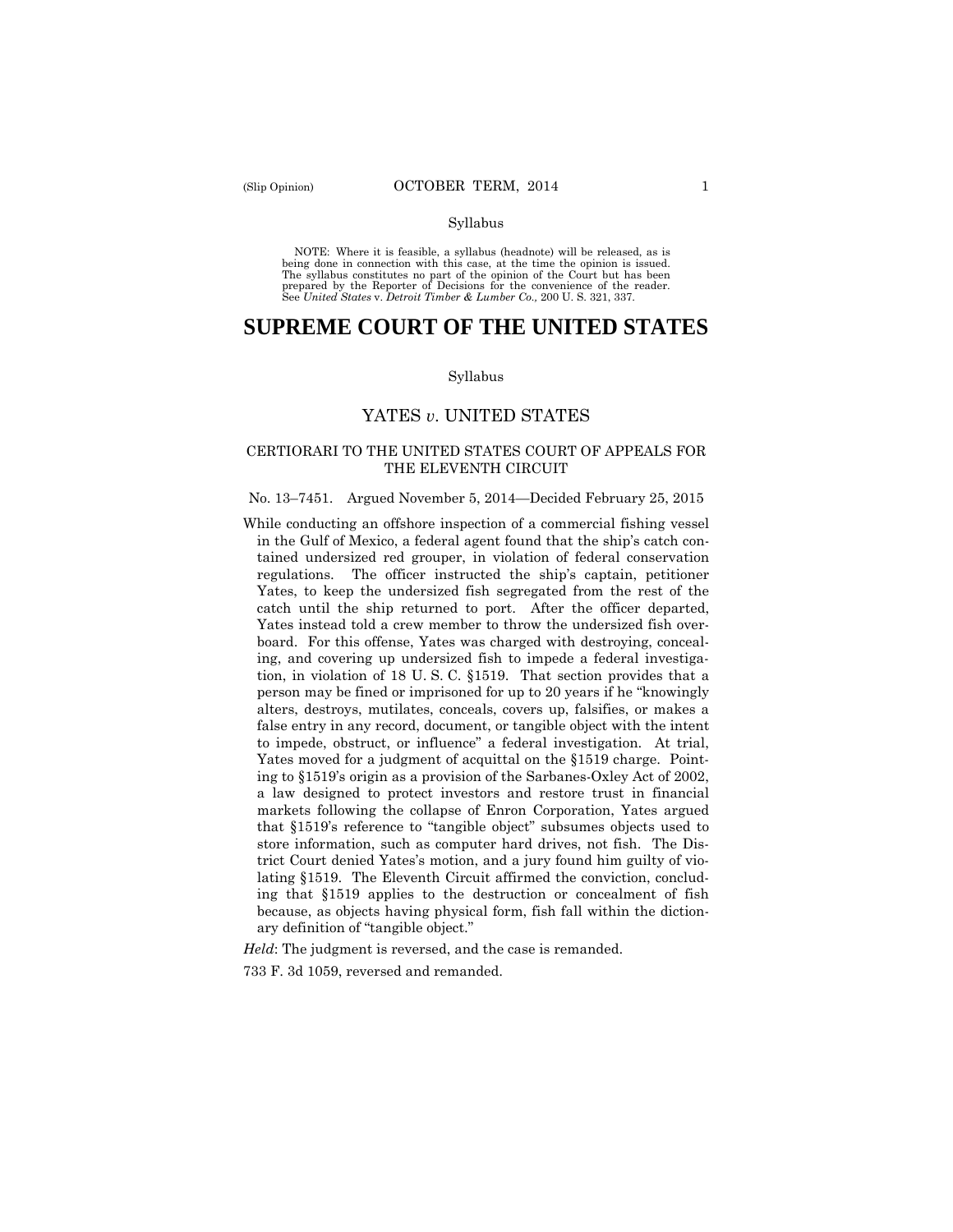#### Syllabus

 JUSTICE GINSBURG, joined by THE CHIEF JUSTICE, JUSTICE BREYER, and JUSTICE SOTOMAYOR, concluded that a "tangible object" within §1519's compass is one used to record or preserve information. Pp. 6– 20.

 U. S. \_\_\_, **\_\_\_.** Pp. 7–10. (a) Although dictionary definitions of the words "tangible" and "object" bear consideration in determining the meaning of "tangible object" in §1519, they are not dispositive. Whether a statutory term is unambiguous "is determined [not only] by reference to the language itself, [but also by] the specific context in which that language is used, and the broader context of the statute as a whole." *Robinson* v. *Shell Oil Co.*, 519 U. S. 337, 341. Identical language may convey varying content when used in different statutes, sometimes even in different provisions of the same statute. See, *e.g., FAA* v. *Cooper*, 566

(b) Familiar interpretive guides aid the construction of "tangible object." Though not commanding, §1519's heading—"Destruction, alteration, or falsification of records in Federal investigations and bankruptcy"—conveys no suggestion that the section prohibits spoliation of any and all physical evidence, however remote from records.

Section 1519's position within Title 18, Chapter 73, further signals that §1519 was not intended to serve as a cross-the-board ban on the destruction of physical evidence. Congress placed §1519 at the end of Chapter 73 following immediately after pre-existing specialized provisions expressly aimed at corporate fraud and financial audits.

The contemporaneous passage of  $$1512(c)(1)$ , which prohibits a person from "alter[ing], destroy[ing], mutilat[ing], or conceal[ing] a record, document, or other object . . . with the intent to impair the object's integrity or availability for use in an official proceeding," is also instructive. The Government argues that  $$1512(c)(1)$ 's reference to "other object" includes any and every physical object. But if §1519's reference to "tangible object" already included all physical objects, as the Government also contends, then Congress had no reason to enact  $§1512(c)(1)$ . Section 1519 should not be read to render superfluous an entire provision passed in proximity as part of the same Act. See *Marx* v. *General Revenue Corp.*, 568 U. S. \_\_\_, \_\_\_.

The words immediately surrounding "tangible object" in §1519— "falsifies, or makes a false entry in any record [or] document"—also cabin the contextual meaning of that term. Applying the canons *noscitur a sociis* and *ejusdem generis*, "tangible object," as the last in a list of terms that begins "any record [or] document," is appropriately read to refer, not to any tangible object, but specifically to the subset of tangible objects used to record or preserve information. This moderate interpretation accords with the list of actions §1519 proscribes; the verbs "falsif[y]" and "mak[e] a false entry in" typically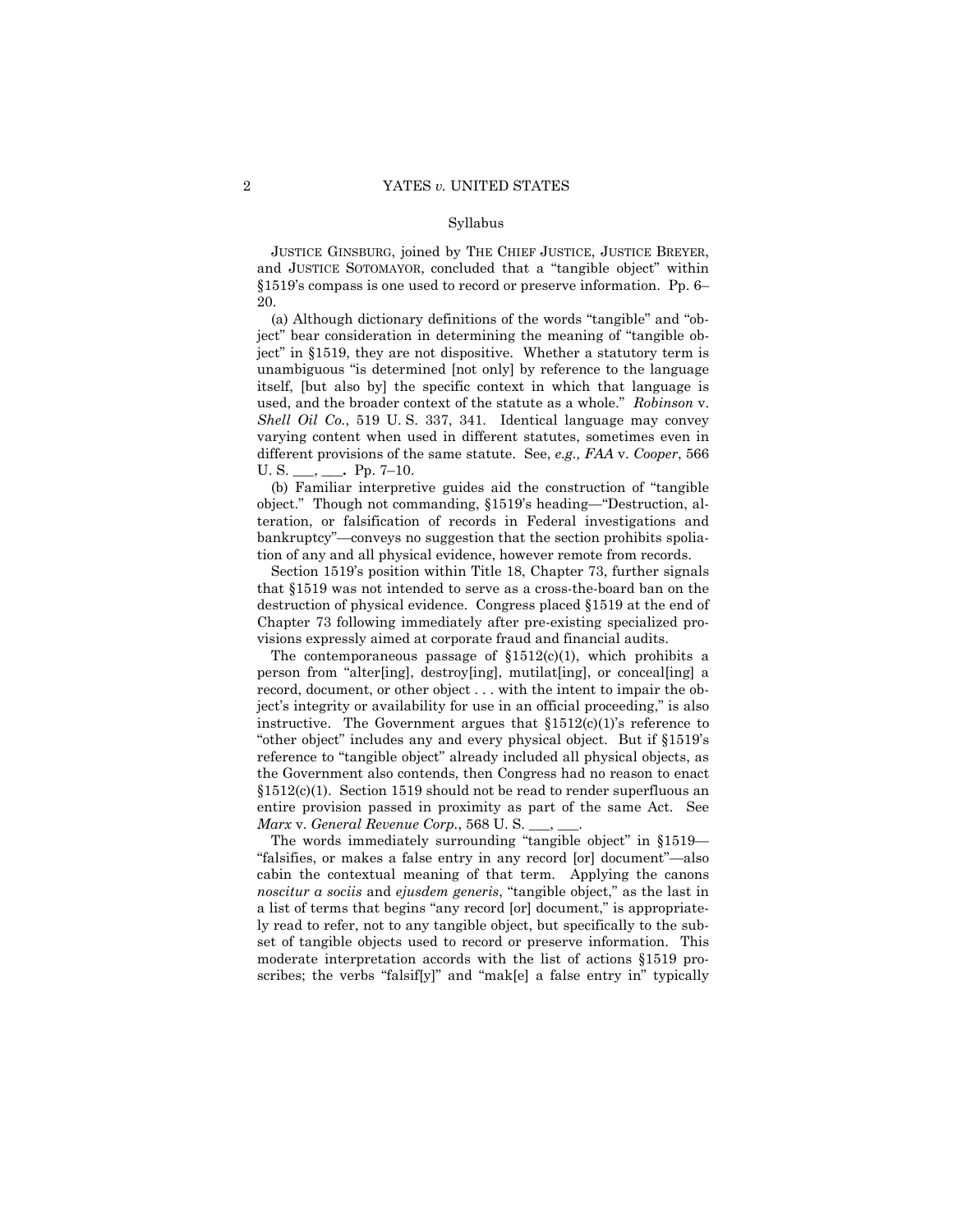#### Syllabus

Gustafson v. Alloyd Co., 513 U.S. 561, 575. take as grammatical objects records, documents, or things used to record or preserve information, such as logbooks or hard drives. See

Use of traditional tools of statutory interpretation to examine markers of congressional intent within the Sarbanes-Oxley Act and §1519 itself thus call for rejection of an aggressive interpretation of "tangible object."

Furthermore, the meaning of "record, document, or thing" in a provision of the 1962 Model Penal Code (MPC) that has been interpreted to prohibit tampering with any kind of physical evidence is not a reliable indicator of the meaning Congress assigned to "record, document, or tangible object" in §1519. There are significant differences between the offense described by the MPC provision and the offense created by §1519. Pp. 10–18.

(c) Finally, if recourse to traditional tools of statutory construction leaves any doubt about the meaning of "tangible object" in §1519, it would be appropriate to invoke the rule of lenity. Pp. 18–19.

JUSTICE ALITO concluded that traditional rules of statutory construction confirm that Yates has the better argument. Title 18 U. S. C. §1519's list of nouns, list of verbs, and title, when combined, tip the case in favor of Yates. Applying the canons *noscitur a sociis*  and *ejusdem generis* to the list of nouns—"any record, document, or tangible object"—the term "tangible object" should refer to something similar to records or documents. And while many of §1519's verbs— "alters, destroys, mutilates, conceals, covers up, falsifies, or makes a false entry in"—could apply to far-flung nouns such as salamanders or sand dunes, the term "makes a false entry in" makes no sense outside of filekeeping. Finally, §1519's title—"Destruction, alteration, or falsification of records in Federal investigations and bankruptcy" also points toward filekeeping rather than fish. Pp. 1–4.

GINSBURG, J., announced the judgment of the Court and delivered an opinion, in which ROBERTS, C. J., and BREYER and SOTOMAYOR, JJ., joined. ALITO, J., filed an opinion concurring in the judgment. KAGAN, J., filed a dissenting opinion, in which SCALIA, KENNEDY, and THOMAS, JJ., joined.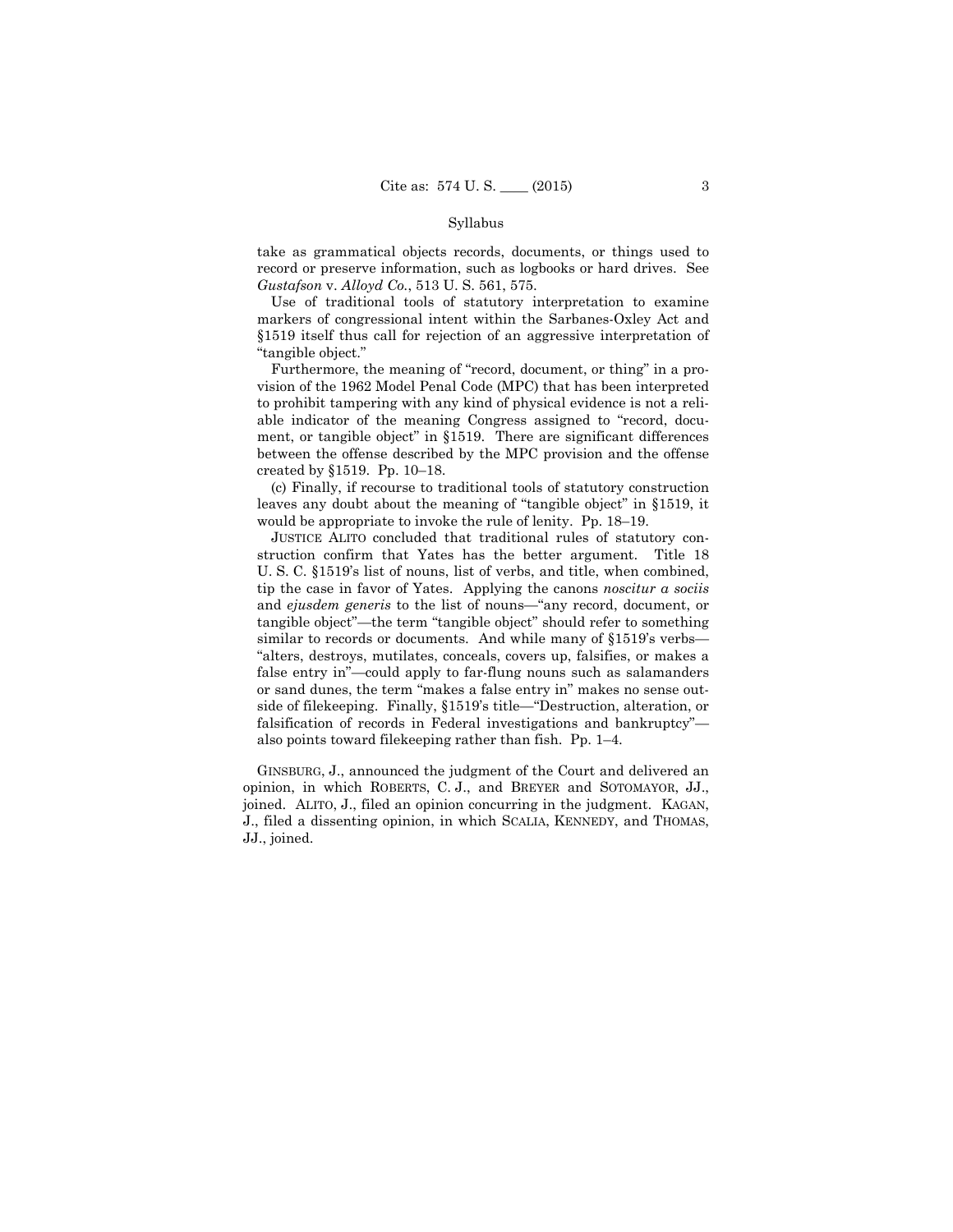preliminary print of the United States Reports. Readers are requested to notify the Reporter of Decisions, Supreme Court of the United States, Wash- ington, D. C. 20543, of any typographical or other formal errors, in order that corrections may be made before the preliminary print goes to press. NOTICE: This opinion is subject to formal revision before publication in the

### $\frac{1}{2}$  ,  $\frac{1}{2}$  ,  $\frac{1}{2}$  ,  $\frac{1}{2}$  ,  $\frac{1}{2}$  ,  $\frac{1}{2}$  ,  $\frac{1}{2}$ **SUPREME COURT OF THE UNITED STATES**

### $\frac{1}{2}$  ,  $\frac{1}{2}$  ,  $\frac{1}{2}$  ,  $\frac{1}{2}$  ,  $\frac{1}{2}$  ,  $\frac{1}{2}$ No. 13–7451

### JOHN L. YATES, PETITIONER *v.* UNITED STATES

### ON WRIT OF CERTIORARI TO THE UNITED STATES COURT OF APPEALS FOR THE ELEVENTH CIRCUIT

### [February 25, 2015]

 JUSTICE GINSBURG announced the judgment of the Court and delivered an opinion, in which THE CHIEF JUSTICE, JUSTICE BREYER, and JUSTICE SOTOMAYOR join.

John Yates, a commercial fisherman, caught undersized red grouper in federal waters in the Gulf of Mexico. To prevent federal authorities from confirming that he had harvested undersized fish, Yates ordered a crew member to toss the suspect catch into the sea. For this offense, he was charged with, and convicted of, violating 18 U. S. C. §1519, which provides:

"Whoever knowingly alters, destroys, mutilates, conceals, covers up, falsifies, or makes a false entry in any record, document, or tangible object with the intent to impede, obstruct, or influence the investigation or proper administration of any matter within the jurisdiction of any department or agency of the United States or any case filed under title 11, or in relation to or contemplation of any such matter or case, shall be fined under this title, imprisoned not more than 20 years, or both."

Yates was also indicted and convicted under §2232(a), which provides: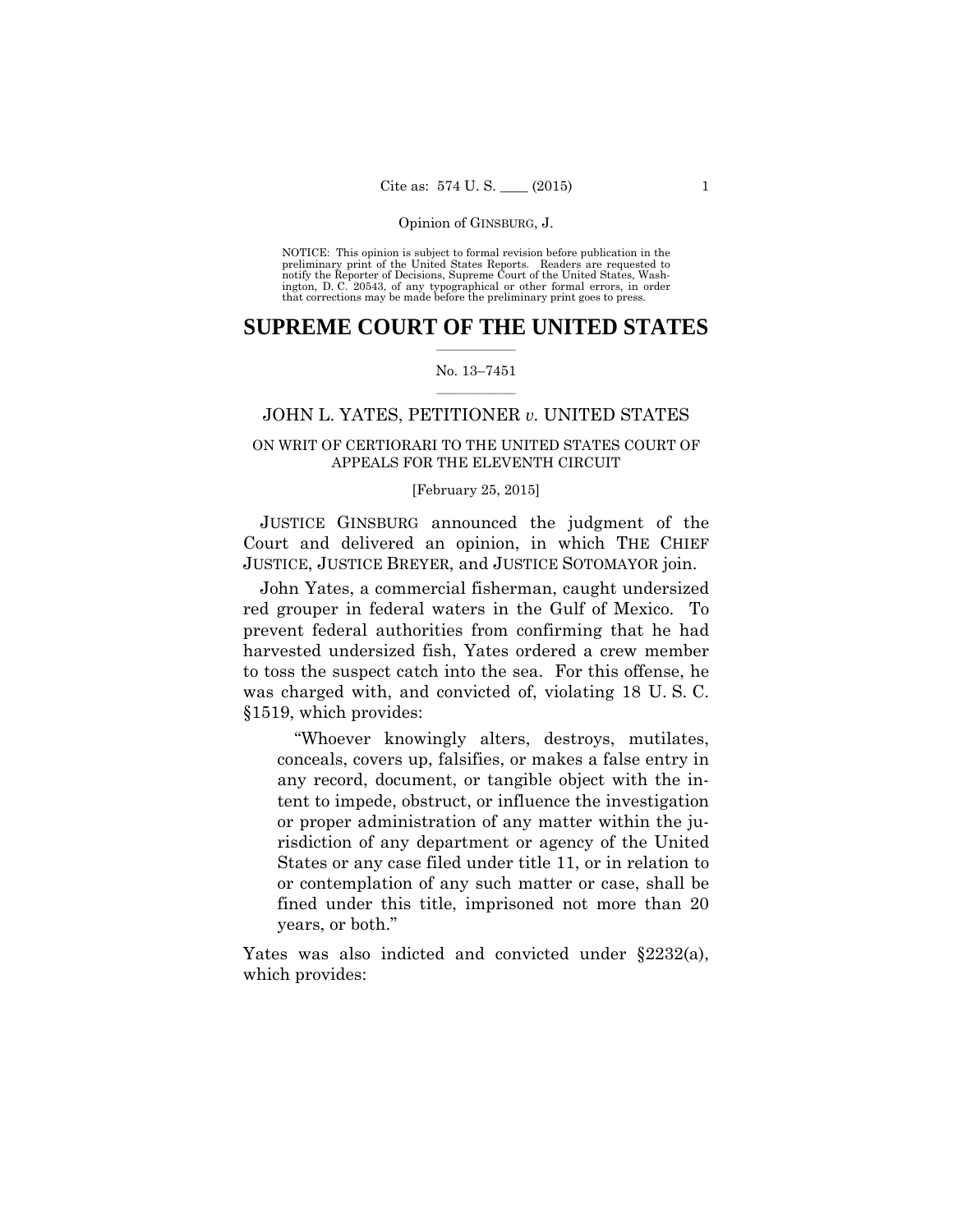### 2 YATES *v.* UNITED STATES

#### Opinion of GINSBURG, J.

 "DESTRUCTION OR REMOVAL OF PROPERTY TO PREVENT SEIZURE.—Whoever, before, during, or after any search for or seizure of property by any person authorized to make such search or seizure, knowingly destroys, damages, wastes, disposes of, transfers, or otherwise takes any action, or knowingly attempts to destroy, damage, waste, dispose of, transfer, or otherwise take any action, for the purpose of preventing or impairing the Government's lawful authority to take such property into its custody or control or to continue holding such property under its lawful custody and control, shall be fined under this title or imprisoned not more than 5 years, or both."

Yates does not contest his conviction for violating §2232(a), but he maintains that fish are not trapped within the term "tangible object," as that term is used in §1519.

Section 1519 was enacted as part of the Sarbanes-Oxley Act of 2002, 116 Stat. 745, legislation designed to protect investors and restore trust in financial markets following the collapse of Enron Corporation. A fish is no doubt an object that is tangible; fish can be seen, caught, and handled, and a catch, as this case illustrates, is vulnerable to destruction. But it would cut §1519 loose from its financial-fraud mooring to hold that it encompasses any and all objects, whatever their size or significance, destroyed with obstructive intent. Mindful that in Sarbanes-Oxley, Congress trained its attention on corporate and accounting deception and cover-ups, we conclude that a matching construction of §1519 is in order: A tangible object captured by §1519, we hold, must be one used to record or preserve information.

I

On August 23, 2007, the *Miss Katie*, a commercial fishing boat, was six days into an expedition in the Gulf of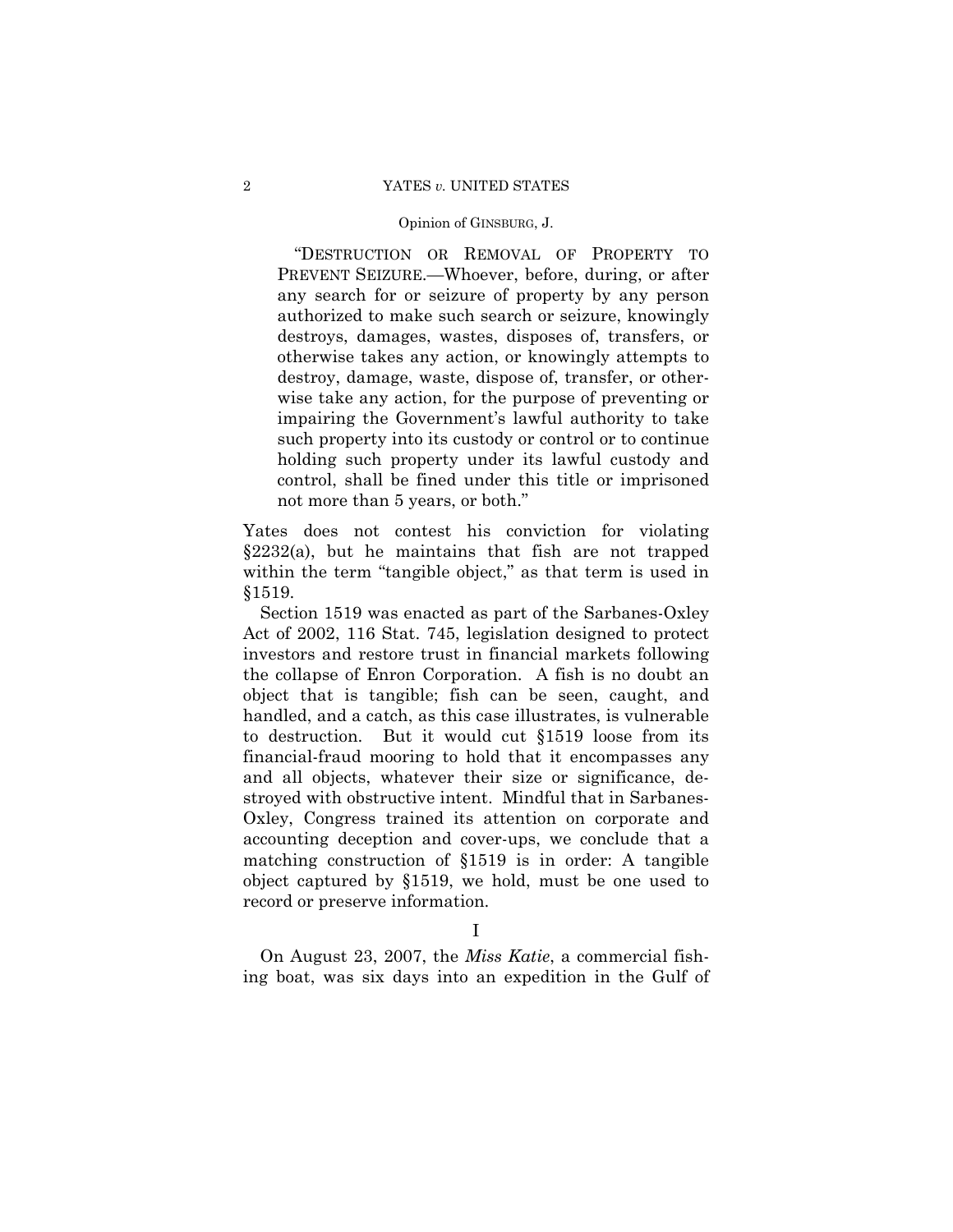Mexico. Her crew numbered three, including Yates, the captain. Engaged in a routine offshore patrol to inspect both recreational and commercial vessels, Officer John Jones of the Florida Fish and Wildlife Conservation Commission decided to board the *Miss Katie* to check on the vessel's compliance with fishing rules. Although the *Miss Katie* was far enough from the Florida coast to be in exclusively federal waters, she was nevertheless within Officer Jones's jurisdiction. Because he had been deputized as a federal agent by the National Marine Fisheries Service, Officer Jones had authority to enforce federal, as well as state, fishing laws.

Upon boarding the *Miss Katie*, Officer Jones noticed three red grouper that appeared to be undersized hanging from a hook on the deck. At the time, federal conservation regulations required immediate release of red grouper less than 20 inches long. 50 CFR  $\S 622.37(d)(2)(ii)$  (effective April 2, 2007). Violation of those regulations is a civil offense punishable by a fine or fishing license suspension. See 16 U. S. C. §§1857(1)(A), (G), 1858(a), (g).

Suspecting that other undersized fish might be on board, Officer Jones proceeded to inspect the ship's catch, setting aside and measuring only fish that appeared to him to be shorter than 20 inches. Officer Jones ultimately determined that 72 fish fell short of the 20-inch mark. A fellow officer recorded the length of each of the undersized fish on a catch measurement verification form. With few exceptions, the measured fish were between 19 and 20 inches; three were less than 19 inches; none were less than 18.75 inches. After separating the fish measuring below 20 inches from the rest of the catch by placing them in wooden crates, Officer Jones directed Yates to leave the fish, thus segregated, in the crates until the *Miss Katie*  returned to port. Before departing, Officer Jones issued Yates a citation for possession of undersized fish.

Four days later, after the *Miss Katie* had docked in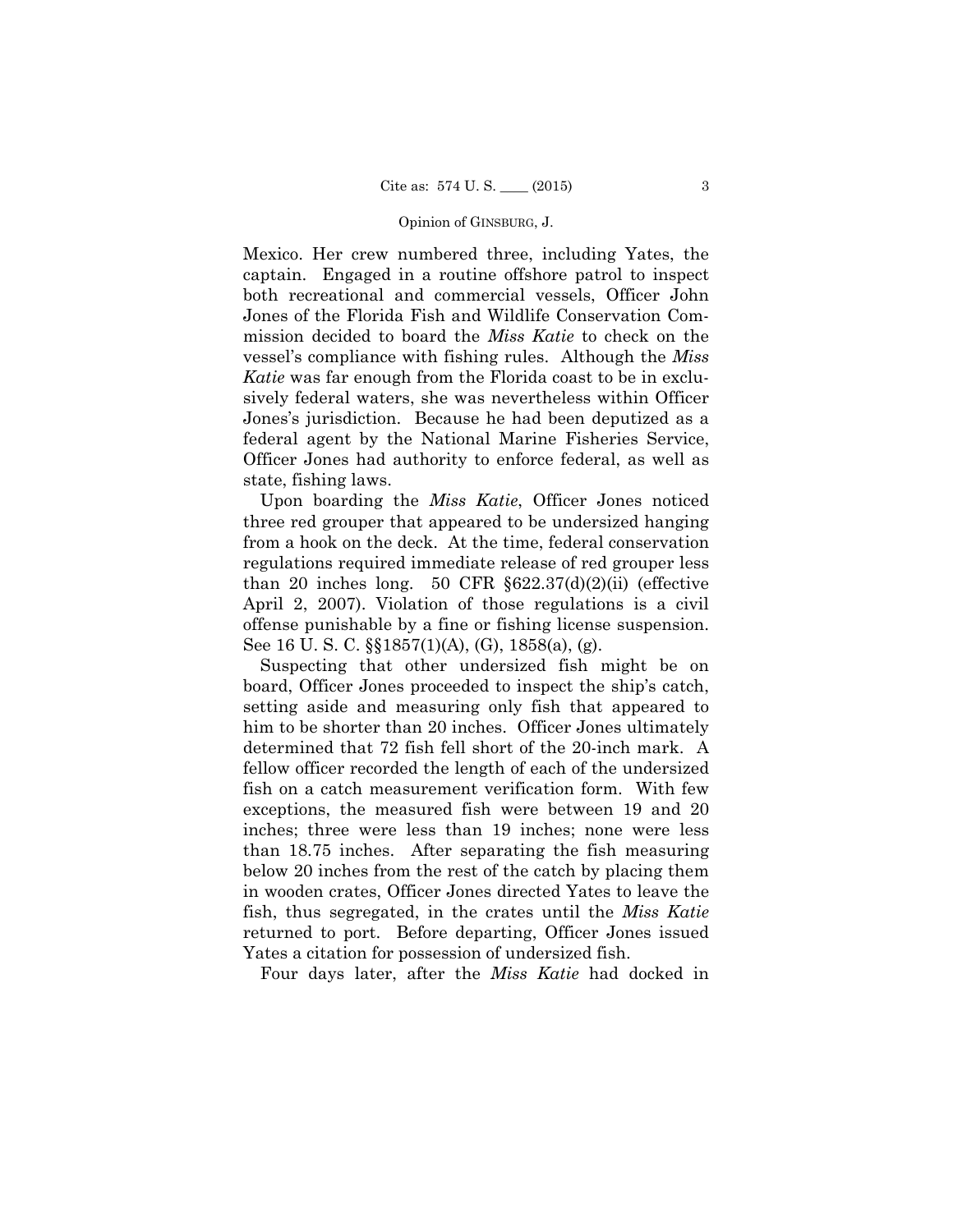### 4 YATES *v.* UNITED STATES

### Opinion of GINSBURG, J.

Cortez, Florida, Officer Jones measured the fish contained in the wooden crates. This time, however, the measured fish, although still less than 20 inches, slightly exceeded the lengths recorded on board. Jones surmised that the fish brought to port were not the same as those he had detected during his initial inspection. Under questioning, one of the crew members admitted that, at Yates's direction, he had thrown overboard the fish Officer Jones had measured at sea, and that he and Yates had replaced the tossed grouper with fish from the rest of the catch.

For reasons not disclosed in the record before us, more than 32 months passed before criminal charges were lodged against Yates. On May 5, 2010, he was indicted for destroying property to prevent a federal seizure, in violation of §2232(a), and for destroying, concealing, and covering up undersized fish to impede a federal investigation, in violation of  $$1519<sup>1</sup>$  By the time of the indictment, the minimum legal length for Gulf red grouper had been lowered from 20 inches to 18 inches. See 50 CFR §622.37(d)(2)(iv) (effective May 18, 2009). No measured fish in Yates's catch fell below that limit. The record does not reveal what civil penalty, if any, Yates received for his possession of fish undersized under the 2007 regulation. See 16 U. S. C. §1858(a).

Yates was tried on the criminal charges in August 2011. At the end of the Government's case in chief, he moved for a judgment of acquittal on the §1519 charge. Pointing to §1519's title and its origin as a provision of the Sarbanes-Oxley Act, Yates argued that the section sets forth "a documents offense" and that its reference to "tangible object[s]" subsumes "computer hard drives, logbooks, [and] things of that nature," not fish. App. 91–92. Yates

<sup>1</sup>Yates was also charged with making a false statement to federal law enforcement officers, in violation of 18 U. S. C. §1001(a)(2). That charge, on which Yates was acquitted, is not relevant to our analysis.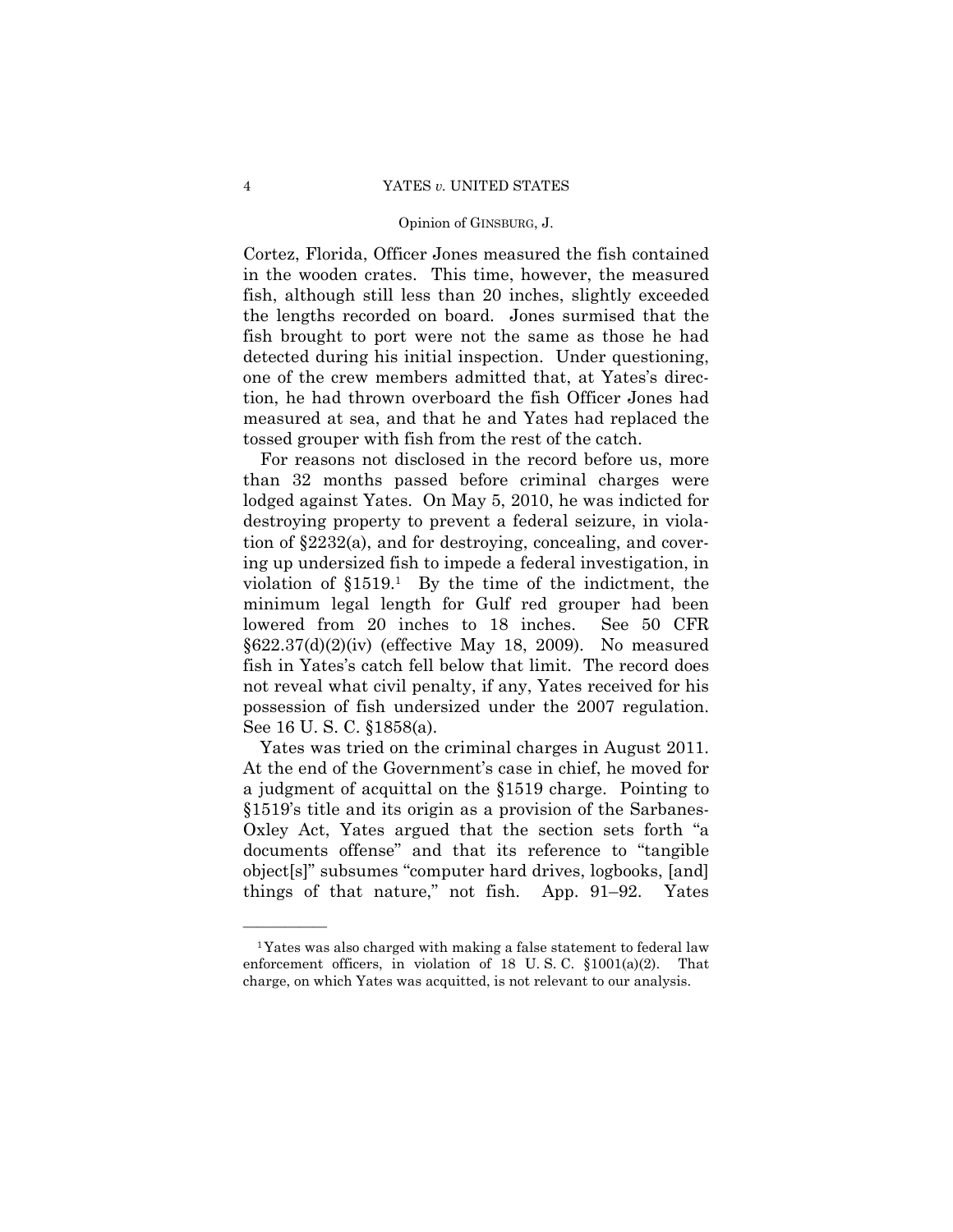fit that description. But §1519, Yates insisted, did not. acknowledged that the Criminal Code contains "sections that would have been appropriate for the [G]overnment to pursue" if it wished to prosecute him for tampering with evidence. App. 91. Section 2232(a), set out *supra,* at 1–2,

 document or record." App. 93. The trial judge expressed The Government countered that a "tangible object" within §1519's compass is "simply something other than a misgivings about reading "tangible object" as broadly as the Government urged: "Isn't there a Latin phrase [about] construction of a statute . . . . The gist of it is . . . you take a look at [a] line of words, and you interpret the words consistently. So if you're talking about documents, and records, tangible objects are tangible objects in the nature of a document or a record, as opposed to a fish." *Ibid.* The first-instance judge nonetheless followed controlling Eleventh Circuit precedent. While recognizing that §1519 was passed as part of legislation targeting corporate fraud, the Court of Appeals had instructed that "the broad language of §1519 is not limited to corporate fraud cases, and 'Congress is free to pass laws with language covering areas well beyond the particular crisis *du jour* that initially prompted legislative action.'" No. 2:10–cr–66–FtM– 29SPC (MD Fla., Aug. 8, 2011), App. 116 (quoting *United States* v. *Hunt*, 526 F. 3d 739, 744 (CA11 2008)). Accordingly, the trial court read "tangible object" as a term "independent" of "record" or "document." App. 116. For violating §1519 and §2232(a), the court sentenced Yates to imprisonment for 30 days, followed by supervised release for three years. App. 118–120. For life, he will bear the stigma of having a federal felony conviction.

On appeal, the Eleventh Circuit found the text of §1519 "plain." 733 F. 3d 1059, 1064 (2013). Because "tangible object" was "undefined" in the statute, the Court of Appeals gave the term its "ordinary or natural meaning," *i.e.*, its dictionary definition, "[h]aving or possessing physical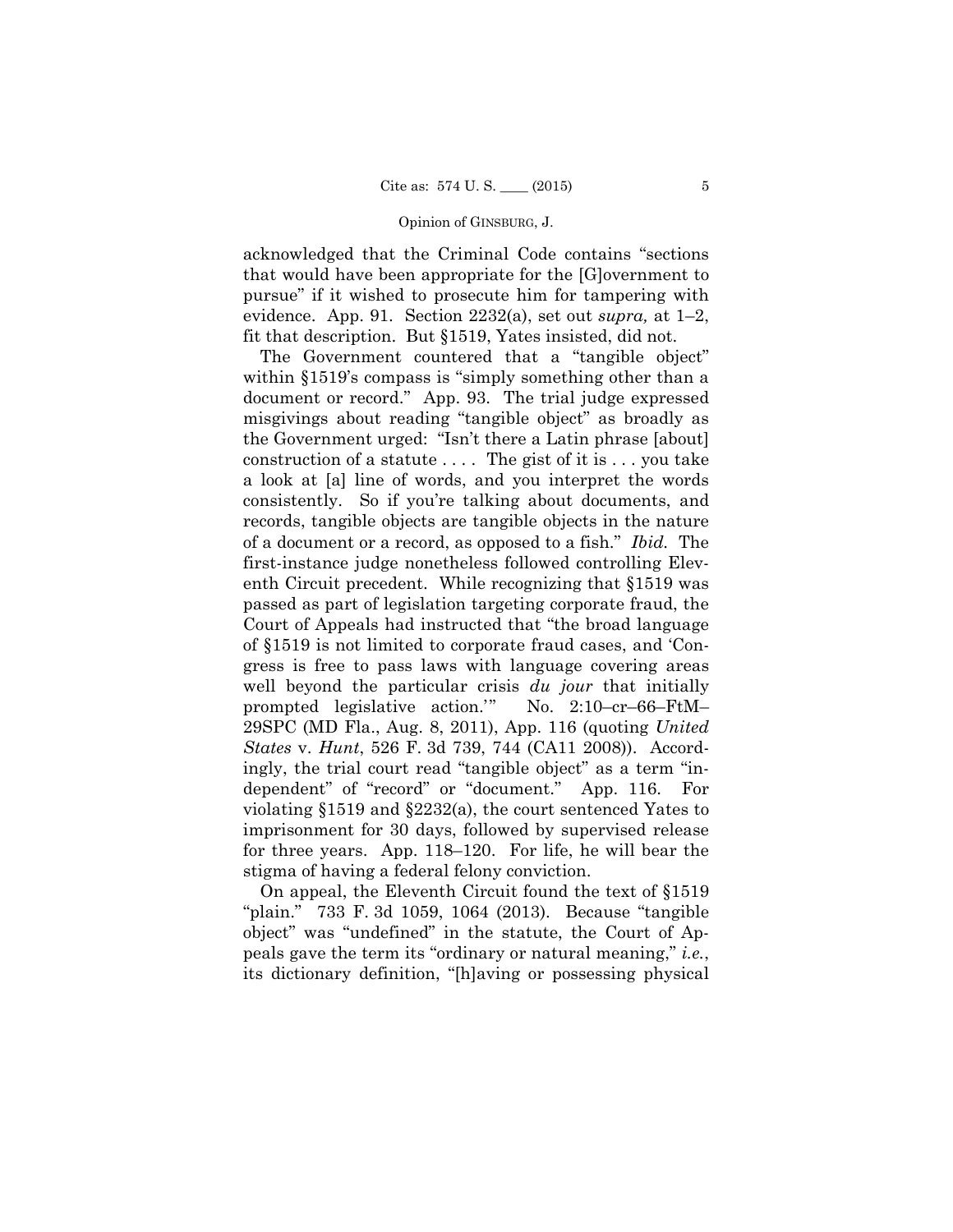form." *Ibid.* (quoting Black's Law Dictionary 1592 (9th ed. 2009)).

We granted certiorari,  $572$  U.S.  $\_\_$  (2014), and now reverse the Eleventh Circuit's judgment.

### II

The Sarbanes-Oxley Act, all agree, was prompted by the exposure of Enron's massive accounting fraud and revelations that the company's outside auditor, Arthur Andersen LLP, had systematically destroyed potentially incriminating documents. The Government acknowledges that §1519 was intended to prohibit, in particular, corporate document-shredding to hide evidence of financial wrongdoing. Brief for United States 46. Prior law made it an offense to "intimidat[e], threate[n], or corruptly persuad[e] *another person*" to shred documents. §1512(b) (emphasis added). Section 1519 cured a conspicuous omission by imposing liability on a person who destroys records himself. See S. Rep. No. 107–146, p. 14 (2002) (describing §1519 as "a new general anti shredding provision" and explaining that "certain current provisions make it a crime to persuade another person to destroy documents, but not a crime to actually destroy the same documents yourself"). The new section also expanded prior law by including within the provision's reach "any matter within the jurisdiction of any department or agency of the United States." *Id.*, at 14–15.

In the Government's view, §1519 extends beyond the principal evil motivating its passage. The words of §1519, the Government argues, support reading the provision as a general ban on the spoliation of evidence, covering all physical items that might be relevant to any matter under federal investigation.

Yates urges a contextual reading of §1519, tying "tangible object" to the surrounding words, the placement of the provision within the Sarbanes-Oxley Act, and related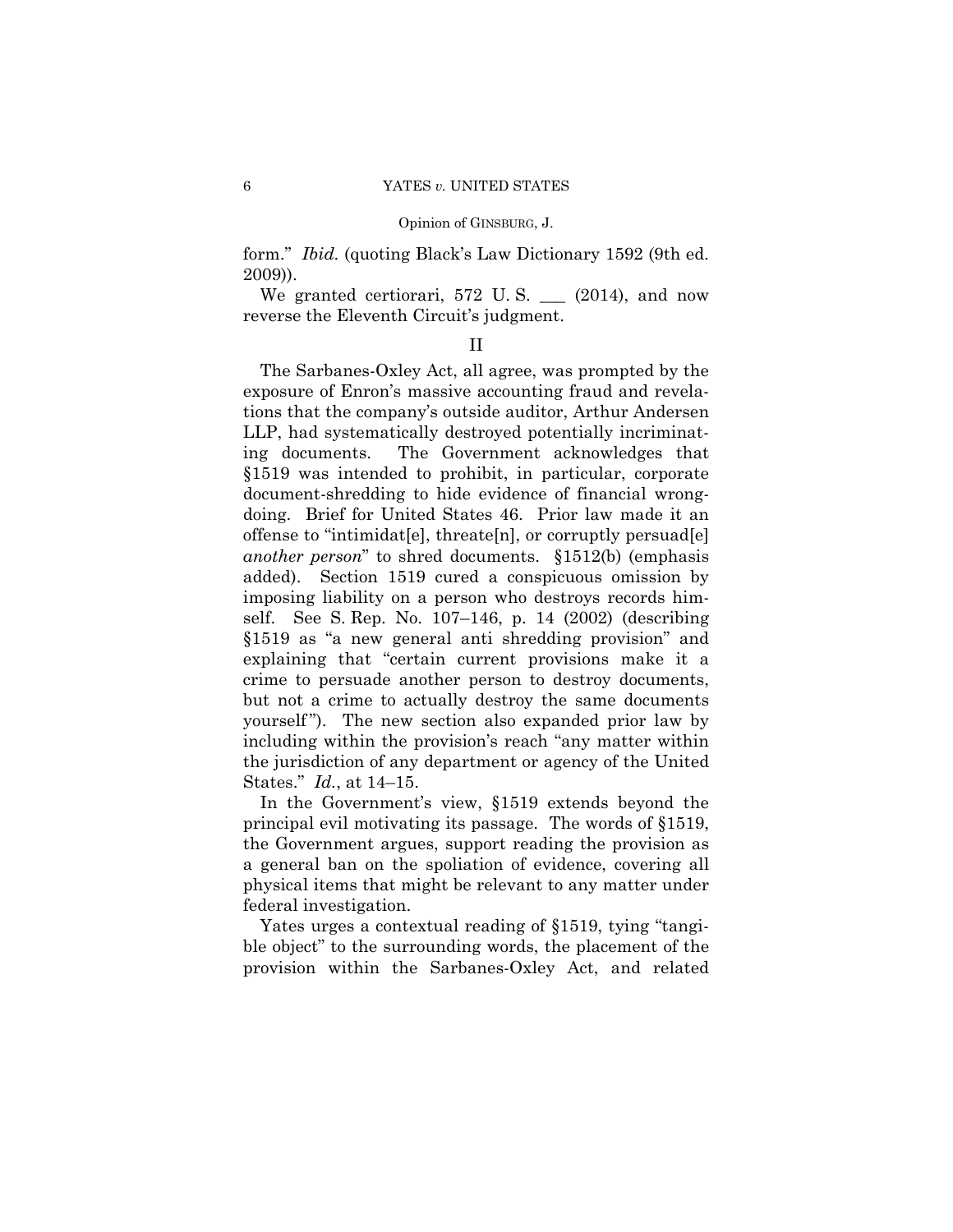provisions enacted at the same time, in particular §1520 and §1512(c)(1), see *infra*, at 10, 12–13. Section 1519, he maintains, targets not all manner of evidence, but records, documents, and tangible objects used to preserve them, *e.g.*, computers, servers, and other media on which information is stored.

We agree with Yates and reject the Government's unrestrained reading. "Tangible object" in §1519, we conclude, is better read to cover only objects one can use to record or preserve information, not all objects in the physical world.

The ordinary meaning of an "object" that is "tangible," as stated in dictionary definitions, is "a discrete . . . thing," Webster's Third New International Dictionary 1555 (2002), that "possess[es] physical form," Black's Law Dictionary 1683 (10th ed. 2014). From this premise, the Government concludes that "tangible object," as that term appears in §1519, covers the waterfront, including fish from the sea.

Whether a statutory term is unambiguous, however, does not turn solely on dictionary definitions of its component words. Rather, "[t]he plainness or ambiguity of statutory language is determined [not only] by reference to the language itself, [but as well by] the specific context in which that language is used, and the broader context of the statute as a whole." *Robinson* v. *Shell Oil Co.*, 519 U. S. 337, 341 (1997). See also *Deal* v. *United States*, 508 U. S. 129, 132 (1993) (it is a "fundamental principle of statutory construction (and, indeed, of language itself) that the meaning of a word cannot be determined in isolation, but must be drawn from the context in which it is used"). Ordinarily, a word's usage accords with its dictionary definition. In law as in life, however, the same words, placed in different contexts, sometimes mean different things.

A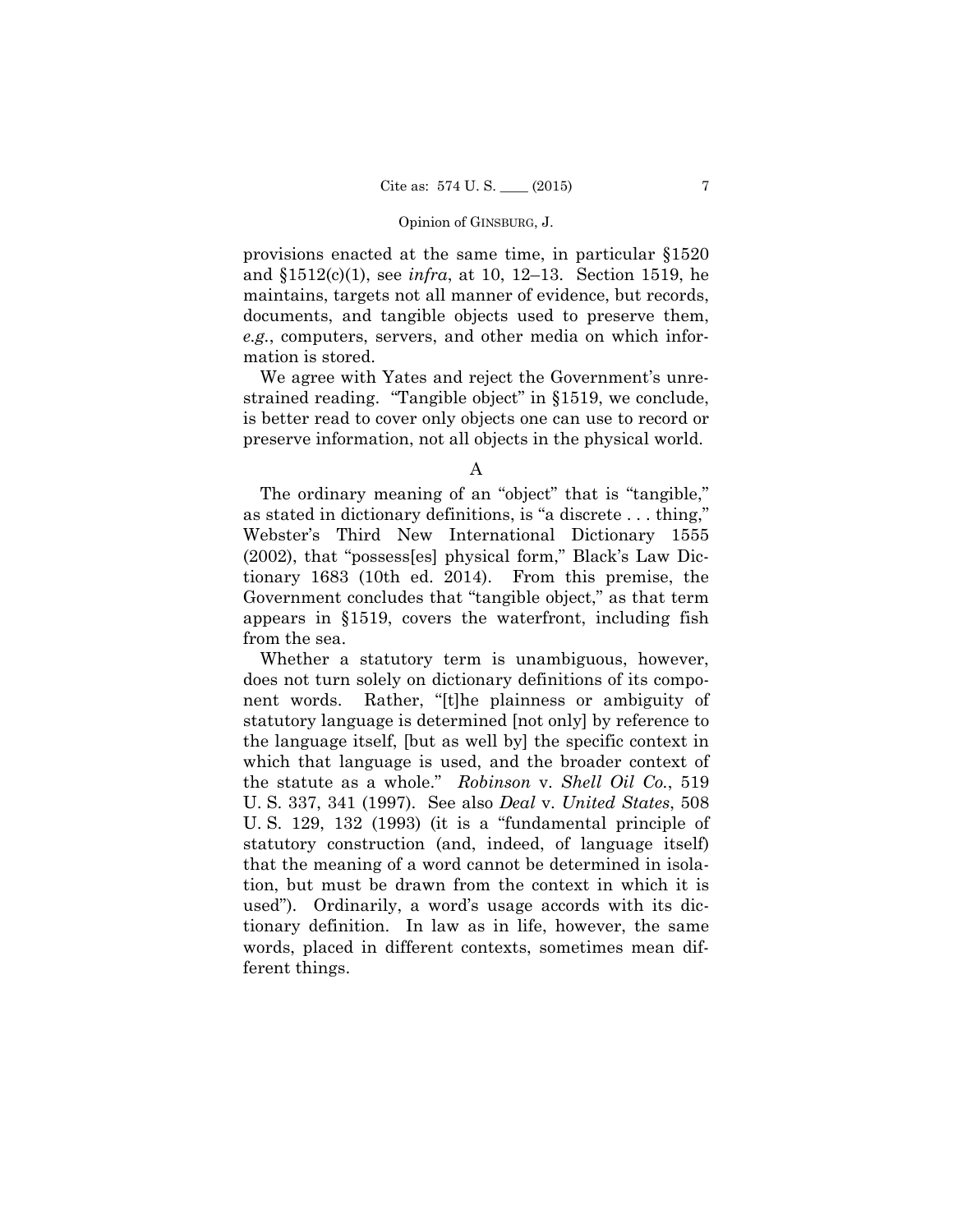We have several times affirmed that identical language may convey varying content when used in different statutes, sometimes even in different provisions of the same statute. See, *e.g., FAA* v. *Cooper*, 566 U.S. \_\_,  $(2012)$ , (slip op., at  $6-7$ ) ("actual damages" has different meanings in different statutes); *Wachovia Bank, N. A.* v. *Schmidt*, 546 U. S. 303, 313–314 (2006) ("located" has different meanings in different provisions of the National Bank Act); *General Dynamics Land Systems, Inc.* v. *Cline*, 540 U. S. 581, 595–597 (2004) ("age" has different meanings in different provisions of the Age Discrimination in Employment Act of 1967); *United States* v. *Cleveland Indians Baseball Co.*, 532 U. S. 200, 213 (2001) ("wages paid" has different meanings in different provisions of Title 26 U. S. C.); *Robinson*, 519 U. S.*,* at 342–344 ("employee" has different meanings in different sections of Title VII of the Civil Rights Act of 1964); *Merrell Dow Pharmaceuticals Inc.* v. *Thompson*, 478 U. S. 804, 807–808 (1986) ("arising under" has different meanings in U. S. Const., Art. III, §2, and 28 U. S. C. §1331); *District of Columbia* v. *Carter*, 409 U. S. 418, 420–421 (1973) ("State or Territory" has different meanings in 42 U. S. C. §1982 and §1983); *Atlantic Cleaners & Dyers, Inc.* v. *United States*, 286 U. S. 427, 433–437 (1932) ("trade or commerce" has different meanings in different sections of the Sherman Act). As the Court observed in *Atlantic Cleaners & Dyers*, 286 U. S., at 433:

"Most words have different shades of meaning and consequently may be variously construed . . . . Where the subject matter to which the words refer is not the same in the several places where [the words] are used, or the conditions are different, or the scope of the legislative power exercised in one case is broader than that exercised in another, the meaning well may vary to meet the purposes of the law, to be arrived at by a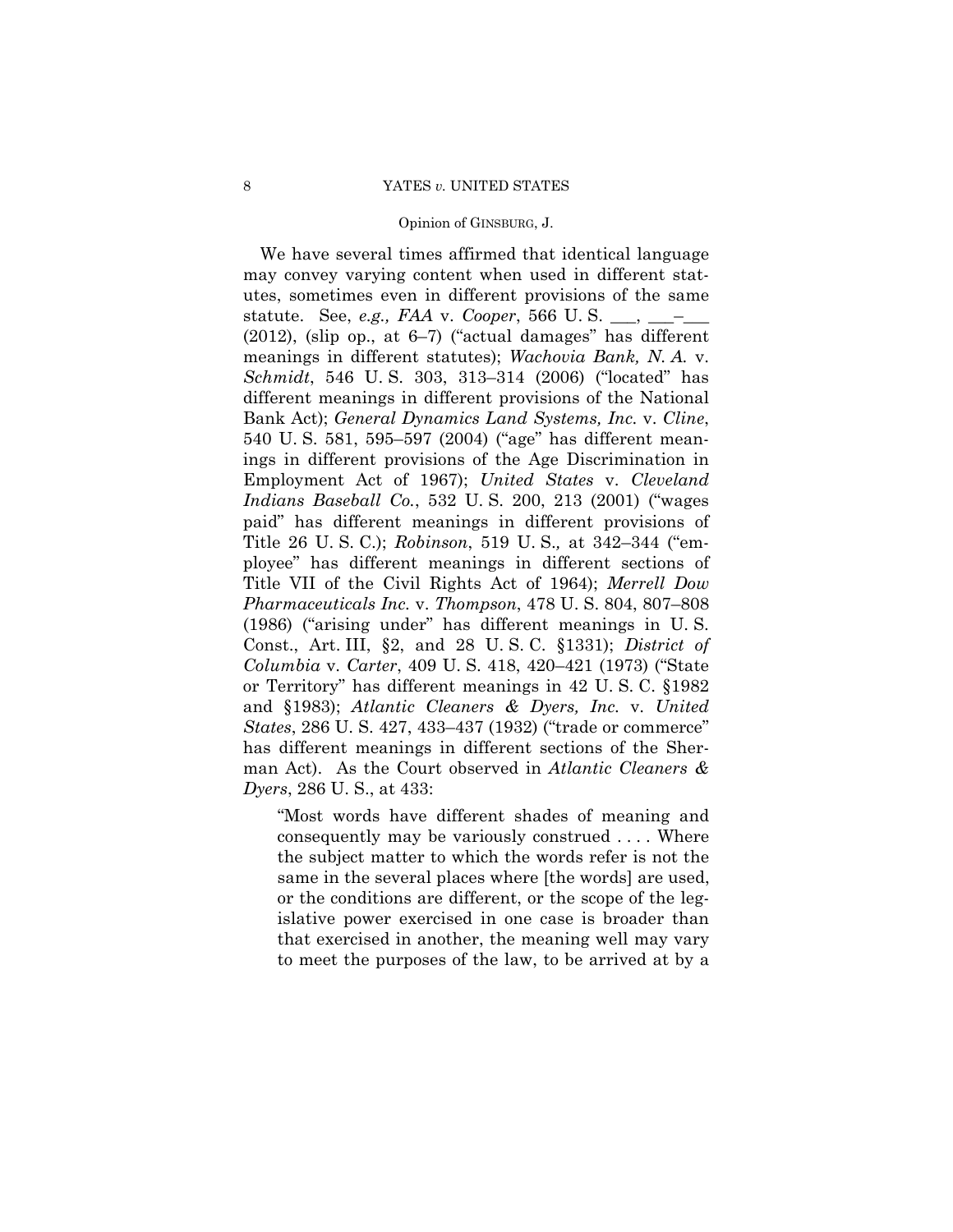consideration of the language in which those purposes are expressed, and of the circumstances under which the language was employed."2

In short, although dictionary definitions of the words "tangible" and "object" bear consideration, they are not dispositive of the meaning of "tangible object" in §1519.

Supporting a reading of "tangible object," as used in §1519, in accord with dictionary definitions, the Government points to the appearance of that term in Federal Rule of Criminal Procedure 16. That Rule requires the prosecution to grant a defendant's request to inspect "tangible objects" within the Government's control that have utility for the defense. See Fed. Rule Crim. Proc.  $16(a)(1)(E)$ .

 those not yet begun.3 See *Commissioner* v. *National Car-*Rule 16's reference to "tangible objects" has been interpreted to include any physical evidence. See 5 W. LaFave, J. Israel, N. King, & O. Kerr, Criminal Procedure §20.3(g), pp. 405–406, and n. 120 (3d ed. 2007). Rule 16 is a discovery rule designed to protect defendants by compelling the prosecution to turn over to the defense evidence material to the charges at issue. In that context, a comprehensive construction of "tangible objects" is fitting. In contrast, §1519 is a penal provision that refers to "tangible object" not in relation to a request for information relevant to a specific court proceeding, but rather in relation to federal investigations or proceedings of every kind, including *bide Corp.*, 167 F. 2d 304, 306 (CA2 1948) (Hand, J.)

<sup>2</sup>The dissent assiduously ignores all this, *post*, at 11–12, in insisting that Congress wrote §1519 to cover, along with shredded corporate documents, red grouper slightly smaller than the legal limit.<br><sup>3</sup>For the same reason, we do not think the meaning of "tangible ob-

jects" (or "tangible things," see Fed. Rule Civ. Proc. 26(b)) in other discovery prescriptions cited by the Government leads to the conclusion that "tangible object" in §1519 encompasses any and all physical evidence existing on land or in the sea.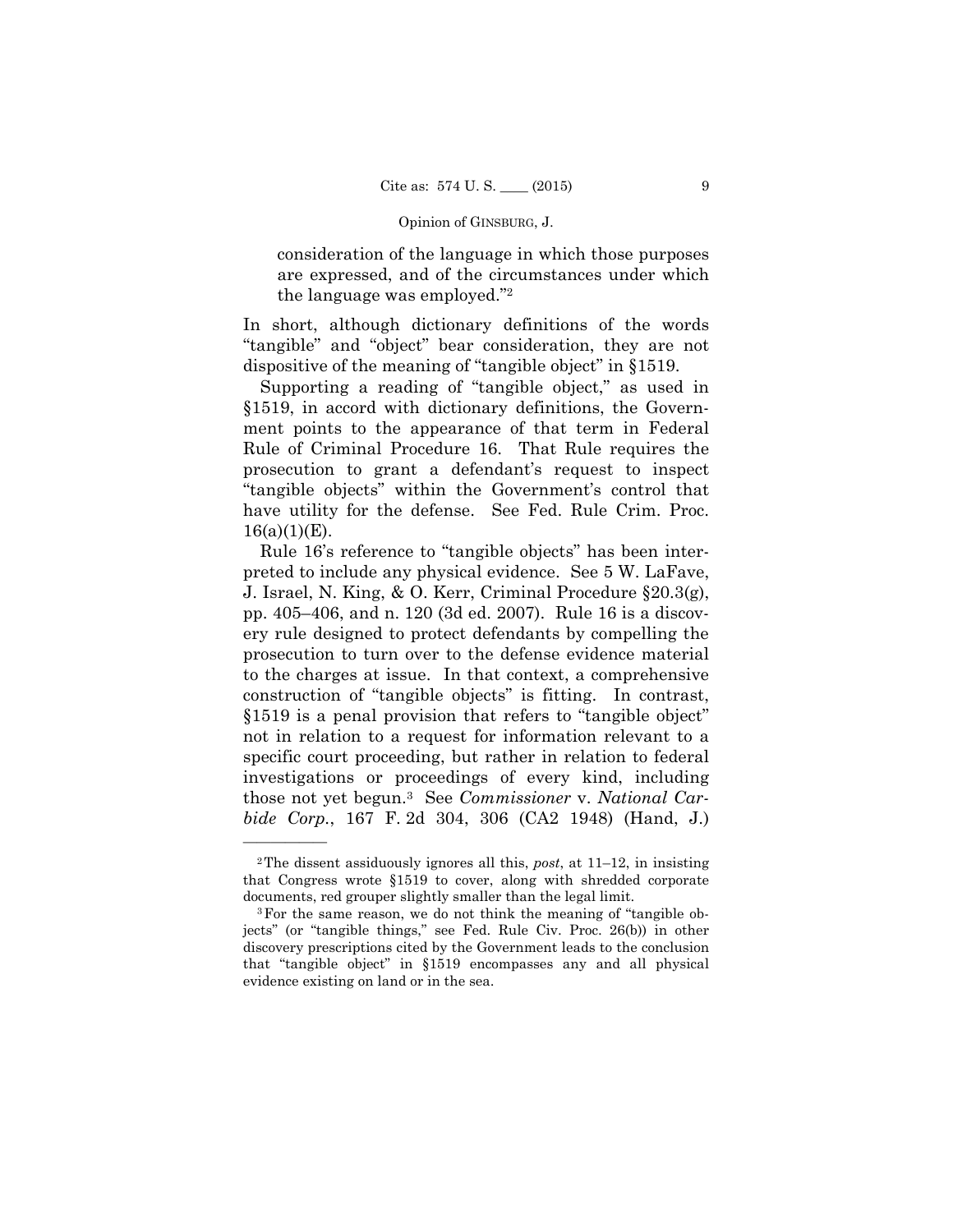("words are chameleons, which reflect the color of their environment"). Just as the context of Rule 16 supports giving "tangible object" a meaning as broad as its dictionary definition, the context of §1519 tugs strongly in favor of a narrower reading.

### B

Familiar interpretive guides aid our construction of the words "tangible object" as they appear in §1519.

We note first §1519's caption: "Destruction, alteration, or falsification of records in Federal investigations and bankruptcy." That heading conveys no suggestion that the section prohibits spoliation of any and all physical evidence, however remote from records. Neither does the title of the section of the Sarbanes-Oxley Act in which §1519 was placed, §802: "Criminal penalties for altering documents." 116 Stat. 800. Furthermore, §1520, the only other provision passed as part of §802, is titled "Destruction of corporate audit records" and addresses only that specific subset of records and documents. While these headings are not commanding, they supply cues that Congress did not intend "tangible object" in §1519 to sweep within its reach physical objects of every kind, including things no one would describe as records, documents, or devices closely associated with them. See *Almendarez-Torres* v. *United States*, 523 U. S. 224, 234 (1998) ("[T]he title of a statute and the heading of a section are tools available for the resolution of a doubt about the meaning of a statute." (internal quotation marks omitted)). If Congress indeed meant to make §1519 an allencompassing ban on the spoliation of evidence, as the dissent believes Congress did, one would have expected a clearer indication of that intent.

Section 1519's position within Chapter 73 of Title 18 further signals that §1519 was not intended to serve as a cross-the-board ban on the destruction of physical evi-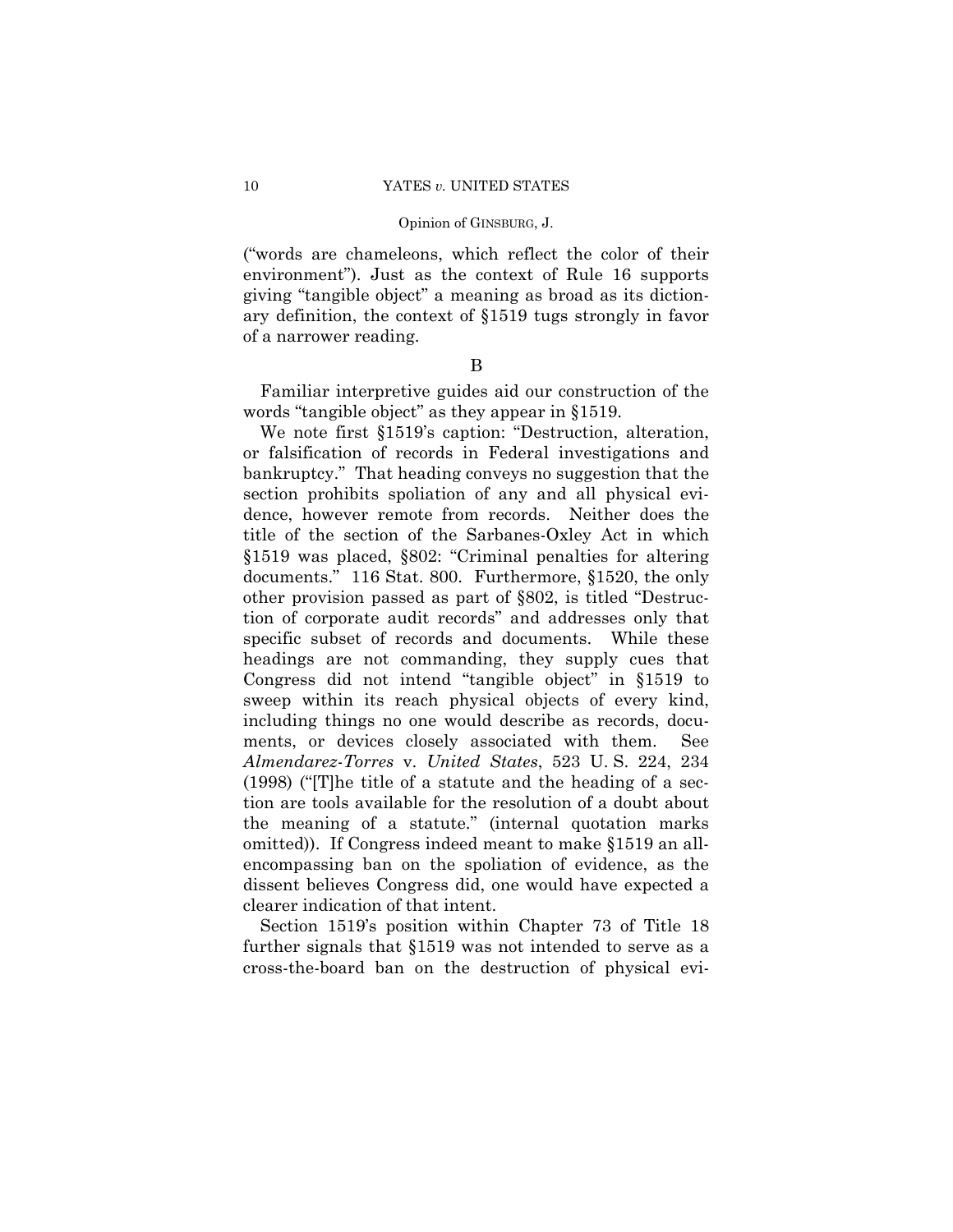dence of every kind. Congress placed §1519 (and its companion provision §1520) at the end of the chapter, following immediately after the pre-existing §1516, §1517, and §1518, each of them prohibiting obstructive acts in specific contexts. See §1516 (audits of recipients of federal funds); §1517 (federal examinations of financial institutions); §1518 (criminal investigations of federal health care offenses). See also S. Rep. No. 107–146, at 7 (observing that §1517 and §1518 "apply to obstruction in certain limited types of cases, such as bankruptcy fraud, examinations of financial institutions, and healthcare fraud").

But Congress did not direct codification of the Sarbanes-Oxley Act's other additions to Chapter 73 adjacent to these specialized provisions. Instead, Congress directed placement of those additions within or alongside retained provisions that address obstructive acts relating broadly to official proceedings and criminal trials: Section 806, "Civil Action to protect against retaliation in fraud cases," was codified as §1514A and inserted between the pre-existing §1514, which addresses civil actions to restrain harassment of victims and witnesses in criminal cases, and §1515, which defines terms used in §1512 and §1513. Section 1102, "Tampering with a record or otherwise impeding an official proceeding," was codified as §1512(c) and inserted within the pre-existing §1512, which addresses tampering with a victim, witness, or informant to impede any official proceeding. Section 1107, "Retaliation against informants," was codified as §1513(e) and inserted within the pre-existing §1513, which addresses retaliation against a victim, witness, or informant in any official proceeding. Congress thus ranked §1519, not among the broad proscriptions, but together with specialized provisions expressly aimed at corporate fraud and financial audits. This placement accords with the view that Congress' conception of §1519's coverage was considerably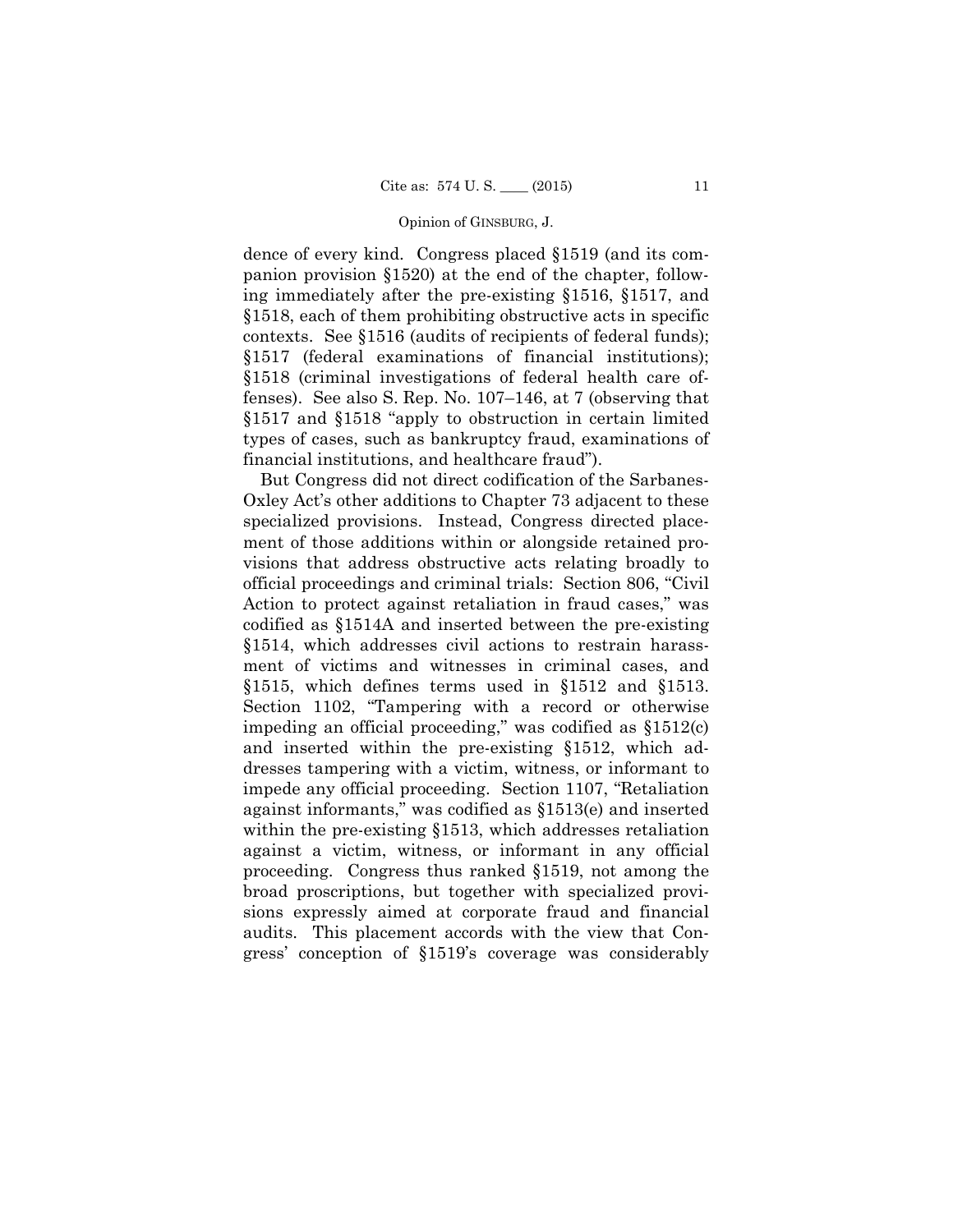more limited than the Government's.4

The contemporaneous passage of  $$1512(c)(1)$ , which was contained in a section of the Sarbanes-Oxley Act discrete from the section embracing §1519 and §1520, is also instructive. Section 1512(c)(1) provides:

"(c) Whoever corruptly—

"(1) alters, destroys, mutilates, or conceals a record, document, or other object, or attempts to do so, with the intent to impair the object's integrity or availability for use in an official proceeding . . . . .

"shall be fined under this title or imprisoned not more than 20 years, or both."

The legislative history reveals that  $$1512(c)(1)$  was drafted and proposed after §1519. See 148 Cong. Rec. 12518, 13088–13089 (2002). The Government argues, and Yates does not dispute, that  $$1512(c)(1)$ 's reference to "other object" includes any and every physical object. But if §1519's reference to "tangible object" already included all physical objects, as the Government and the dissent contend, then Congress had no reason to enact  $$1512(c)(1)$ : Virtually any act that would violate §1512(c)(1) no doubt would violate §1519 as well, for §1519 applies to "the

 was ordered chronologically." *Post*, at 9. The argument might have tampering. 4The dissent contends that nothing can be drawn from the placement of §1519 because, before and after Sarbanes-Oxley, "all of Chapter 73 some force if the factual premise were correct. In Sarbanes-Oxley, Congress directed insertion of §1514A *before* §1518, then the last section in Chapter 73. If, as the dissent argues, Congress adopted §1519 to fill out §1512, *post*, at 6–7, it would have made more sense for Congress to codify the substance of §1519 within §1512 or in a new §1512A, rather than placing §1519 among specialized provisions. Notably, in Sarbanes-Oxley, Congress added §1512(c)(1), "a broad ban on evidence-spoliation," cf. *post*, at 9, n. 2, to §1512, even though §1512's preexisting title and provisions all related to witness-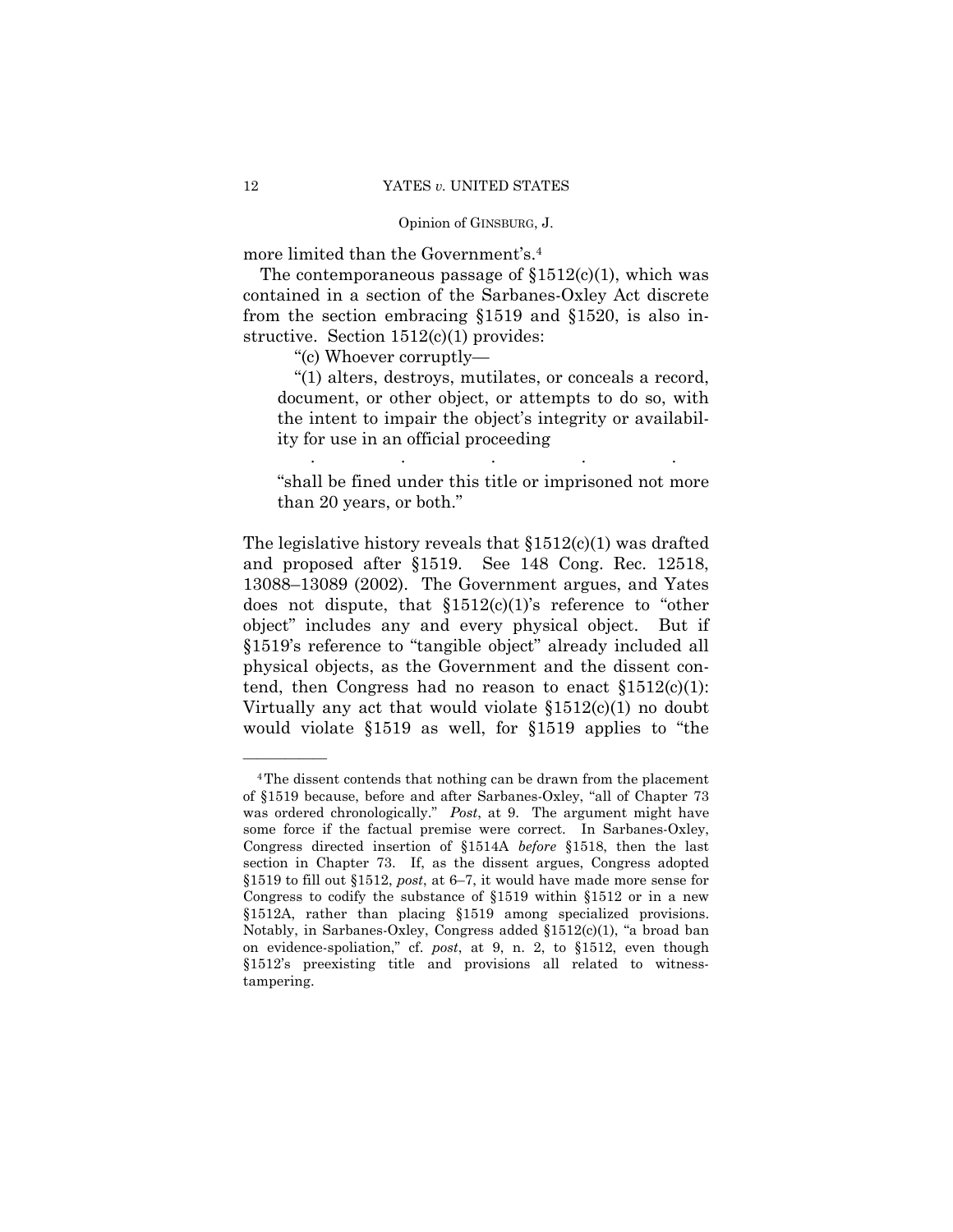investigation or proper administration of any matter within the jurisdiction of any department or agency of the United States . . . or in relation to or contemplation of any such matter," not just to "an official proceeding."<sup>5</sup>

The Government acknowledges that, under its reading, §1519 and §1512(c)(1) "significantly overlap." Brief for United States 49. Nowhere does the Government explain what independent function  $$1512(c)(1)$  would serve if the Government is right about the sweeping scope of §1519. We resist a reading of §1519 that would render superfluous an entire provision passed in proximity as part of the same Act.6 See *Marx* v. *General Revenue Corp.*, 568 U. S.  $\frac{1}{\sqrt{2}}$  (2013) (slip op., at 14) ("[T]he canon against surplusage is strongest when an interpretation would render superfluous another part of the same statutory scheme.").

The words immediately surrounding "tangible object" in §1519—"falsifies, or makes a false entry in any record [or]

 lacks the Government's endorsement, does not withstand examination. The Senate Committee Report on §1519, on which the dissent else- §1519's scope if "done 'in contemplation' of or in relation to a matter or title." *Ibid.* If any doubt remained about the multiplicity of contexts in falsifying documents to obstruct any government function." *Ibid.* 5Despite this sweeping "in relation to" language, the dissent remarkably suggests that §1519 does not "ordinarily operate in th[e] context [of] federal court[s]," for those courts are not "department[s] or agenc[ies]." *Post*, at 10. That suggestion, which, as one would expect, where relies, see *post*, at 6, explained that an obstructive act is within investigation." S. Rep. 107–146, at 15. The Report further informed that §1519 "is . . . meant to do away with the distinctions, which some courts have read into obstruction statutes, between court proceedings, investigations, regulatory or administrative proceedings (whether formal or not), and less formal government inquiries, regardless of their which §1519 was designed to apply, the Report added, "[t]he intent of the provision is simple; people should not be destroying, altering, or

<sup>6</sup>Furthermore, if "tangible object" in §1519 is read to include any physical object, §1519 would prohibit all of the conduct proscribed by §2232(a), which imposes a maximum penalty of five years in prison for destroying or removing "property" to prevent its seizure by the Government. See *supra,* at 1–2.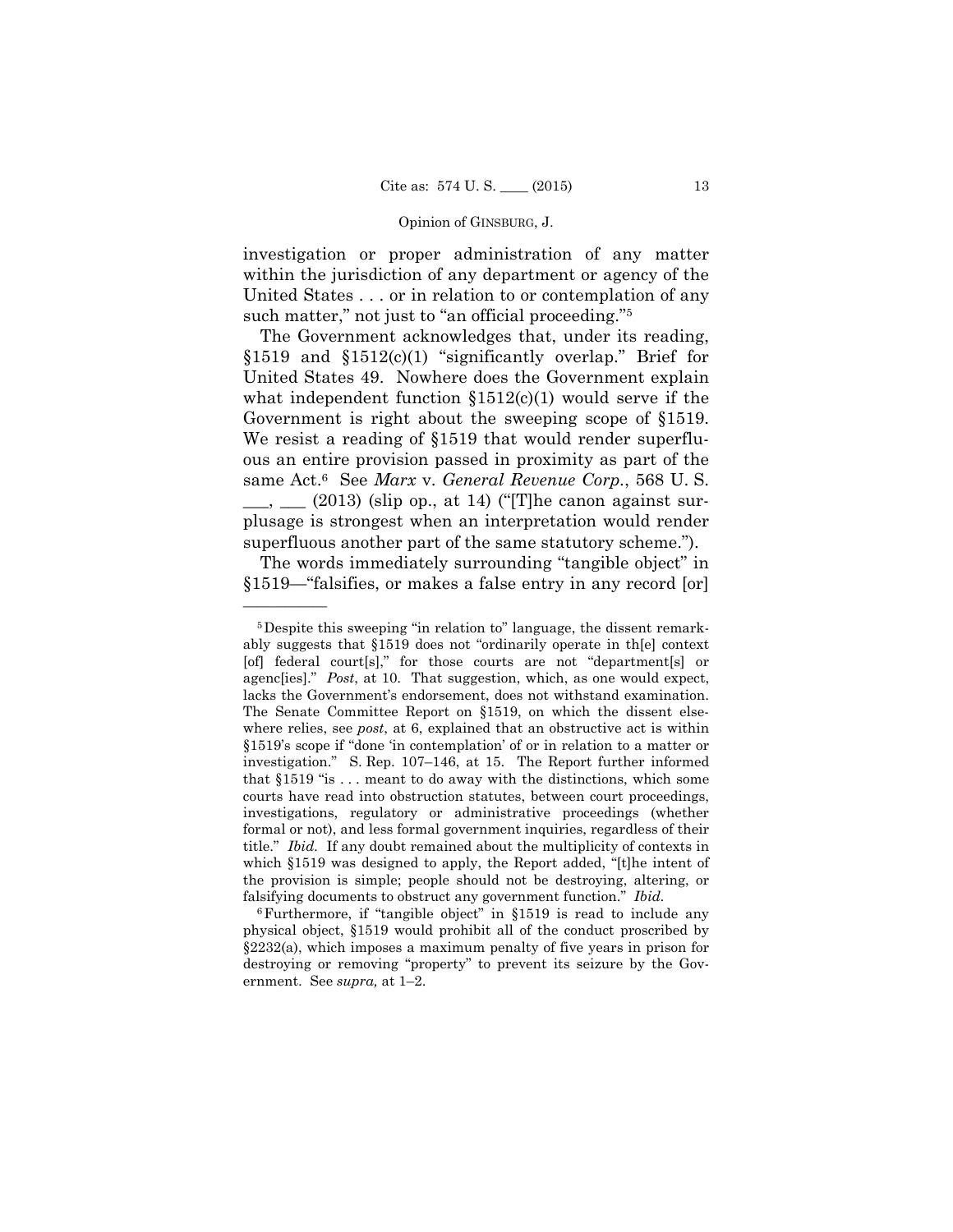document"—also cabin the contextual meaning of that term. As explained in *Gustafson* v. *Alloyd Co.*, 513 U. S. 561, 575 (1995), we rely on the principle of *noscitur a sociis—*a word is known by the company it keeps—to "avoid ascribing to one word a meaning so broad that it is inconsistent with its accompanying words, thus giving unintended breadth to the Acts of Congress." (internal quotation marks omitted). See also *United States* v. *Williams*, 553 U. S. 285, 294 (2008) ("a word is given more precise content by the neighboring words with which it is associated"). In *Gustafson*, we interpreted the word "communication" in §2(10) of the Securities Act of 1933 to refer to a public communication, rather than any communication, because the word appeared in a list with other words, notably "notice, circular, [and] advertisement," making it "apparent that the list refer[red] to documents of wide dissemination." 513 U. S., at 575–576. And we did so even though the list began with the word "any."

The *noscitur a sociis* canon operates in a similar manner here. "Tangible object" is the last in a list of terms that begins "any record [or] document." The term is therefore appropriately read to refer, not to any tangible object, but specifically to the subset of tangible objects involving records and documents, *i.e.,* objects used to record or preserve information. See United States Sentencing Commission, Guidelines Manual §2J1.2, comment., n. 1 (Nov. 2014) ("'Records, documents, or tangible objects' includes (A) records, documents, or tangible objects that are stored on, or that are, magnetic, optical, digital, other electronic, or other storage mediums or devices; and (B) wire or electronic communications.").

This moderate interpretation of "tangible object" accords with the list of actions §1519 proscribes. The section applies to anyone who "alters, destroys, mutilates, conceals, covers up, *falsifies*, or *makes a false entry in* any record, document, or tangible object" with the requisite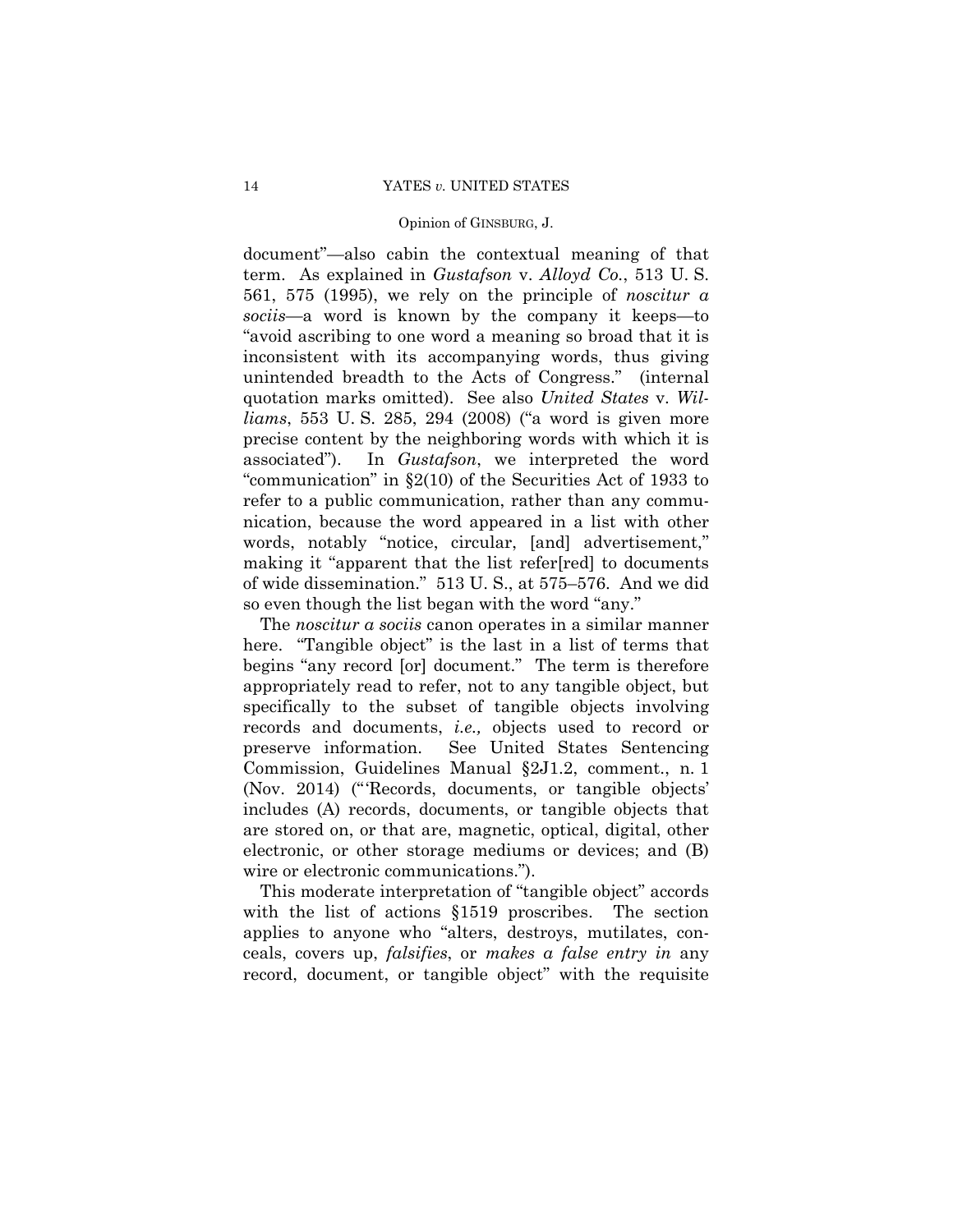obstructive intent. (Emphasis added.) The last two verbs, "falsif[y]" and "mak[e] a false entry in," typically take as grammatical objects records, documents, or things used to record or preserve information, such as logbooks or hard drives. See, *e.g.,* Black's Law Dictionary 720 (10th ed. 2014) (defining "falsify" as "[t]o make deceptive; to counterfeit, forge, or misrepresent; esp., to tamper with (a document, record, etc.)"). It would be unnatural, for example, to describe a killer's act of wiping his fingerprints from a gun as "falsifying" the murder weapon. But it would not be strange to refer to "falsifying" data stored on a hard drive as simply "falsifying" a hard drive. Furthermore, Congress did not include on  $$1512(c)(1)$ 's list of prohibited actions "falsifies" or "makes a false entry in." See  $$1512(c)(1)$  (making it unlawful to "alte[r], destro[y], mutilat[e], or concea[l] a record, document, or other object" with the requisite obstructive intent). That contemporaneous omission also suggests that Congress intended "tangible object" in §1519 to have a narrower scope than "other object" in  $$1512(c)(1).7$ 

A canon related to *noscitur a sociis*, *ejusdem generis*, counsels: "Where general words follow specific words in a

<sup>7</sup>The dissent contends that "record, document, or tangible object" in §1519 should be construed in conformity with "record, document, or other object" in  $$1512(c)(1)$  because both provisions address "the same basic problem." *Post*, at 11–12. But why should that be so when Congress prohibited in §1519 additional actions, specific to paper and electronic documents and records, actions it did not prohibit in §1512(c)(1)? When Congress passed Sarbanes-Oxley in 2002, courts had already interpreted the phrase "alter, destroy, mutilate, or conceal an object" in  $$1512(b)(2)(B)$  to apply to all types of physical evidence. See, *e.g.*, *United States* v. *Applewhaite*, 195 F. 3d 679, 688 (CA3 1999) (affirming conviction under §1512(b)(2)(B) for persuading another person to paint over blood spatter). Congress' use of a formulation in §1519 that did not track the one used in §1512(b)(2)(B) (and repeated in  $$1512(c)(1)$  suggests that Congress designed  $$1519$  to be interpreted apart from §1512, not in lockstep with it.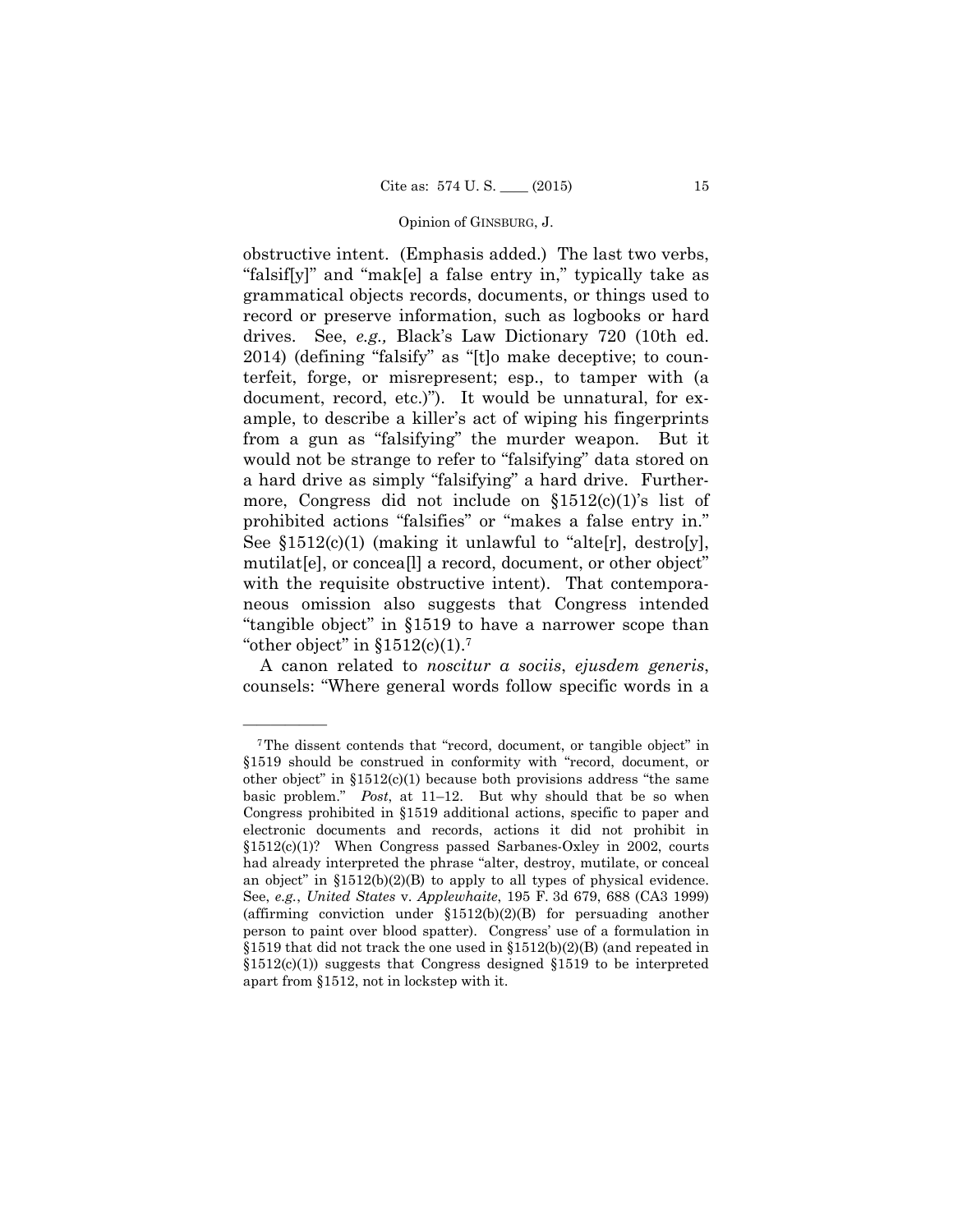statutory enumeration, the general words are [usually] construed to embrace only objects similar in nature to those objects enumerated by the preceding specific words." *Washington State Dept. of Social and Health Servs.* v. *Guardianship Estate of Keffeler*, 537 U. S. 371, 384 (2003) (internal quotation marks omitted). In *Begay* v. *United States*, 553 U. S. 137, 142–143 (2008), for example, we relied on this principle to determine what crimes were covered by the statutory phrase "any crime . . . that . . . is burglary, arson, or extortion, involves use of explosives, or otherwise involves conduct that presents a serious potential risk of physical injury to another," 18 U. S. C.  $\S 924(e)(2)(B)(ii)$ . The enumeration of specific crimes, we explained, indicates that the "otherwise involves" provision covers "only *similar* crimes, rather than *every* crime that 'presents a serious potential risk of physical injury to another.'" 553 U. S., at 142. Had Congress intended the latter "all encompassing" meaning, we observed, "it is hard to see why it would have needed to include the examples at all." *Ibid.* See also *CSX Transp., Inc.* v. *Alabama Dept. of Revenue*, 562 U. S. 277, \_\_\_ (2011) (slip op., at 16) ("We typically use *ejusdem generis* to ensure that a general word will not render specific words meaningless."). Just so here. Had Congress intended "tangible object" in §1519 to be interpreted so generically as to capture physical objects as dissimilar as documents and fish, Congress would have had no reason to refer specifically to "record" or "document." The Government's unbounded reading of "tangible object" would render those words misleading surplusage.

Having used traditional tools of statutory interpretation to examine markers of congressional intent within the Sarbanes-Oxley Act and §1519 itself, we are persuaded that an aggressive interpretation of "tangible object" must be rejected. It is highly improbable that Congress would have buried a general spoliation statute covering objects of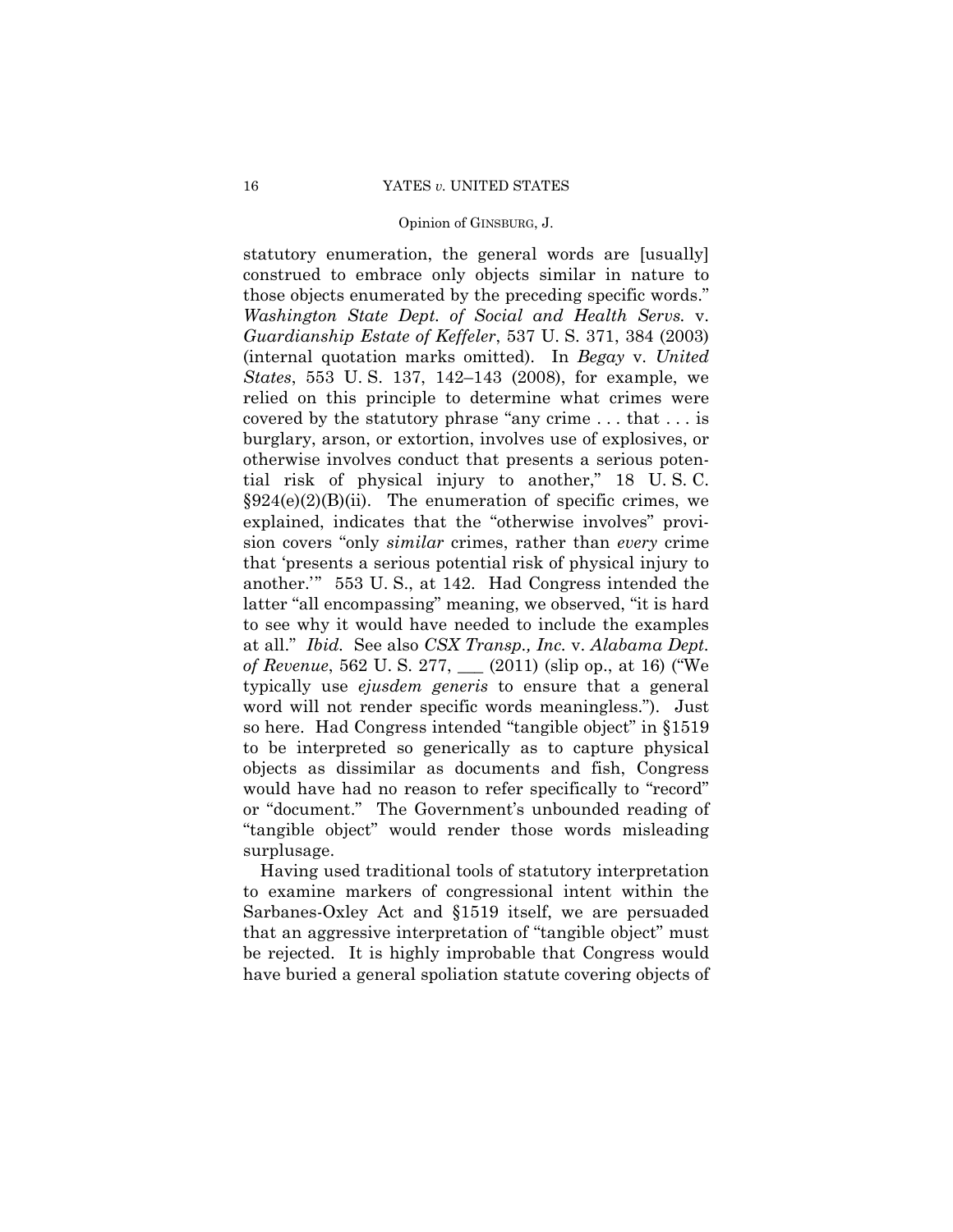any and every kind in a provision targeting fraud in financial record-keeping.

The Government argues, however, that our inquiry would be incomplete if we failed to consider the origins of the phrase "record, document, or tangible object." Congress drew that phrase, the Government says, from a 1962 Model Penal Code (MPC) provision, and reform proposals based on that provision. The MPC provision and proposals prompted by it would have imposed liability on anyone who "alters, destroys, mutilates, conceals, or removes a record, document or thing." See ALI, MPC  $\S 241.7(1)$ , p. 175 (1962). Those proscriptions were understood to refer to all physical evidence. See MPC §241.7, Comment 3, at 179 (1980) (provision "applies to any physical object"). Accordingly, the Government reasons, and the dissent exuberantly agrees, *post*, at 4–5, Congress must have intended §1519 to apply to the universe of physical evidence.

The inference is unwarranted. True, the 1962 MPC provision prohibited tampering with any kind of physical evidence. But unlike §1519, the MPC provision did not prohibit actions that specifically relate to records, documents, and objects used to record or preserve information. The MPC provision also ranked the offense as a misdemeanor and limited liability to instances in which the actor "believ[es] that an official proceeding or investigation is pending or about to be instituted." MPC §241.7(1), at 175. Yates would have had scant reason to anticipate a felony prosecution, and certainly not one instituted at a time when even the smallest of the fish he caught came within the legal limit. See *supra,* at 4; cf. *Bond* v. *United States*, 572 U. S. \_\_\_, \_\_\_ (2014), (slip op., at 14) (rejecting "boundless reading" of a statutory term given "deeply serious consequences" that reading would entail). A proposed federal offense in line with the MPC provision, advanced by a federal commission in 1971, was similarly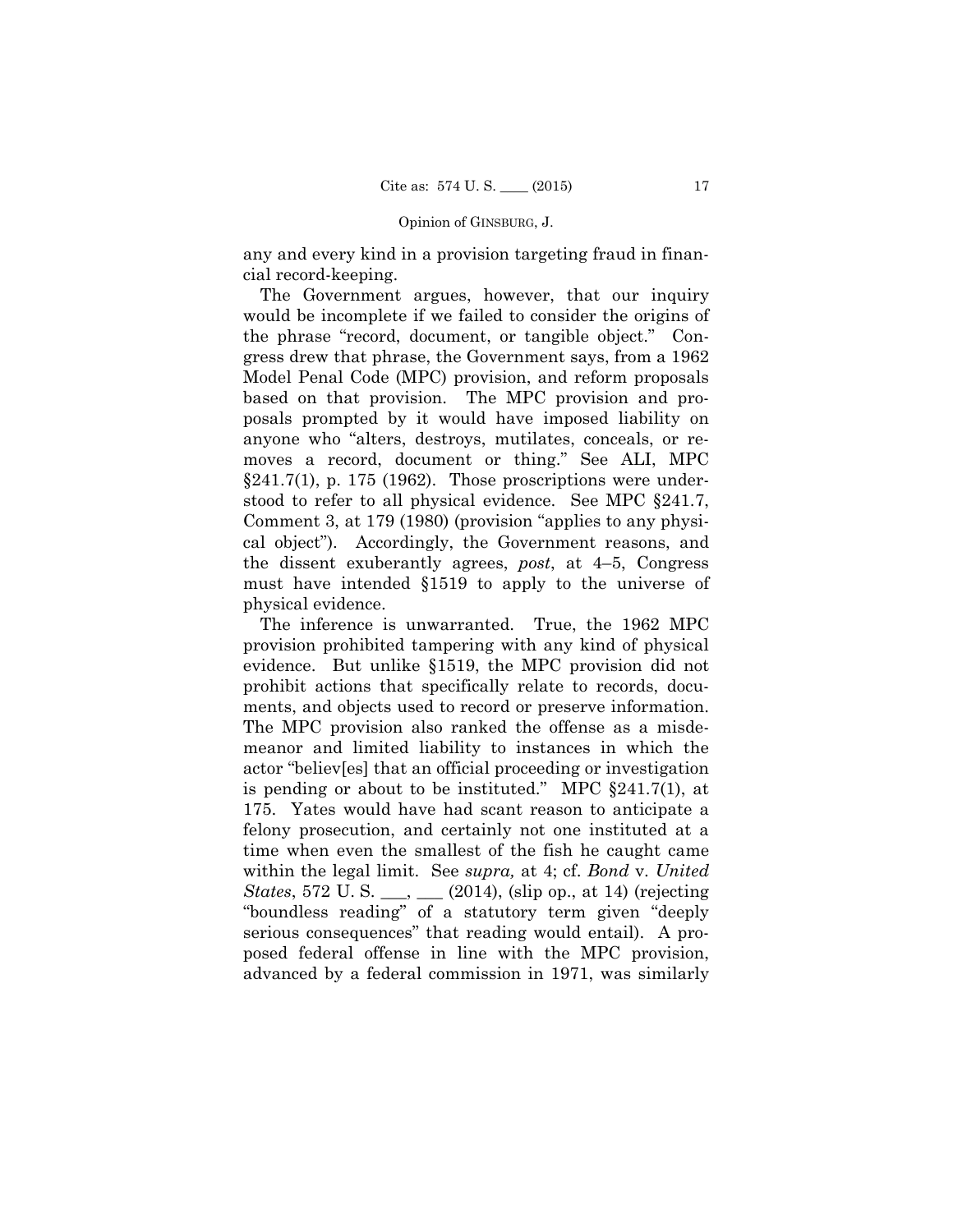qualified. See Final Report of the National Commission on Reform of Federal Criminal Laws §1323, pp. 116–117 (1971).

Section 1519 conspicuously lacks the limits built into the MPC provision and the federal proposal. It describes not a misdemeanor, but a felony punishable by up to 20 years in prison. And the section covers conduct intended to impede any federal investigation or proceeding, including one not even on the verge of commencement. Given these significant differences, the meaning of "record, document, or thing" in the MPC provision and a kindred proposal is not a reliable indicator of the meaning Congress assigned to "record, document, or tangible object" in §1519. The MPC provision, in short, tells us neither "what Congress wrote [nor] what Congress wanted," cf. *post*, at 15, concerning Yates's small fish as the subject of a federal felony prosecution.

 $\mathcal{C}$ 

 ing *Rewis* v. *United States*, 401 U. S. 808, 812 (1971)). Finally, if our recourse to traditional tools of statutory construction leaves any doubt about the meaning of "tangible object," as that term is used in §1519, we would invoke the rule that "ambiguity concerning the ambit of criminal statutes should be resolved in favor of lenity." *Cleveland* v. *United States*, 531 U. S. 12, 25 (2000) (quot-That interpretative principle is relevant here, where the Government urges a reading of §1519 that exposes individuals to 20-year prison sentences for tampering with *any* physical object that *might* have evidentiary value in *any* federal investigation into *any* offense, no matter whether the investigation is pending or merely contemplated, or whether the offense subject to investigation is criminal or civil. See *Liparota* v. *United States*, 471 U. S. 419, 427 (1985) ("Application of the rule of lenity ensures that criminal statutes will provide fair warning concerning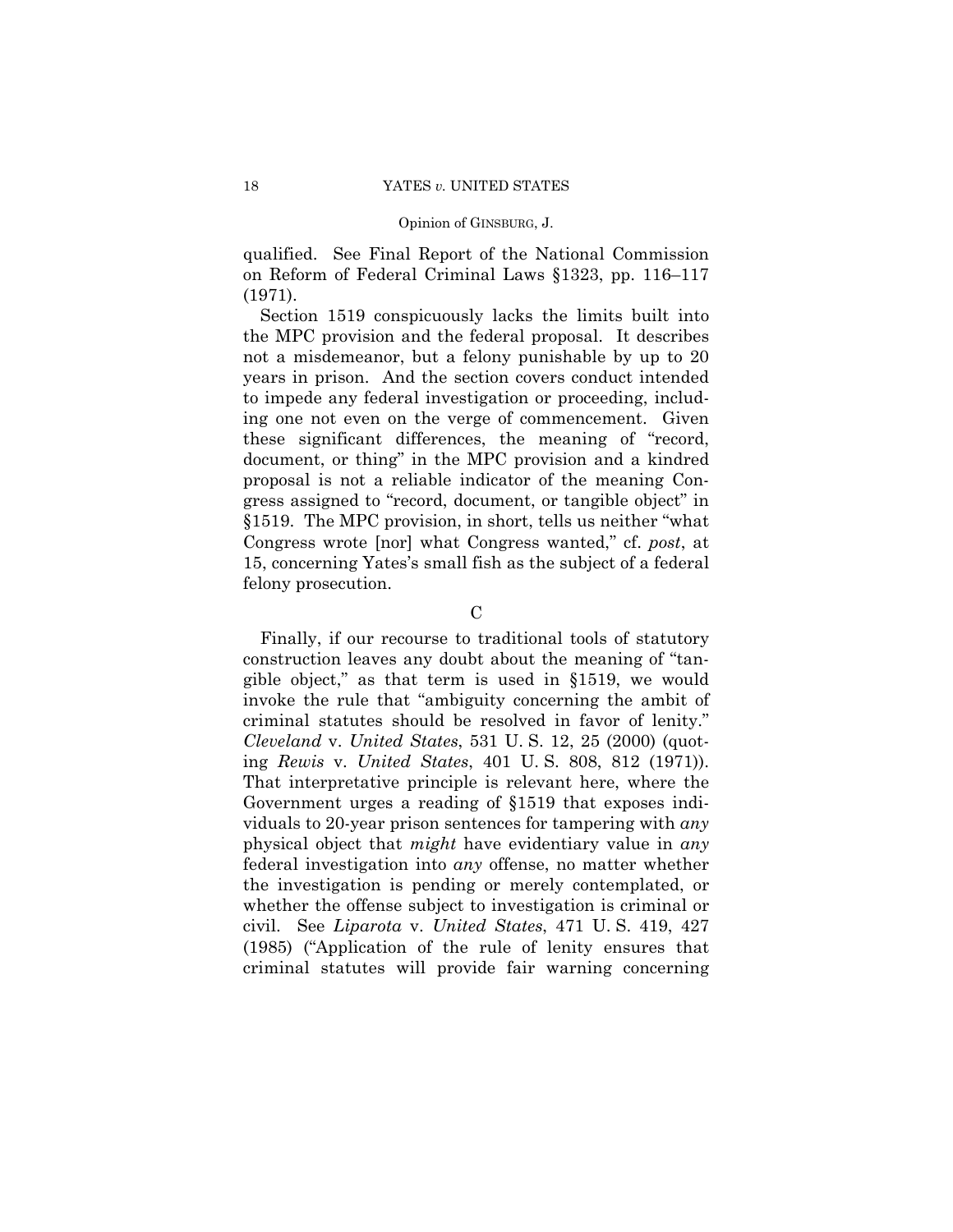conduct rendered illegal and strikes the appropriate balance between the legislature, the prosecutor, and the court in defining criminal liability."). In determining the meaning of "tangible object" in §1519, "it is appropriate, before we choose the harsher alternative, to require that Congress should have spoken in language that is clear and definite." See *Cleveland*, 531 U. S., at 25 (quoting *United States* v. *Universal C. I. T. Credit Corp.*, 344 U. S. 218, 222 (1952)). See also *Jones* v. *United States*, 529 U. S. 848, 858–859 (2000) (rule of lenity "reinforces" the conclusion that arson of an owner-occupied residence is not subject to federal prosecution under 18 U. S. C. §844(i) because such a residence does not qualify as property "used in" commerce or commerce-affecting activity).<sup>8</sup>

 lock was disabled when a worker's fingers were amputated, was also 8The dissent cites *United States* v. *McRae*, 702 F. 3d 806, 834–838 (CA5 2012), *United States* v. *Maury*, 695 F. 3d 227, 243–244 (CA3 2012), and *United States* v. *Natal*, 2014 U. S. Dist. LEXIS 108852, \*24–  $*26$  (Conn., Aug. 7, 2014), as cases that would not be covered by  $§1519$ as we read it. *Post*, at 18–19. Those cases supply no cause for concern that persons who commit "major" obstructive acts, *id.* at 18, will go unpunished. The defendant in *McRae*, a police officer who seized a car containing a corpse and then set it on fire, was also convicted for that conduct under 18 U. S. C. §844(h) and sentenced to a term of 120 months' imprisonment for that offense. See 702 F. 3d, at 817–818, 839– 840. The defendant in *Natal*, who repainted a van to cover up evidence of a fatal arson, was also convicted of three counts of violating 18 U. S. C. §3 and sentenced to concurrent terms of 174 months' imprisonment. See Judgment in *United States* v. *Morales*, No. 3:12–cr–164 (Conn., Jan. 12, 2015). And the defendant in *Maury*, a company convicted under §1519 of concealing evidence that a cement mixer's safety convicted of numerous other violations, including three counts of violating 18 U. S. C. §1505 for concealing evidence of other worker safety violations. See 695 F. 3d, at 244–245. See also *United States* v. *Atlantic States Cast Iron Pipe Co.*, 2007 WL 2282514, \*70 (NJ, Aug. 2, 2007) (setting forth charges against the company). For those violations, the company was fined millions of dollars and ordered to operate under the supervision of a court-appointed monitor. See 695 F. 3d, at 246.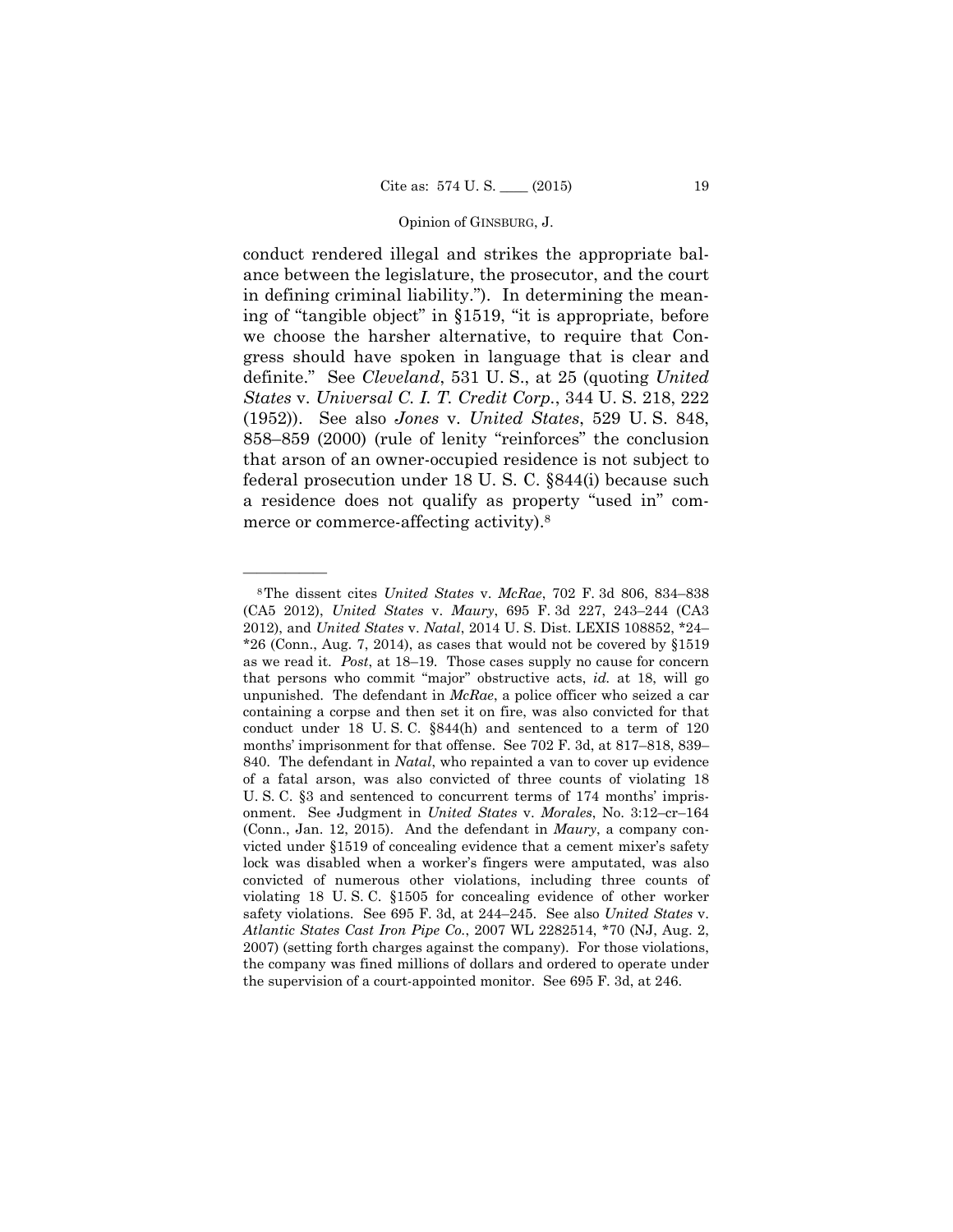\* \* \*

For the reasons stated, we resist reading §1519 expansively to create a coverall spoliation of evidence statute, advisable as such a measure might be. Leaving that important decision to Congress, we hold that a "tangible object" within §1519's compass is one used to record or preserve information. The judgment of the U. S. Court of Appeals for the Eleventh Circuit is therefore reversed, and the case is remanded for further proceedings.

*It is so ordered.*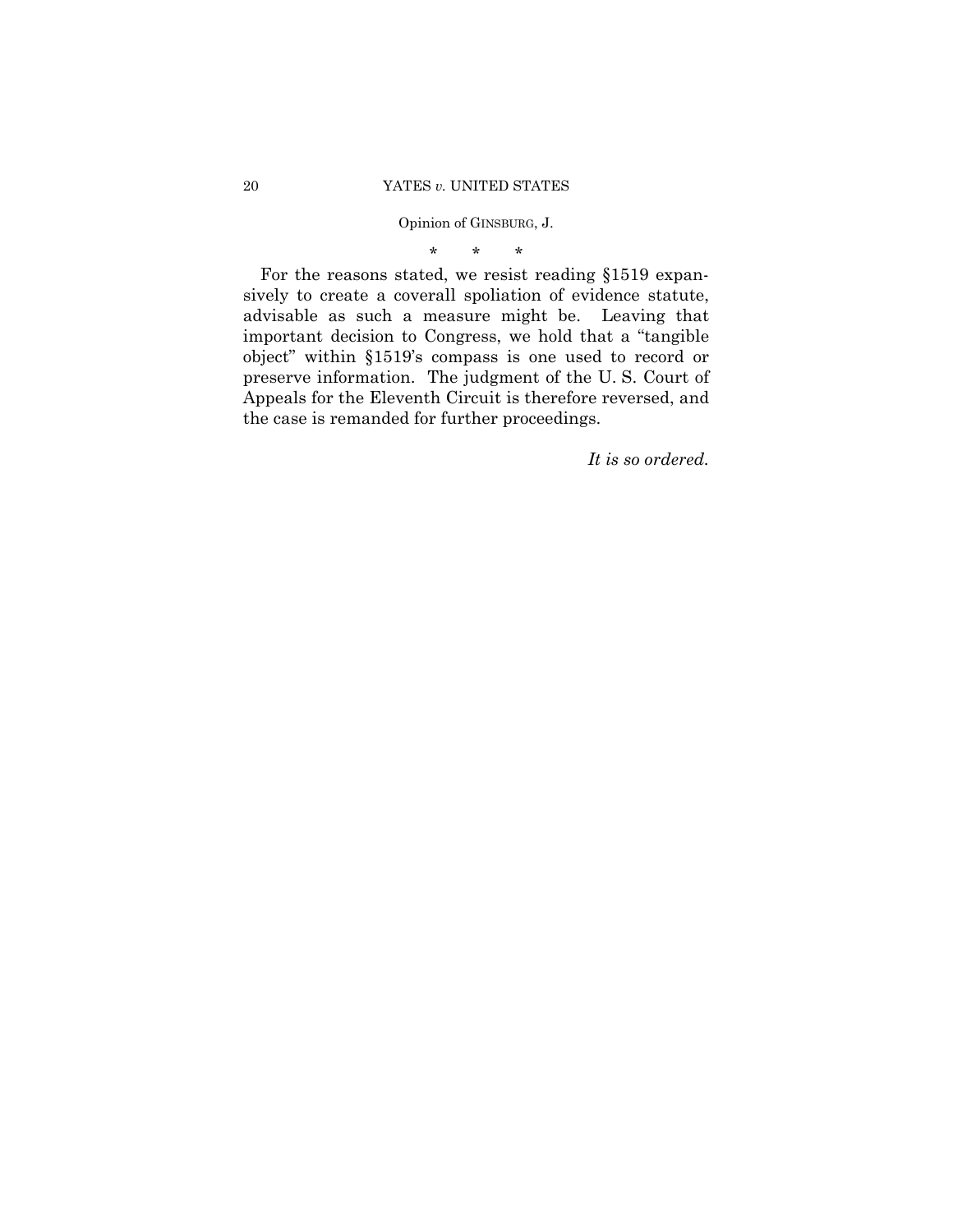### $\frac{1}{2}$  ,  $\frac{1}{2}$  ,  $\frac{1}{2}$  ,  $\frac{1}{2}$  ,  $\frac{1}{2}$  ,  $\frac{1}{2}$  ,  $\frac{1}{2}$ **SUPREME COURT OF THE UNITED STATES**

### $\frac{1}{2}$  ,  $\frac{1}{2}$  ,  $\frac{1}{2}$  ,  $\frac{1}{2}$  ,  $\frac{1}{2}$  ,  $\frac{1}{2}$ No. 13–7451

## JOHN L. YATES, PETITIONER *v.* UNITED STATES

### ON WRIT OF CERTIORARI TO THE UNITED STATES COURT OF APPEALS FOR THE ELEVENTH CIRCUIT

[February 25, 2015]

### JUSTICE ALITO, concurring in the judgment.

This case can and should be resolved on narrow grounds. And though the question is close, traditional tools of statutory construction confirm that John Yates has the better of the argument. Three features of 18 U. S. C. §1519 stand out to me: the statute's list of nouns, its list of verbs, and its title. Although perhaps none of these features by itself would tip the case in favor of Yates, the three combined do so.

 word in that list presumptively has a "similar" meaning. Start with the nouns. Section 1519 refers to "any record, document, or tangible object." The *noscitur a sociis*  canon instructs that when a statute contains a list, each See, *e.g., Gustafson* v. *Alloyd Co.*, 513 U. S. 561, 576 (1995). A related canon, *ejusdem generis* teaches that general words following a list of specific words should usually be read in light of those specific words to mean something "similar." See, *e.g., Christopher* v. *SmithKline Beecham Corp.*, 567 U.S. \_\_, \_\_\_ (2012) (slip op., at 18). Applying these canons to §1519's list of nouns, the term "tangible object" should refer to something similar to records or documents. A fish does not spring to mind—nor does an antelope, a colonial farmhouse, a hydrofoil, or an oil derrick. All are "objects" that are "tangible." But who wouldn't raise an eyebrow if a neighbor, when asked to identify something similar to a "record" or "document,"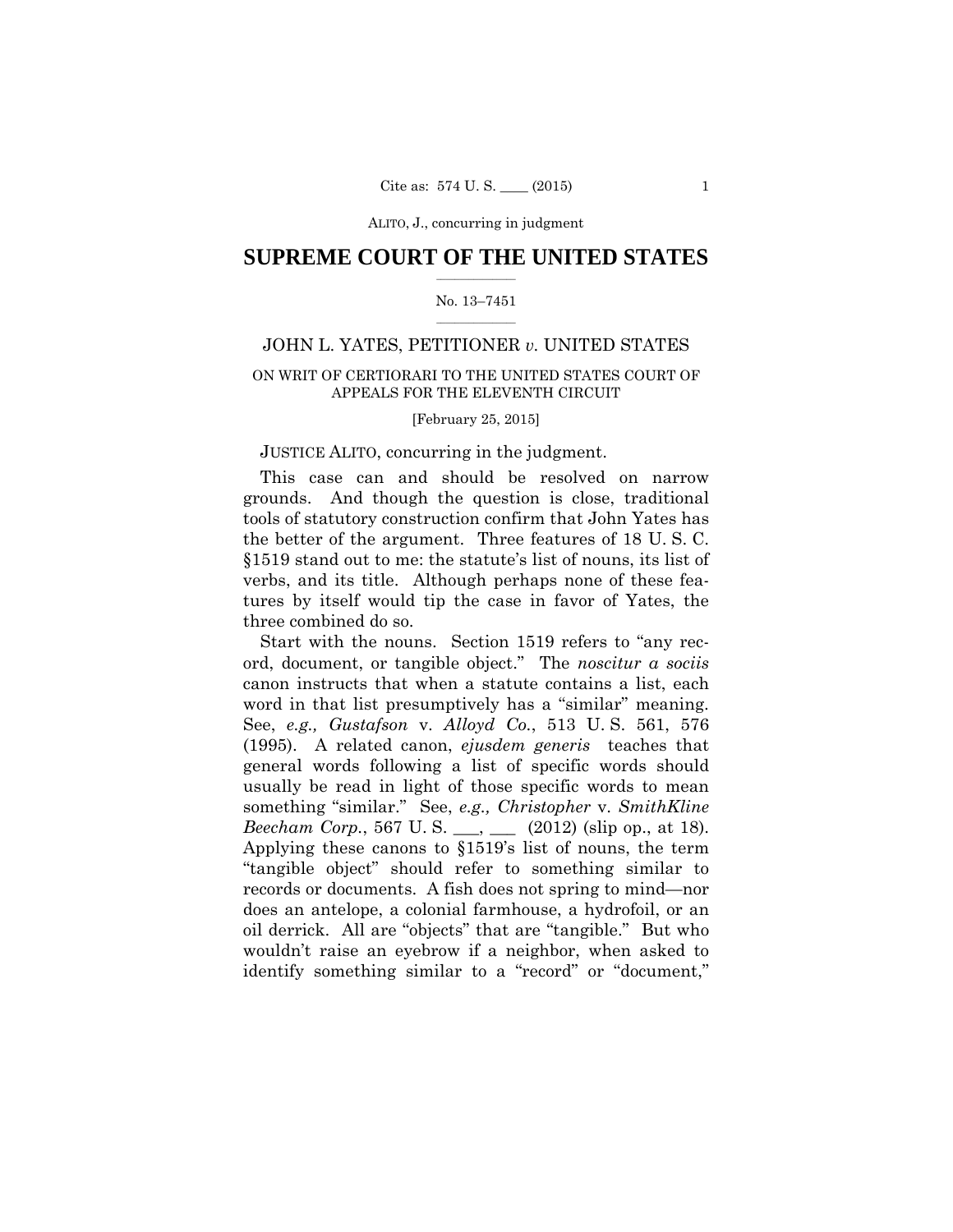said "crocodile"?

This reading, of course, has its shortcomings. For instance, this is an imperfect *ejusdem generis* case because "record" and "document" are themselves quite general. And there is a risk that "tangible object" may be made superfluous—what is similar to a "record" or "document" but yet is not one? An e-mail, however, could be such a thing. See United States Sentencing Commission, Guidelines Manual §2J1.2 and comment. (Nov. 2003) (reading "records, documents, or tangible objects" to "includ[e]" what is found on "magnetic, optical, digital, other electronic, or other storage mediums or devices"). An e-mail, after all, might not be a "document" if, as was "traditionally" so, a document was a "piece of paper with information on it," not "information stored on a computer, electronic storage device, or any other medium." Black's Law Dictionary 587–588 (10th ed. 2014). E-mails might also not be "records" if records are limited to "minutes" or other formal writings "designed to memorialize [past] events." *Id.,* at 1465. A hard drive, however, is tangible and can contain files that are precisely akin to even these narrow definitions. Both "record" and "document" can be read more expansively, but adding "tangible object" to §1519 would ensure beyond question that electronic files are included. To be sure, "tangible object" presumably can capture more than just e-mails; Congress enacts "catchall[s]" for "known unknowns." *Republic of Iraq* v. *Beaty*, 556 U. S. 848, 860 (2009). But where *noscitur a sociis* and *ejusdem generis* apply, "known unknowns" should be similar to known knowns, *i.e.,* here, records and documents. This is especially true because reading "tangible object" too broadly could render "record" and "document" superfluous.

Next, consider §1519's list of verbs: "alters, destroys, mutilates, conceals, covers up, falsifies, or makes a false entry in." Although many of those verbs could apply to nouns as far-flung as salamanders, satellites, or sand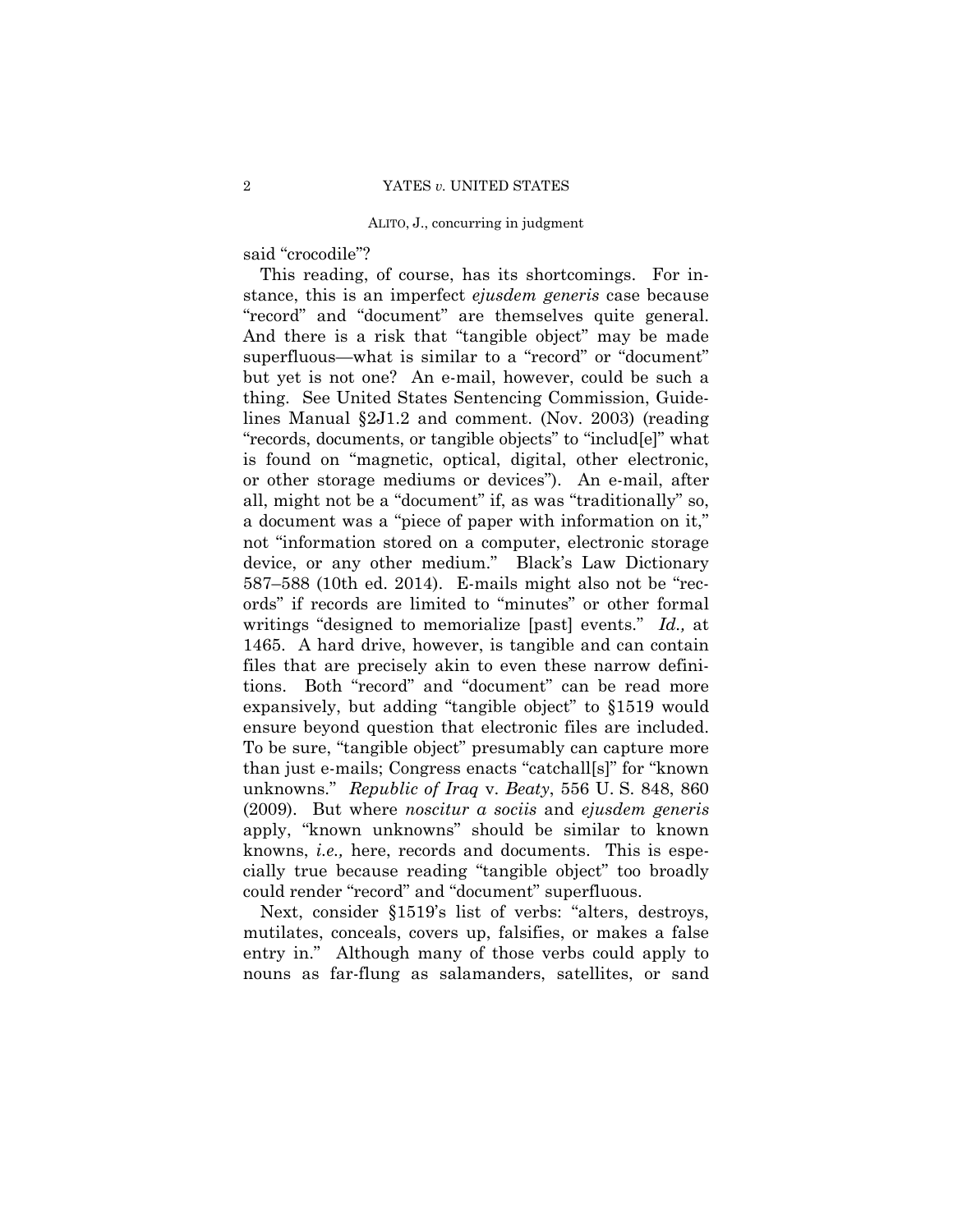dunes, the last phrase in the list—"makes a false entry in"—makes no sense outside of filekeeping. How does one make a false entry in a fish? "Alters" and especially "falsifies" are also closely associated with filekeeping. Not one of the verbs, moreover, *cannot* be applied to filekeeping certainly not in the way that "makes a false entry in" is always inconsistent with the aquatic.

Again, the Government is not without a response. One can imagine Congress trying to write a law so broadly that not every verb lines up with every noun. But failure to "line up" may suggest that something has gone awry in one's interpretation of a text. Where, as here, each of a statute's verbs applies to a certain category of nouns, there is some reason to think that Congress had that category in mind. Categories, of course, are often underinclusive or overinclusive—§1519, for instance, applies to a bombthreatening letter but not a bomb. But this does not mean that categories are not useful or that Congress does not enact them. See, *e.g., Vance* v. *Bradley*, 440 U. S. 93, 108– 109 (1979). Here, focusing on the verbs, the category of nouns appears to be filekeeping. This observation is not dispositive, but neither is it nothing. The Government also contends that §1519's verbs cut both ways because it is unnatural to apply "falsifies" to tangible objects, and that is certainly true. One does not falsify the outside casing of a hard drive, but one could falsify or alter data physically recorded on that hard drive.

Finally, my analysis is influenced by §1519's title: "Destruction, alteration, or falsification of *records* in Federal investigations and bankruptcy." (Emphasis added.) This too points toward filekeeping, not fish. Titles can be useful devices to resolve "'doubt about the meaning of a statute.'" *Porter* v. *Nussle*, 534 U. S. 516, 527–528 (2002) (quoting *Almendarez-Torres* v. *United States*, 523 U. S. 224, 234 (1998)); see also *Lawson* v. *FMR LLC*, 571 U. S.  $\frac{1}{\sqrt{2}}$ ,  $\frac{1}{\sqrt{2}}$  (2014) (SOTOMAYOR, J., dissenting) (slip op.,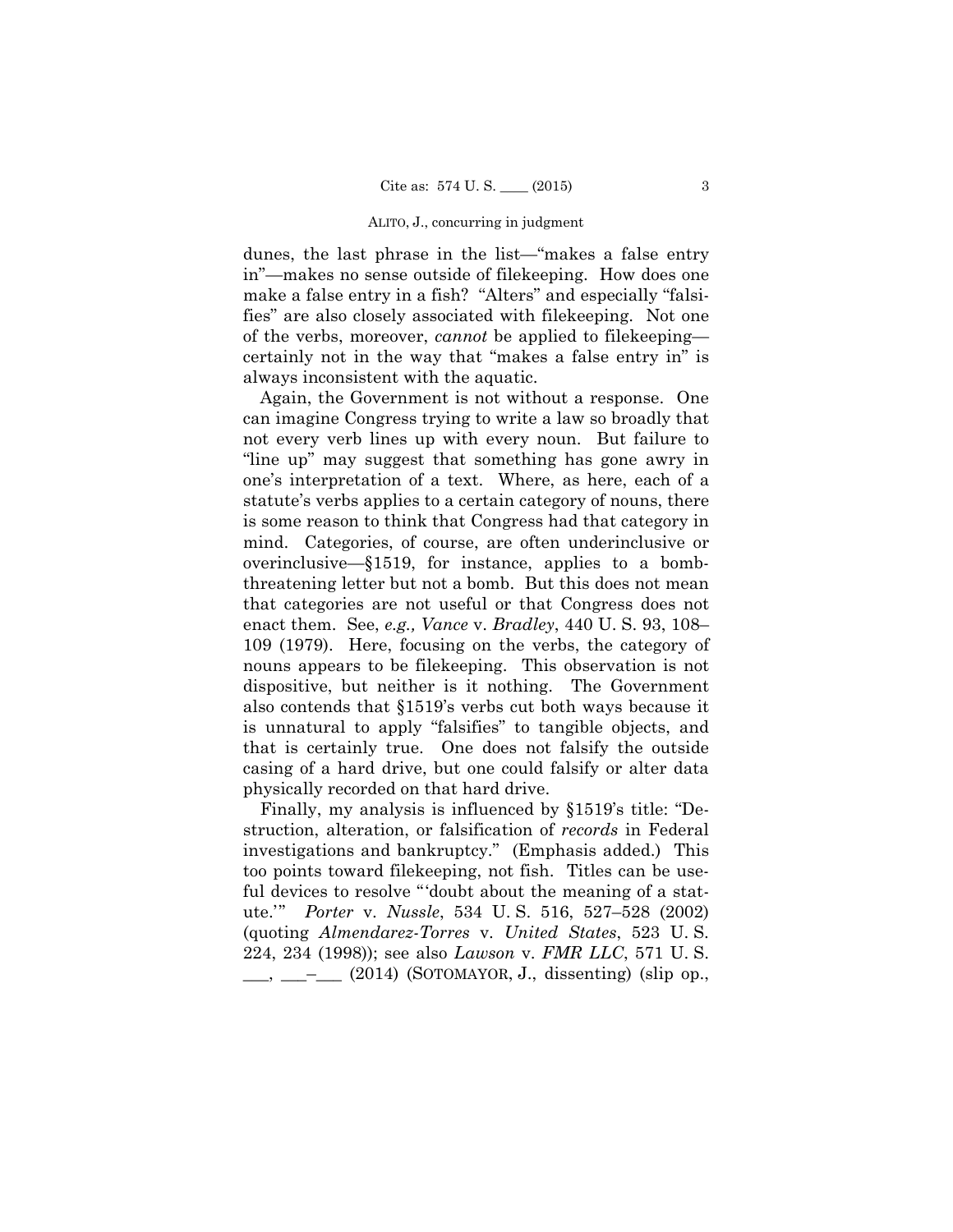at 4–6). The title is especially valuable here because it reinforces what the text's nouns and verbs independently suggest—that no matter how other statutes might be read, this particular one does not cover every noun in the universe with tangible form.

Titles, of course, are also not dispositive. Here, if the list of nouns did not already suggest that "tangible object" should mean something similar to records or documents, especially when read in conjunction with §1519's peculiar list of verbs with their focus on filekeeping, then the title would not be enough on its own. In conjunction with those other two textual features, however, the Government's argument, though colorable, becomes too implausible to accept. See, *e.g., Washington State Dept. of Social and Health Servs.* v. *Guardianship Estate of Keffeler*, 537 U. S. 371, 384–385 (2003) (focusing on the "product of [two] canons of construction" which was "confirmed" by other interpretative evidence); cf. *Al-Adahi* v. *Obama*, 613 F. 3d 1102, 1105–1106 (CADC 2010) (aggregating evidence).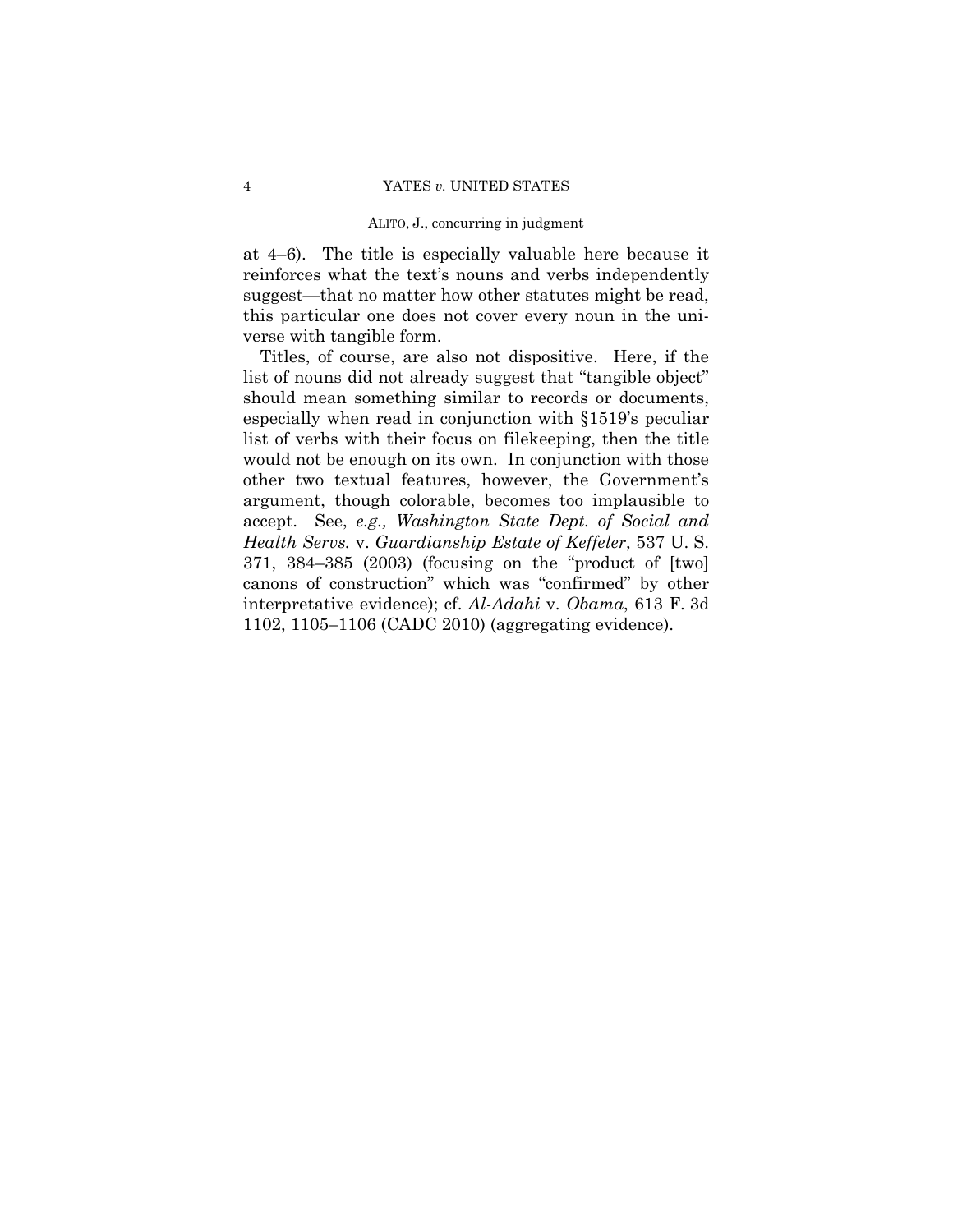### \_\_\_\_\_\_\_\_\_\_\_\_\_\_\_\_\_\_\_\_\_\_\_\_\_ **SUPREME COURT OF THE UNITED STATES**

### $\frac{1}{2}$  ,  $\frac{1}{2}$  ,  $\frac{1}{2}$  ,  $\frac{1}{2}$  ,  $\frac{1}{2}$  ,  $\frac{1}{2}$  ,  $\frac{1}{2}$  ,  $\frac{1}{2}$  ,  $\frac{1}{2}$  ,  $\frac{1}{2}$  ,  $\frac{1}{2}$  ,  $\frac{1}{2}$  ,  $\frac{1}{2}$  ,  $\frac{1}{2}$  ,  $\frac{1}{2}$  ,  $\frac{1}{2}$  ,  $\frac{1}{2}$  ,  $\frac{1}{2}$  ,  $\frac{1$ No. 13–7451

## JOHN L. YATES, PETITIONER *v.* UNITED STATES

### ON WRIT OF CERTIORARI TO THE UNITED STATES COURT OF APPEALS FOR THE ELEVENTH CIRCUIT

[February 25, 2015]

 JUSTICE KAGAN, with whom JUSTICE SCALIA, JUSTICE KENNEDY, and JUSTICE THOMAS join, dissenting.

A criminal law, 18 U. S. C. §1519, prohibits tampering with "any record, document, or tangible object" in an attempt to obstruct a federal investigation. This case raises the question whether the term "tangible object" means the same thing in §1519 as it means in everyday language—any object capable of being touched. The answer should be easy: Yes. The term "tangible object" is broad, but clear. Throughout the U. S. Code and many States' laws, it invariably covers physical objects of all kinds. And in §1519, context confirms what bare text says: All the words surrounding "tangible object" show that Congress meant the term to have a wide range. That fits with Congress's evident purpose in enacting §1519: to punish those who alter or destroy physical evidence—*any* physical evidence—with the intent of thwarting federal law enforcement.

The plurality instead interprets "tangible object" to cover "only objects one can use to record or preserve information." *Ante*, at 7. The concurring opinion similarly, if more vaguely, contends that "tangible object" should refer to "something similar to records or documents"—and shouldn't include colonial farmhouses, crocodiles, or fish. *Ante*, at 1 (ALITO, J., concurring in judgment). In my view, conventional tools of statutory construction all lead to a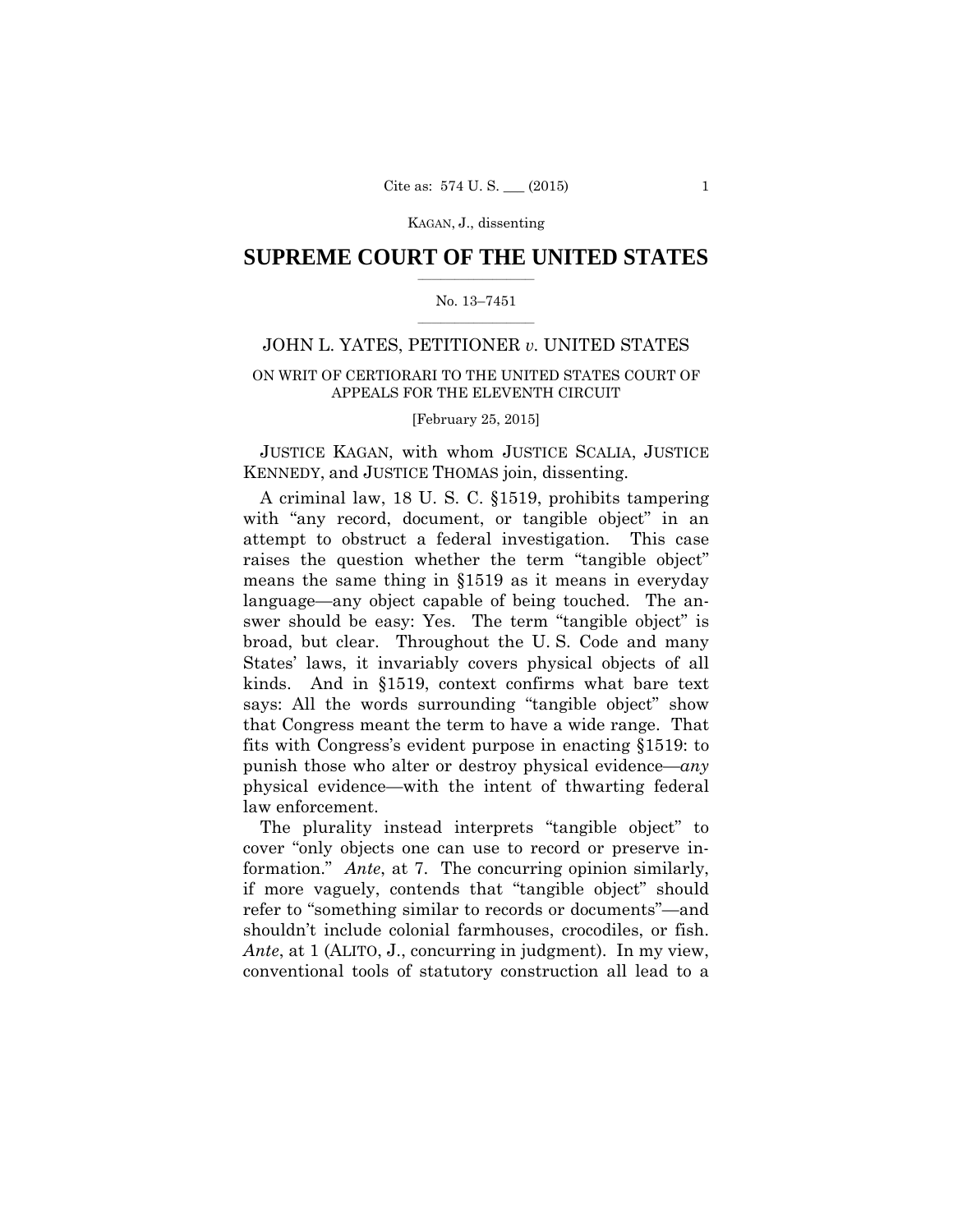more conventional result: A "tangible object" is an object that's tangible. I would apply the statute that Congress enacted and affirm the judgment below.

I

While the plurality starts its analysis with §1519's heading, see *ante*, at 10 ("We note first §1519's caption"), I would begin with §1519's text. When Congress has not supplied a definition, we generally give a statutory term its ordinary meaning. See, *e.g.*, *Schindler Elevator Corp.*  v. *United States ex rel. Kirk*, 563 U. S. \_\_\_, \_\_\_ (2011) (slip op., at 5). As the plurality must acknowledge, the ordinary meaning of "tangible object" is "a discrete thing that possesses physical form." *Ante*, at 7 (punctuation and citation omitted). A fish is, of course, a discrete thing that possesses physical form. See generally Dr. Seuss, One Fish Two Fish Red Fish Blue Fish (1960). So the ordinary meaning of the term "tangible object" in §1519, as no one here disputes, covers fish (including too-small red grouper).

That interpretation accords with endless uses of the term in statute and rule books as construed by courts. Dozens of federal laws and rules of procedure (and hundreds of state enactments) include the term "tangible object" or its first cousin "tangible thing"—some in association with documents, others not. See, *e.g.*, 7 U. S. C. §8302(2) (referring to "any material or tangible object that could harbor a pest or disease"); 15 U.S.C.  $\S 57b-1(c)$ (authorizing investigative demands for "documentary material or tangible things"); 18 U.S.C.  $\S 668(a)(1)(D)$ (defining "museum" as entity that owns "tangible objects that are exhibited to the public"); 28 U.S.C.  $\S 2507(b)$ (allowing discovery of "relevant facts, books, papers, documents or tangible things").<sup>1</sup> To my knowledge, no court

<sup>1</sup>From Alabama and Alaska through Wisconsin and Wyoming (and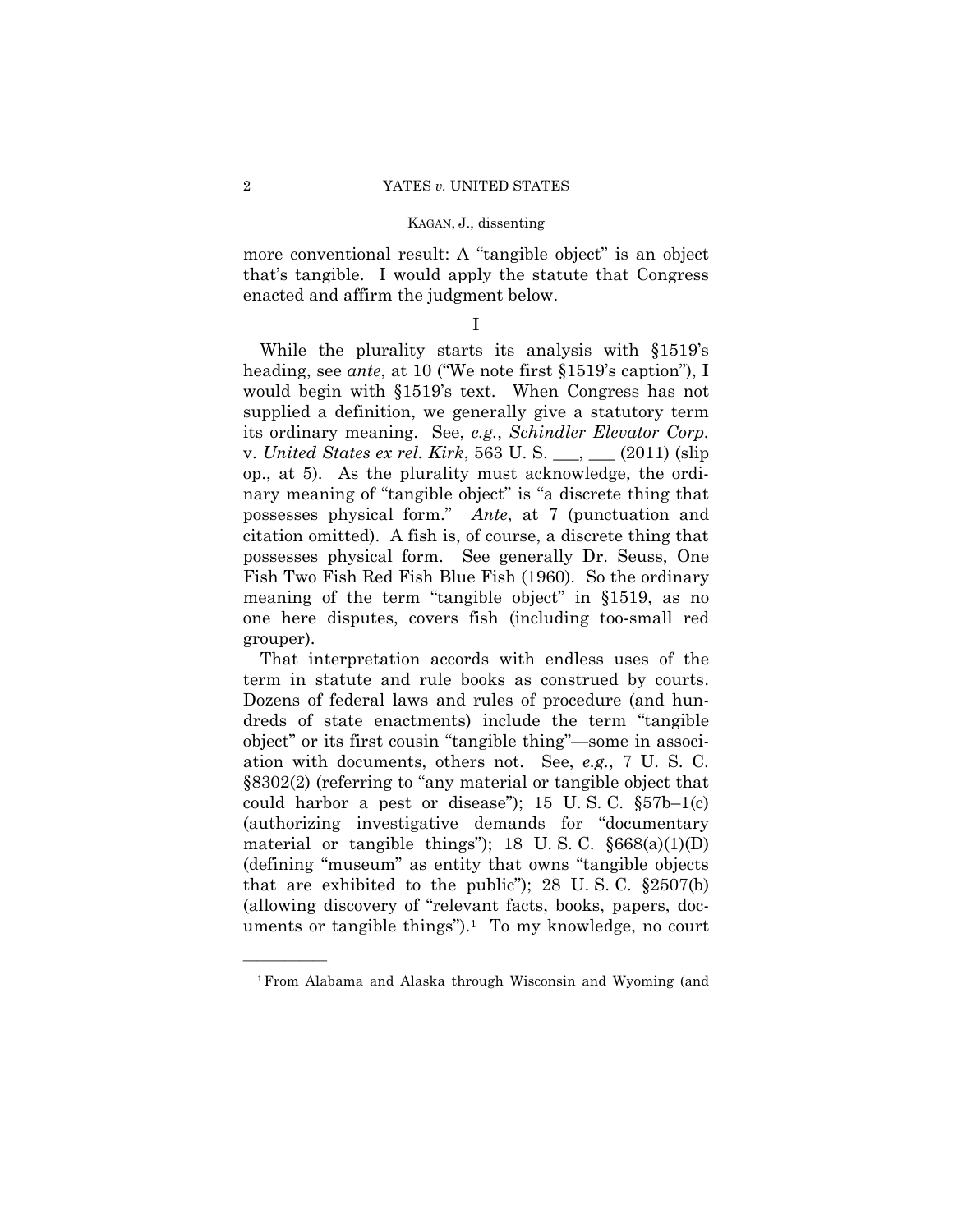has ever read any such provision to exclude things that don't record or preserve data; rather, all courts have adhered to the statutory language's ordinary (*i.e.*, expansive) meaning. For example, courts have understood the phrases "tangible objects" and "tangible things" in the Federal Rules of Criminal and Civil Procedure to cover everything from guns to drugs to machinery to . . . animals. See, *e.g.*, *United States* v. *Obiukwu*, 17 F. 3d 816, 819 (CA6 1994) (*per curiam*) (handgun); *United States* v. *Acarino*, 270 F. Supp. 526, 527–528 (EDNY 1967) (heroin); *In re Newman*, 782 F. 2d 971, 972–975 (CA Fed. 1986) (energy generation system); *Martin* v. *Reynolds Metals Corp.*, 297 F. 2d 49, 56–57 (CA9 1961) (cattle). No surprise, then, that—until today—courts have uniformly applied the term "tangible object" in §1519 in the same way. See, *e.g.*, *United States* v. *McRae*, 702 F. 3d 806, 834–838 (CA5 2012) (corpse); *United States* v. *Maury*, 695 F. 3d 227, 243–244 (CA3 2012) (cement mixer).

That is not necessarily the end of the matter; I agree with the plurality (really, who does not?) that context matters in interpreting statutes. We do not "construe the meaning of statutory terms in a vacuum." *Tyler* v. *Cain*, 533 U. S. 656, 662 (2001). Rather, we interpret particular words "in their context and with a view to their place in the overall statutory scheme." *Davis* v. *Michigan Dept. of Treasury*, 489 U. S. 803, 809 (1989). And sometimes that

trust me—in all that come between), States similarly use the terms "tangible objects" and "tangible things" in statutes and rules of all sorts. See, *e.g.*, Ala. Code §34–17–1(3) (2010) (defining "landscape architecture" to include the design of certain "tangible objects and features"); Alaska Rule Civ. Proc. 34(a)(1) (2014) (allowing litigants to "inspect, copy, test, or sample any tangible things" that constitute or contain discoverable material); Wis. Stat. §804.09(1) (2014) (requiring the production of "designated tangible things" in civil proceedings); Wyo. Rule Crim. Proc. 41(h) (2014) (defining "property" for purposes of a search-and-seizure statute to include "documents, books, papers and any other tangible objects").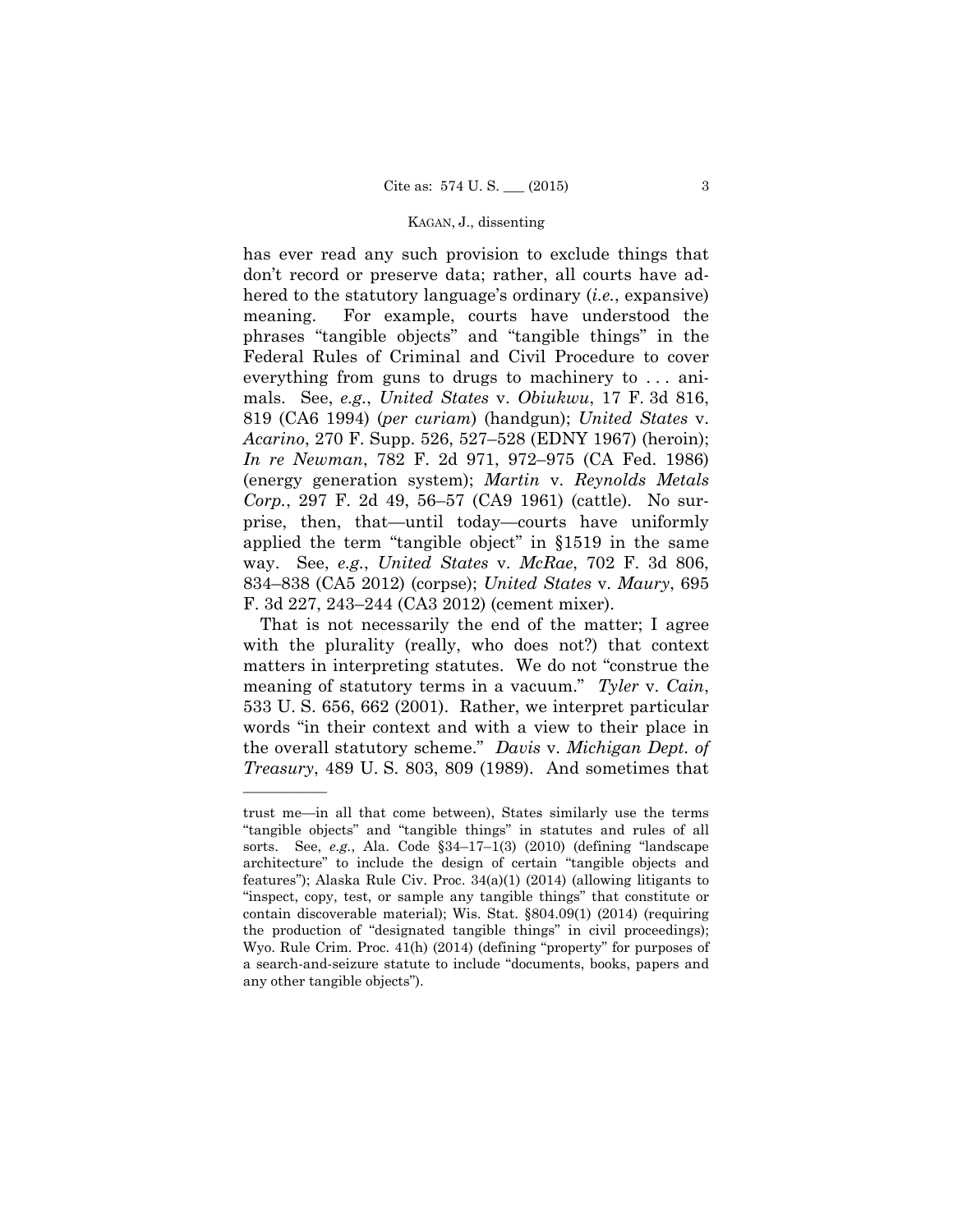means, as the plurality says, that the dictionary definition of a disputed term cannot control. See, *e.g.*, *Bloate* v. *United States*, 559 U. S. 196, 205, n. 9 (2010). But this is not such an occasion, for here the text and its context point the same way. Stepping back from the words "tangible object" provides only further evidence that Congress said what it meant and meant what it said.

Begin with the way the surrounding words in §1519 reinforce the breadth of the term at issue. Section 1519 refers to "any" tangible object, thus indicating (in line with *that* word's plain meaning) a tangible object "of whatever kind." Webster's Third New International Dictionary 97 (2002). This Court has time and again recognized that "any" has "an expansive meaning," bringing within a statute's reach *all* types of the item (here, "tangible object") to which the law refers. *Department of Housing and Urban Development* v. *Rucker*, 535 U. S. 125, 131 (2002); see, *e.g.*, *Republic of Iraq* v. *Beaty*, 556 U. S. 848, 856 (2009); *Ali* v. *Federal Bureau of Prisons*, 552 U. S. 214, 219–220 (2008). And the adjacent laundry list of verbs in §1519 ("alters, destroys, mutilates, conceals, covers up, falsifies, or makes a false entry") further shows that Congress wrote a statute with a wide scope. Those words are supposed to ensure—just as "tangible object" is meant to that §1519 covers the whole world of evidence-tampering, in all its prodigious variety. See *United States* v. *Rodgers*, 466 U. S. 475, 480 (1984) (rejecting a "narrow, technical definition" of a statutory term when it "clashes strongly" with "sweeping" language in the same sentence).

Still more, "tangible object" appears as part of a threenoun phrase (including also "records" and "documents") common to evidence-tampering laws and always understood to embrace things of all kinds. The Model Penal Code's evidence-tampering section, drafted more than 50 years ago, similarly prohibits a person from "alter[ing], destroy[ing], conceal[ing] or remov[ing] any *record, docu-*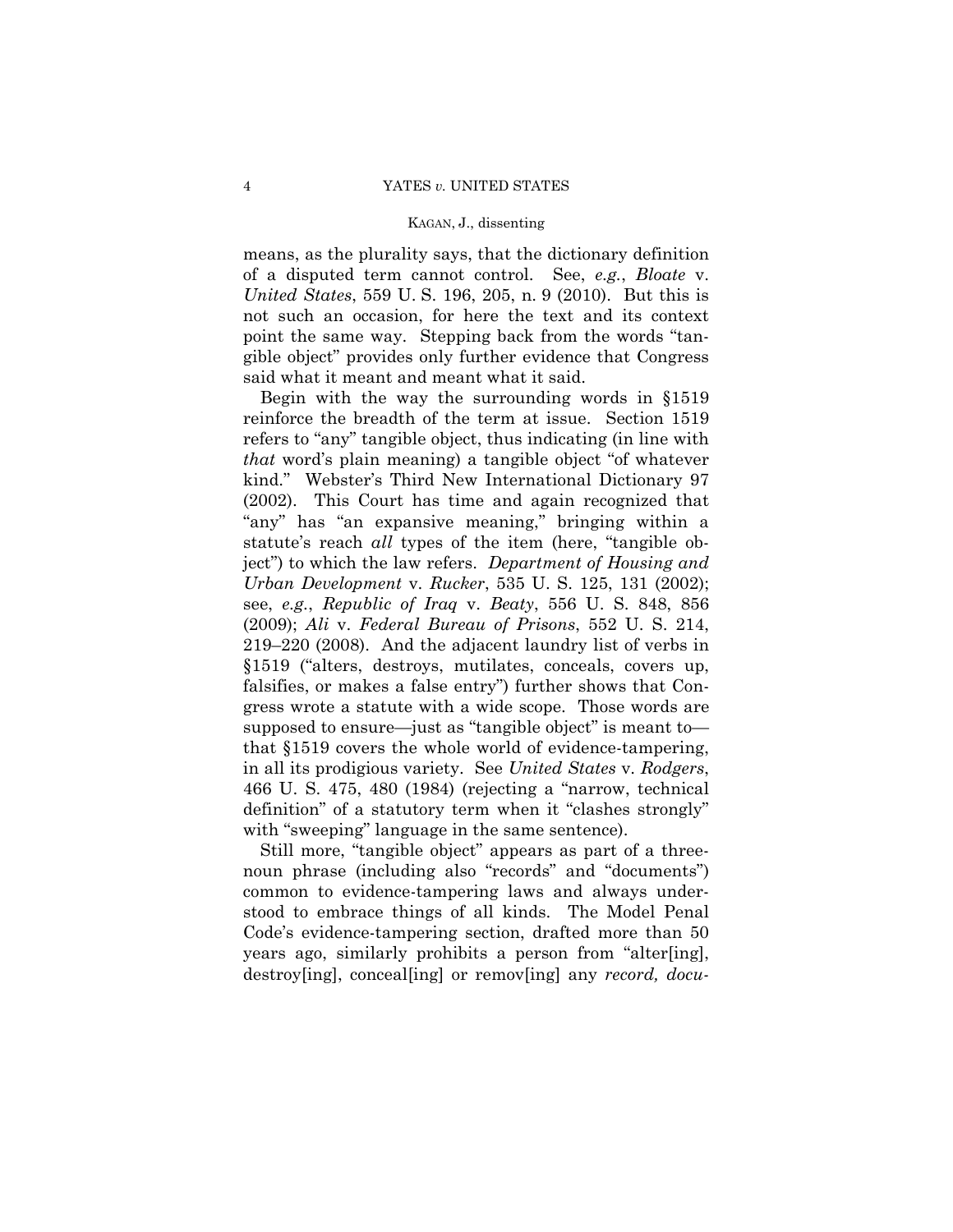*ment or thing*" in an effort to thwart an official investigation or proceeding. ALI, Model Penal Code §241.7(1), p. 175 (1962) (emphasis added). The Code's commentary emphasizes that the offense described in that provision is "not limited to conduct that [alters] a written instrument." *Id.*, §241.7, Comment 3, at 179. Rather, the language extends to "any physical object." *Ibid.* Consistent with that statement—and, of course, with ordinary meaning courts in the more than 15 States that have laws based on the Model Code's tampering provision apply them to all tangible objects, including drugs, guns, vehicles and . . . yes, animals. See, *e.g.*, *State* v. *Majors*, 318 S. W. 3d 850, 859–861 (Tenn. 2010) (cocaine); *Puckett* v. *State*, 328 Ark. 355, 357–360, 944 S. W. 2d 111, 113–114 (1997) (gun); *State* v. *Bruno*, 236 Conn. 514, 519–520, 673 A. 2d 1117, 1122–1123 (1996) (bicycle, skeleton, blood stains); *State* v. *Crites*, 2007 Mont. Dist. LEXIS 615, \*5–\*7 (Dec. 21, 2007) (deer antlers). Not a one has limited the phrase's scope to objects that record or preserve information.

The words "record, document, or tangible object" in §1519 also track language in 18 U. S. C. §1512, the federal witness-tampering law covering (as even the plurality accepts, see *ante*, at 12) physical evidence in all its forms. Section 1512, both in its original version (preceding §1519) and today, repeatedly uses the phrase "record, document, or other object"—most notably, in a provision prohibiting the use of force or threat to induce another person to withhold any of those materials from an official proceeding. §4(a) of the Victim and Witness Protection Act of 1982, 96 Stat. 1249, as amended, 18 U. S. C. §1512(b)(2). That language, which itself likely derived from the Model Penal Code, encompasses no less the bloody knife than the incriminating letter, as all courts have for decades agreed. See, *e.g.*, *United States* v. *Kellington*, 217 F. 3d 1084, 1088 (CA9 2000) (boat); *United States* v. *Applewhaite*, 195 F. 3d 679, 688 (CA3 1999) (stone wall). And typically "only the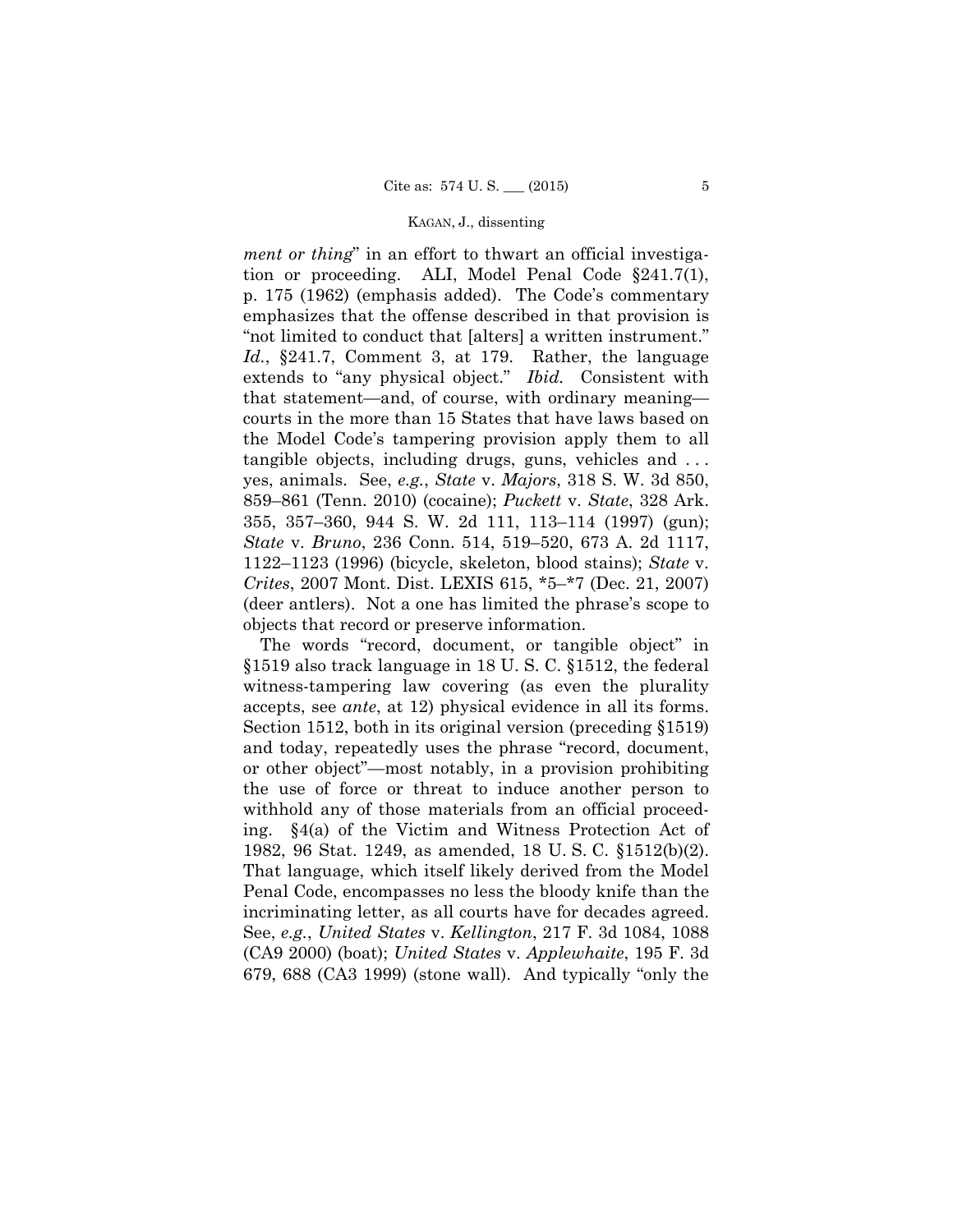most compelling evidence" will persuade this Court that Congress intended "nearly identical language" in provisions dealing with related subjects to bear different meanings. *Communication Workers* v. *Beck*, 487 U. S. 735, 754 (1988); see A. Scalia & B. Garner, Reading Law: The Interpretation of Legal Texts 252 (2012). Context thus again confirms what text indicates.

 that yawning gap. But §1519 could fully achieve that goal And legislative history, for those who care about it, puts extra icing on a cake already frosted. Section 1519, as the plurality notes, see *ante*, at 2, 6, was enacted after the Enron Corporation's collapse, as part of the Sarbanes-Oxley Act of 2002, 116 Stat. 745. But the provision began its life in a separate bill, and the drafters emphasized that Enron was "only a case study exposing the shortcomings in our current laws" relating to both "corporate and criminal" fraud. S. Rep. No. 107–146, pp. 2, 11 (2002). The primary "loophole[]" Congress identified, see *id.*, at 14, arose from limits in the part of §1512 just described: That provision, as uniformly construed, prohibited a person from inducing another to destroy "record[s], document[s], or other object[s]"—of every type—but not from doing so himself. §1512(b)(2); see *supra*, at 5. Congress (as even the plurality agrees, see *ante*, at 6) enacted §1519 to close only if it covered all the records, documents, and objects §1512 did, as well as all the means of tampering with them. And so §1519 was written to do exactly that—"to apply broadly to any acts to destroy or fabricate physical evidence," as long as performed with the requisite intent. S. Rep. No. 107–146, at 14. "When a person destroys evidence," the drafters explained, "overly technical legal distinctions should neither hinder nor prevent prosecution." *Id.*, at 7. Ah well: Congress, meet today's Court, which here invents just such a distinction with just such an effect. See *United States* v. *Philadelphia Nat. Bank*, 374 U. S. 321, 343 (1963) ("[C]reat[ing] a large loophole in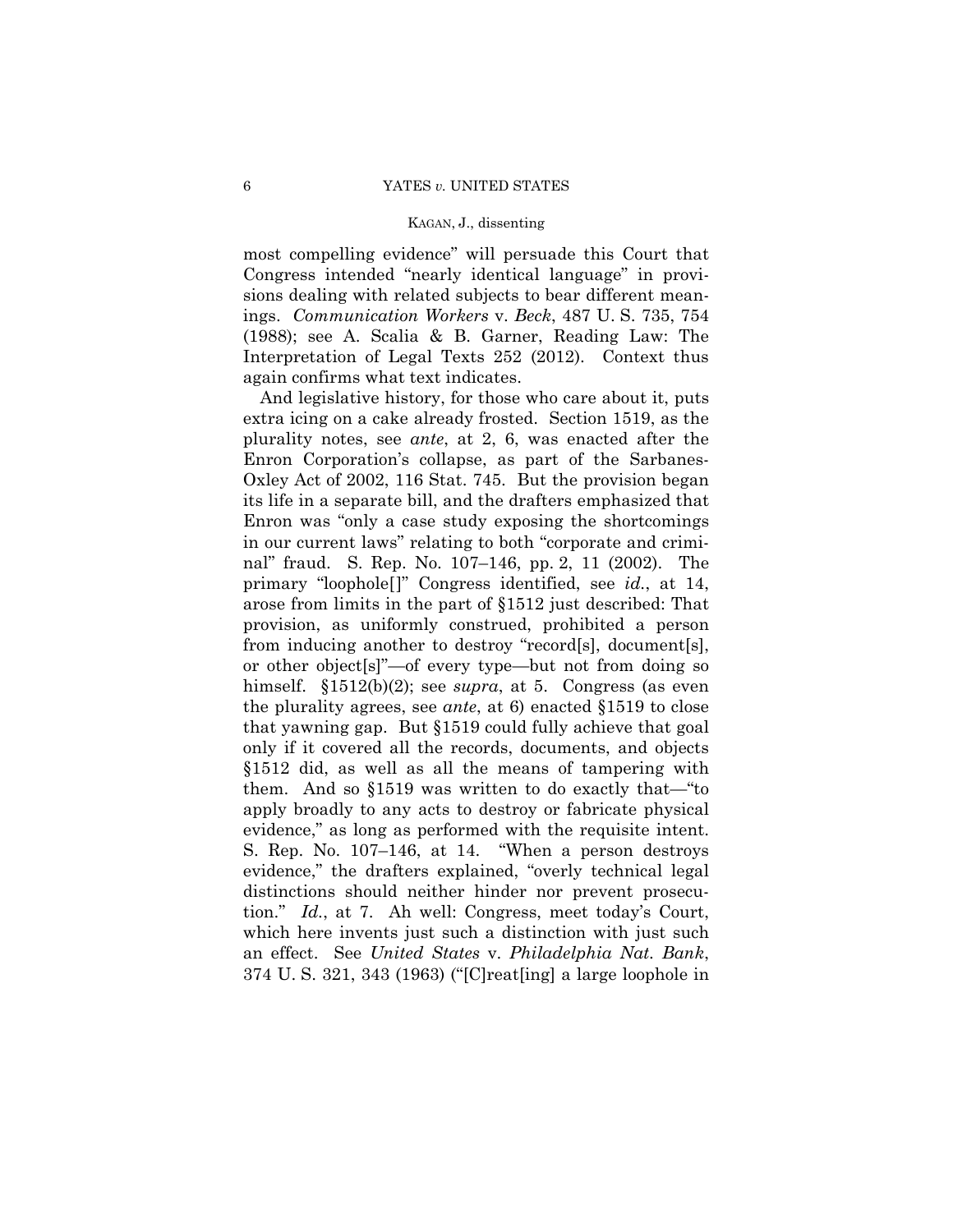a statute designed to close a loophole" is "illogical and disrespectful of . . . congressional purpose").

As Congress recognized in using a broad term, giving immunity to those who destroy non-documentary evidence has no sensible basis in penal policy. A person who hides a murder victim's body is no less culpable than one who burns the victim's diary. A fisherman, like John Yates, who dumps undersized fish to avoid a fine is no less blameworthy than one who shreds his vessel's catch log for the same reason. Congress thus treated both offenders in the same way. It understood, in enacting §1519, that destroying evidence is destroying evidence, whether or not that evidence takes documentary form.

II

### A

The plurality searches far and wide for anything *anything*—to support its interpretation of §1519. But its fishing expedition comes up empty.

 investigations and bankruptcy." See *ante*, at 10; see also The plurality's analysis starts with §1519's title: "Destruction, alteration, or falsification of records in Federal *ante*, at 3–4 (opinion of ALITO, J.). That's already a sign something is amiss. I know of no other case in which we have *begun* our interpretation of a statute with the title, or relied on a title to override the law's clear terms. Instead, we have followed "the wise rule that the title of a statute and the heading of a section cannot limit the plain meaning of the text." *Trainmen* v. *Baltimore & Ohio R. Co.*, 331 U. S. 519, 528–529 (1947).

The reason for that "wise rule" is easy to see: A title is, almost necessarily, an abridgment. Attempting to mention every term in a statute "would often be ungainly as well as useless"; accordingly, "matters in the text . . . are frequently unreflected in the headings." *Id.*, at 528. Just last year, this Court observed that two titles in a nearby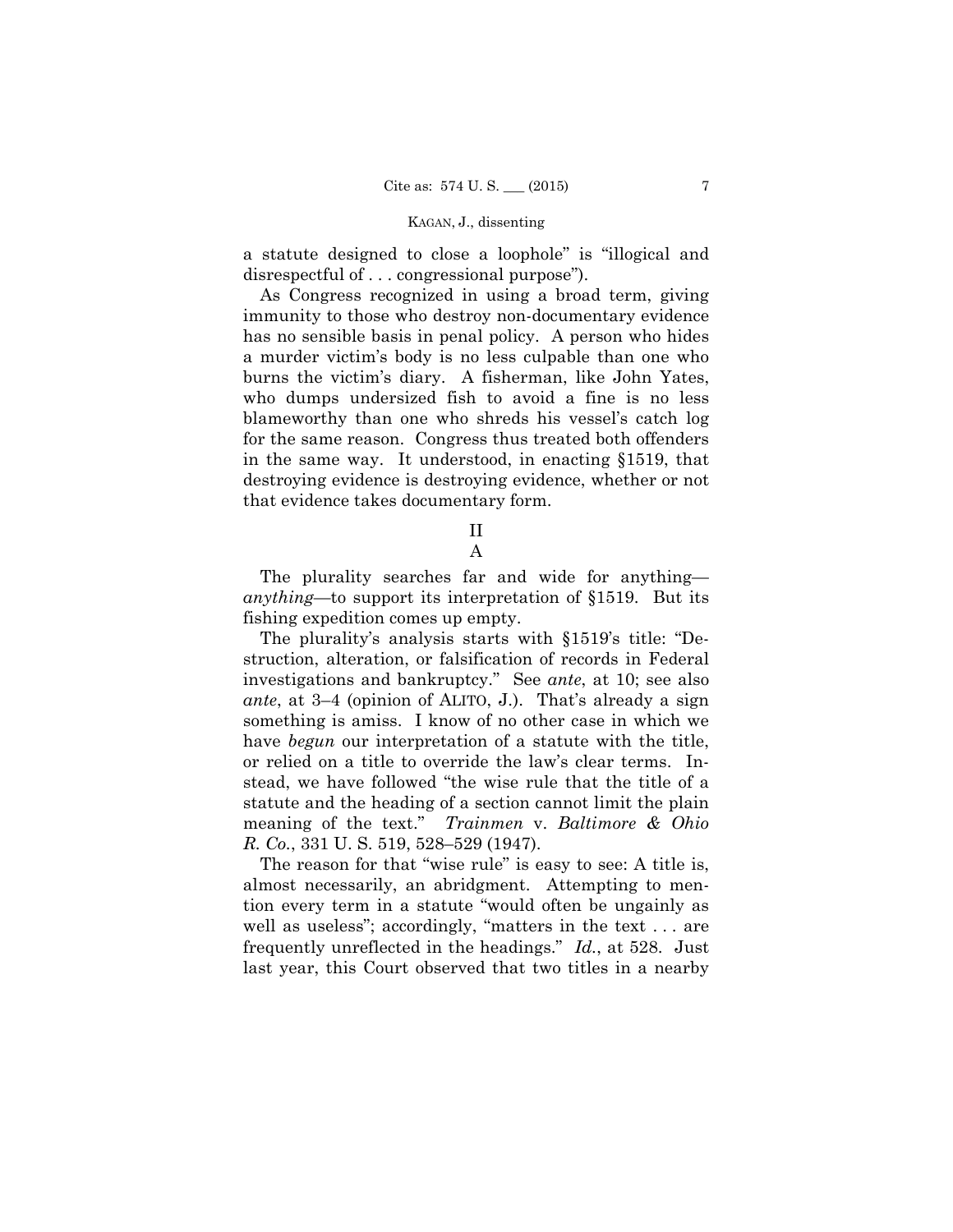16). So too for §1519's title, which refers to "destruction, section of Sarbanes-Oxley serve as "but a short-hand reference to the general subject matter" of the provision at issue, "not meant to take the place of the detailed provisions of the text." *Lawson* v. *FMR LLC*, 571 U.S. (2014) (slip op., at 16) (quoting *Trainmen*, 331 U. S., at 528). The "under-inclusiveness" of the headings, we stated, was "apparent." *Lawson*, 571 U. S., at \_\_\_ (slip op., at alteration, or falsification" but *not* to mutilation, concealment, or covering up, and likewise mentions "records" but *not* other documents or objects. Presumably, the plurality would not refuse to apply §1519 when a person only conceals evidence rather than destroying, altering, or falsifying it; instead, the plurality would say that a title is just a title, which cannot "undo or limit" more specific statutory text. *Ibid.* (quoting *Trainmen*, 331 U. S., at 529). The same holds true when the evidence in question is not a "record" but something else whose destruction, alteration, etc., is intended to obstruct justice.

sions." *Ante*, at 11. But search me if I can find a better The plurality next tries to divine meaning from §1519's "position within Chapter 73 of Title 18." *Ante*, at 10. But that move is yet odder than the last. As far as I can tell, this Court has never once suggested that the section number assigned to a law bears upon its meaning. Cf. Scalia, *supra*, at xi–xvi (listing more than 50 interpretive principles and canons without mentioning the plurality's new number-in-the-Code theory). And even on its own terms, the plurality's argument is hard to fathom. The plurality claims that if §1519 applied to objects generally, Congress would not have placed it "after the pre-existing §1516, §1517, and §1518" because those are "specialized proviplace for a broad ban on evidence-tampering. The plurality seems to agree that the law properly goes in Chapter 73—the criminal code's chapter on "obstruction of justice." But the provision does not logically fit into any of that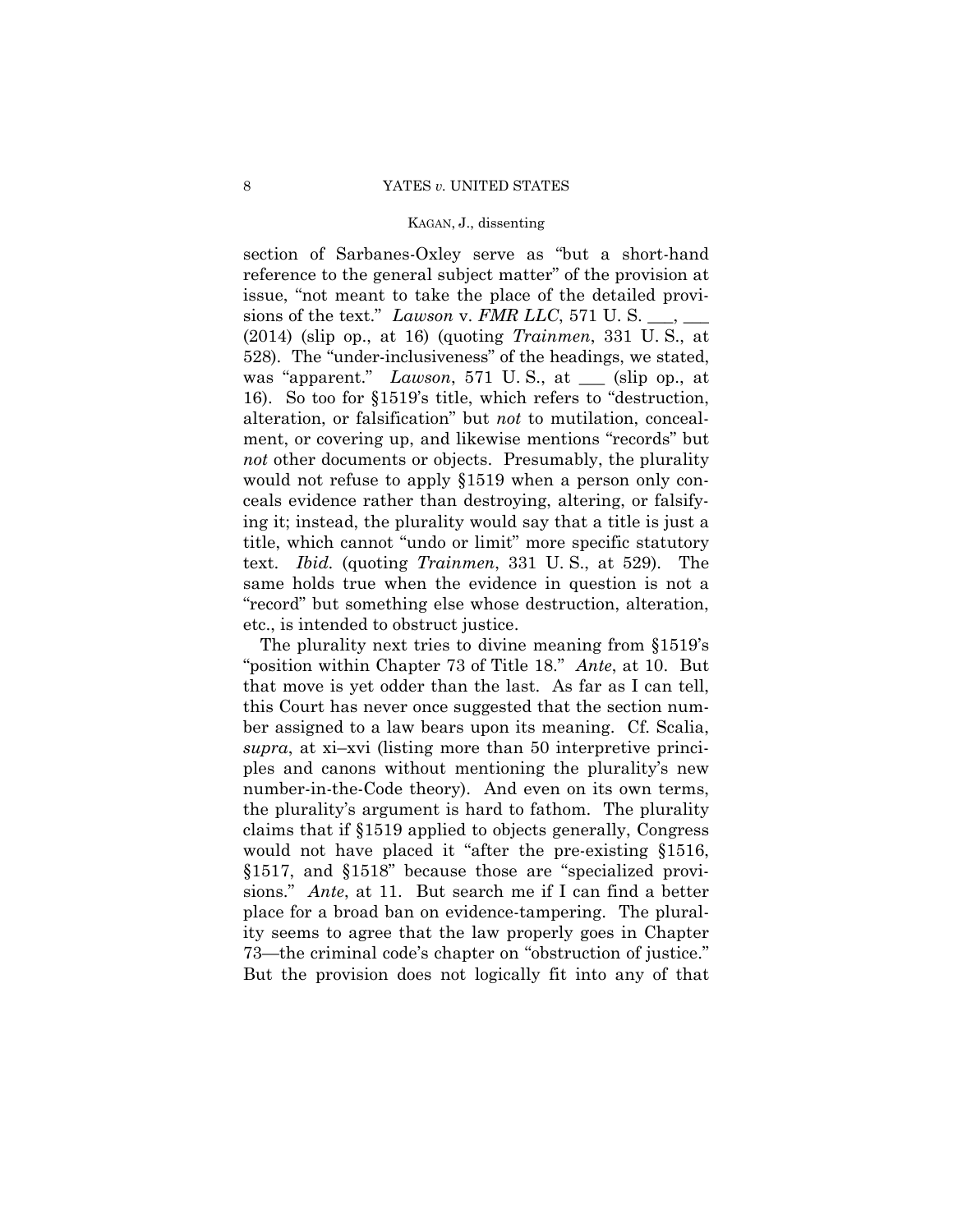chapter's pre-existing sections. And with the first 18 numbers of the chapter already taken (starting with §1501 and continuing through §1518), the law naturally took the 19th place. That is standard operating procedure. Prior to the Sarbanes-Oxley Act of 2002, all of Chapter 73 was ordered chronologically: Section 1518 was later enacted than §1517, which was later enacted than §1516, which was . . . well, you get the idea. And after Sarbanes-Oxley, Congress has continued in the same vein. Section 1519 is thus right where you would expect it (as is the contemporaneously passed §1520)—between §1518 (added in 1996) and §1521 (added in 2008).2

 jurisdiction of any [federal] department or agency" whereas The plurality's third argument, relying on the surplusage canon, at least invokes a known tool of statutory construction—but it too comes to nothing. Says the plurality: If read naturally, §1519 "would render superfluous" §1512(c)(1), which Congress passed "as part of the same act." *Ante*, at 13. But that is not so: Although the two provisions significantly overlap, each applies to conduct the other does not. The key difference between the two is that §1519 protects the integrity of "matter[s] within the §1512(c)(1) safeguards "official proceeding[s]" as defined in §1515(a)(1)(A). Section 1519's language often applies more broadly than  $$1512(c)(1)$ 's, as the plurality notes.

<sup>2</sup>The lonesome exception to Chapter 73's chronological order is §1514A, added in Sarbanes-Oxley to create a civil action to protect whistleblowers. Congress decided to place that provision right after the only other section in Chapter 73 to authorize a civil action (that one to protect victims and witnesses). The plurality, seizing on the §1514 example, says it likewise "would have made more sense for Congress to codify the substance of §1519 within §1512 or in a new §1512A." *Ante*, at 12, n. 4. But §1512 is titled "Tampering with a witness, victim, or an informant," and its provisions almost all protect witnesses from intimidation and harassment. It makes perfect sense that Congress wanted a broad ban on evidence-spoliation to stand on its own rather than as part of—or an appendage to—a witness-tampering provision.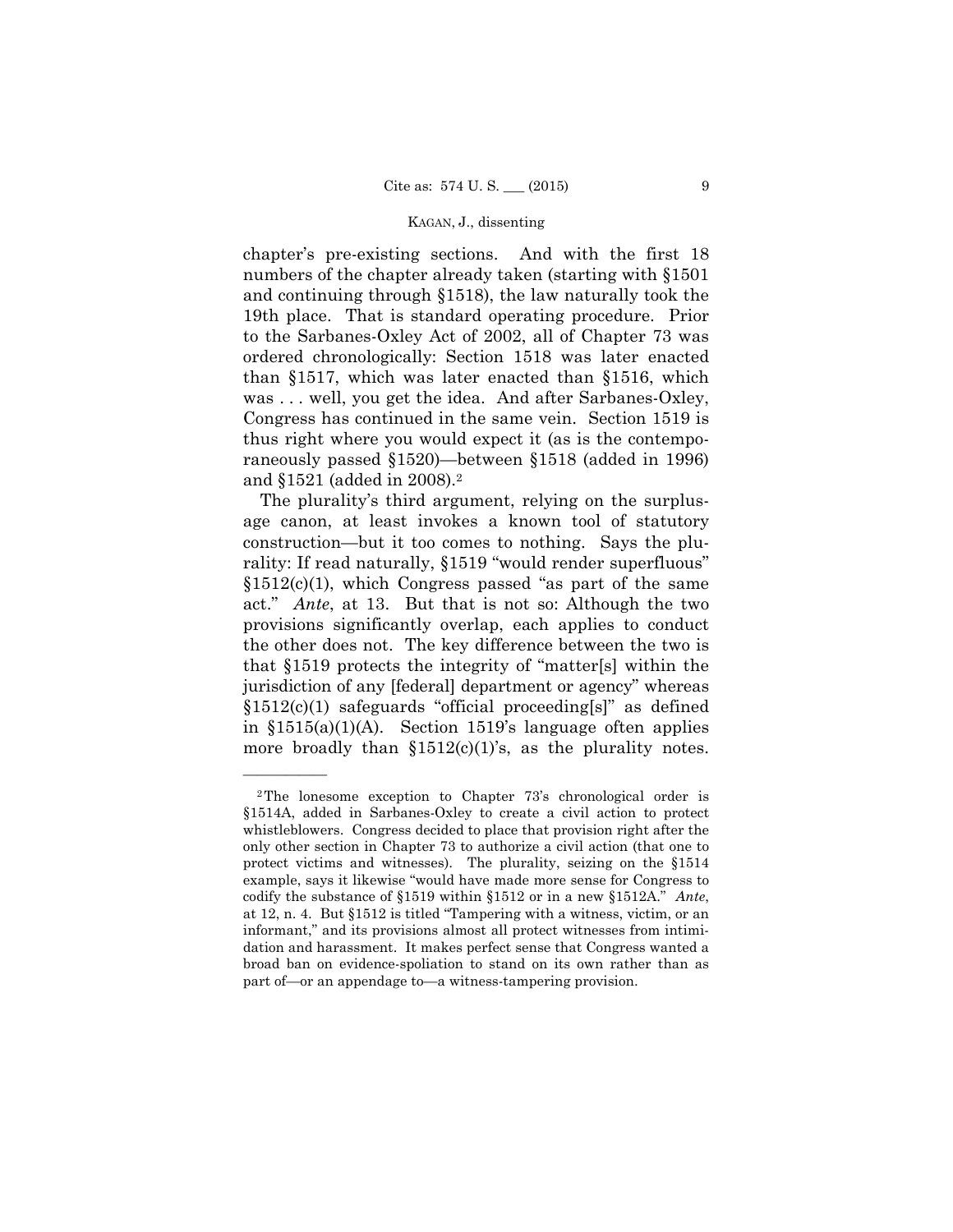$$1512(c)(1)$  sometimes reaches more widely than  $$1519$ . For example, an FBI investigation counts as a matter within a federal department's jurisdiction, but falls outside the statutory definition of "official proceeding" as construed by courts. See, *e.g.*, *United States* v. *Gabriel*, 125 F. 3d 89, 105, n. 13 (CA2 1997). But conversely, For example, because an "official proceeding" includes any "proceeding before a judge or court of the United States,"  $$1512(c)(1)$  prohibits tampering with evidence in federal litigation between private parties. See §1515(a)(1)(A); *United States* v. *Burge*, 711 F. 3d 803, 808–810 (CA7 2013); *United States* v. *Reich*, 479 F. 3d 179, 185–187 (CA2 2007) (Sotomayor, J.). By contrast, §1519 wouldn't ordinarily operate in that context because a federal court isn't a "department or agency." See *Hubbard* v. *United States*, 514 U.S. 695, 715 (1995).<sup>3</sup> So the surplusage canon doesn't come into play.4 Overlap—even significant overlap—abounds in the criminal law. See *Loughrin* v. *United* 

 somehow changes *Hubbard*'s result. See *ante*, at 12–13, and n. 5. But 3The plurality's objection to this statement is difficult to understand. It cannot take issue with *Hubbard*'s holding that "a federal court is neither a 'department' nor an 'agency' " in a statute referring, just as §1519 does, to "any matter within the jurisdiction of any department or agency of the United States." 514 U. S., at 698, 715. So the plurality suggests that the phrase "in relation to . . . any such matter" in §1519 that phrase still demands that evidence-tampering relate to a "matter within the jurisdiction of any department or agency"—excluding courts, as *Hubbard* commands. That is why the federal government, as far as I can tell, has never once brought a prosecution under §1519 for evidence-tampering in litigation between private parties. It instead uses

 $$1512(c)(1)$  for that purpose.<br><sup>4</sup>Section 1512(c)(1) also applies more broadly than §1519 in proceedings relating to insurance regulation. The term "official proceeding" in  $§1512(c)(1)$  is defined to include "proceeding[s] involving the business of insurance whose activities affect interstate commerce before any insurance regulatory official or agency."  $$1515(a)(1)(D)$ . But  $$1519$ wouldn't usually apply in that context because state, not federal, agencies handle most insurance regulation.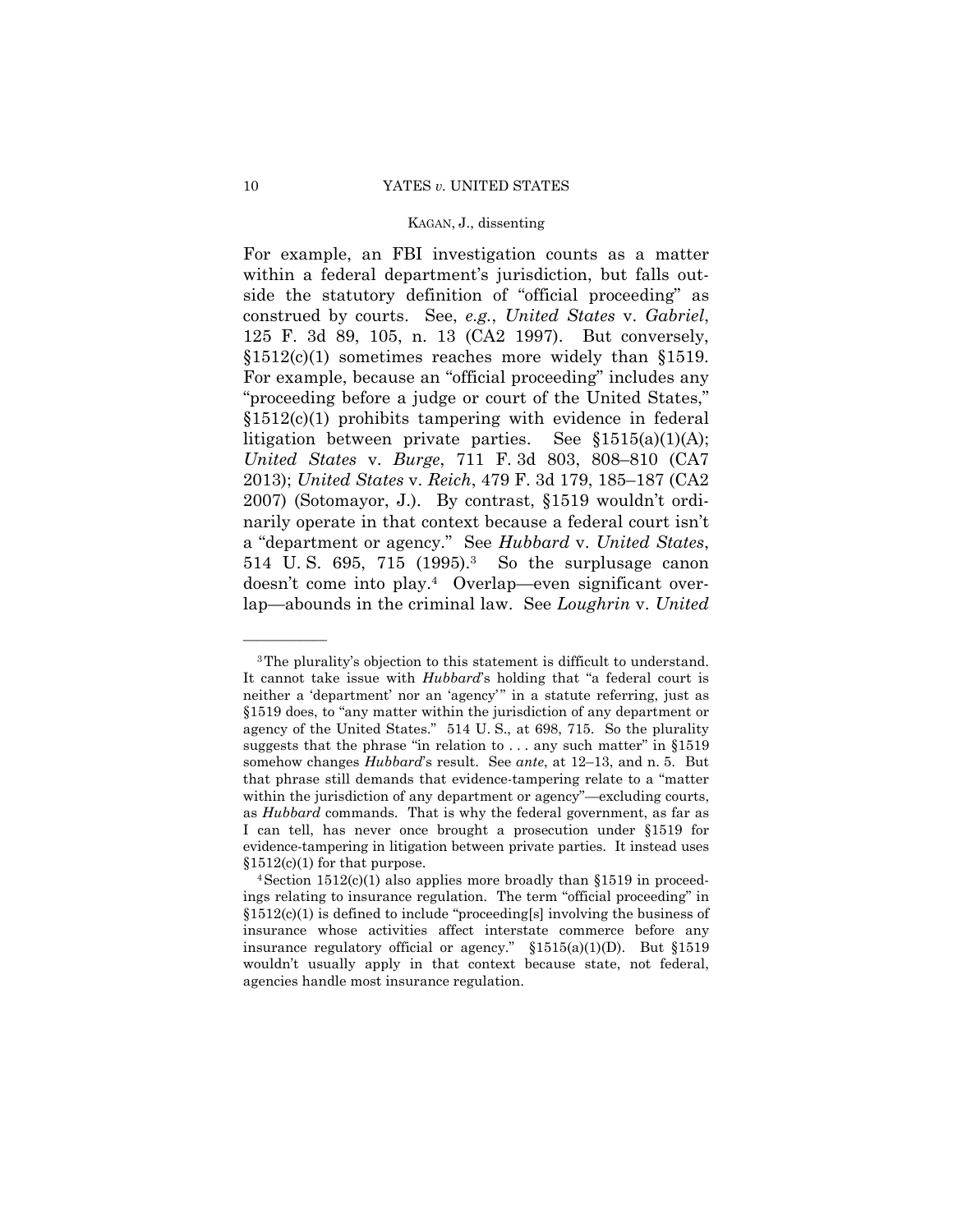*States*, 573 U. S. \_\_\_, \_\_\_ – \_\_\_, n. 4 (2014) (slip op., at 6–7, n. 4). This Court has never thought that of such ordinary stuff surplusage is made. See *ibid.*; *Connecticut Nat. Bank*  v. *Germain*, 503 U. S. 249, 253 (1992).

And the legislative history to which the plurality appeals, see *ante*, at 6, only cuts against it because those materials show that lawmakers knew that §1519 and §1512(c)(1) share much common ground. Minority Leader Lott introduced the amendment that included  $\S 1512(c)(1)$ (along with other criminal and corporate fraud provisions) late in the legislative process, explaining that he did so at the specific request of the President. See 148 Cong. Rec. 12509, 12512 (2002) (remarks of Sen. Lott). Not only Lott but several other Senators noted the overlap between the President's package and provisions already in the bill, most notably §1519. See *id.*, at 12512 (remarks of Sen. Lott); *id.*, at 12513 (remarks of Sen. Biden); *id.*, at 12517 (remarks of Sens. Hatch and Gramm). The presence of both  $$1519$  and  $$1512(c)(1)$  in the final Act may have reflected belt-and-suspenders caution: If §1519 contained some flaw, §1512(c)(1) would serve as a backstop. Or the addition of §1512(c)(1) may have derived solely from legislators' wish "to satisfy audiences other than courts"—that is, the President and his Justice Department. Gluck & Bressman, Statutory Interpretation from the Inside, 65 Stan. L. Rev. 901, 935 (2013) (emphasis deleted). Whichever the case, Congress's consciousness of overlap between the two provisions removes any conceivable reason to cast aside §1519's ordinary meaning in service of preventing some statutory repetition.

Indeed, the inclusion of  $$1512(c)(1)$  in Sarbanes-Oxley creates a far worse problem for the plurality's construction of §1519 than for mine. Section 1512(c)(1) criminalizes the destruction of any "record, document, or other object"; §1519 of any "record, document, or tangible object." On the plurality's view, one "object" is really an object, where-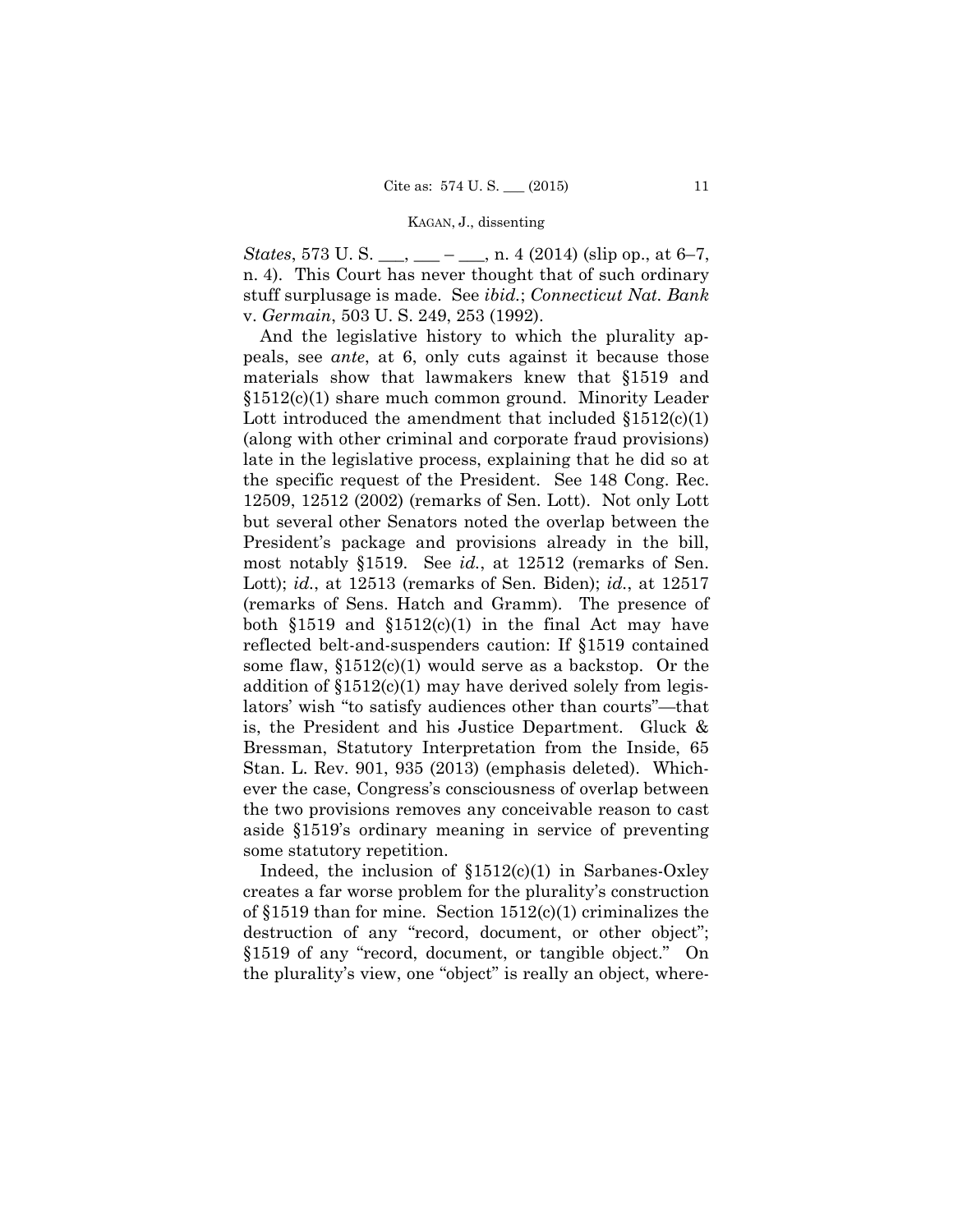provisions pertain to the same subject. See *supra*, at  $5-6$ . as the other is only an object that preserves or stores information. But "[t]he normal rule of statutory construction assumes that identical words used in different parts of the same act," passed at the same time, "are intended to have the same meaning." *Sorenson* v. *Secretary of Treasury*, 475 U. S. 851, 860 (1986) (internal quotation marks omitted). And that is especially true when the different The plurality doesn't—really, can't—explain why it instead interprets the same words used in two provisions of the same Act addressing the same basic problem to mean fundamentally different things.

ion of ALITO, J.). The first of those related canons advises  *Ante*, at 14.5 But understood as this Court always has, the Getting nowhere with surplusage, the plurality switches canons, hoping that *noscitur a sociis* and *ejusdem generis*  will save it. See *ante*, at 13–16; see also *ante*, at 1–2 (opinthat words grouped in a list be given similar meanings. The second counsels that a general term following specific words embraces only things of a similar kind. According to the plurality, those Latin maxims change the English meaning of "tangible object" to only things, like records and documents, "used to record or preserve information." canons have no such transformative effect on the worka-

<sup>&</sup>lt;sup>5</sup>The plurality seeks support for this argument in the Sentencing Commission's construction of the phrase "records, documents, or tangible objects," *ante*, at 14, but to no avail. The plurality cites a note in the Commission's Manual clarifying that this phrase, as used in the Sentencing Guidelines, "includes" various electronic information, communications, and storage devices. United States Sentencing Commission, Guidelines Manual §2J1.2, comment., n. 1 (Nov. 2014) (USSG). But "includes" (following its ordinary definition) "is not exhaustive," as the Commission's commentary makes explicit. USSG §1B1.1, comment., n. 2. Otherwise, the Commission's construction wouldn't encompass *paper* documents. All the note does is to make plain that "records, documents, or tangible objects" embraces stuff relating to the digital (as well as the material) world.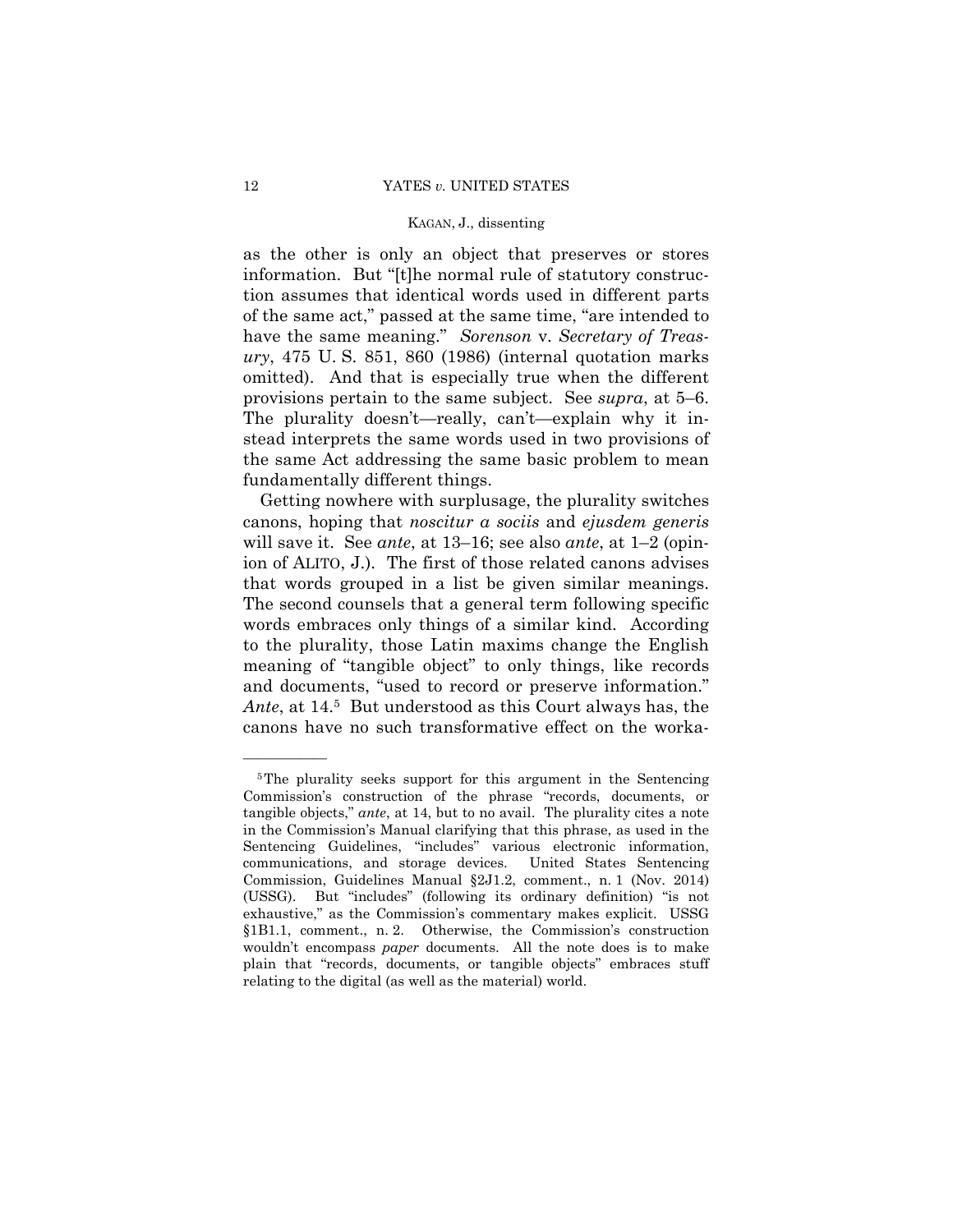day language Congress chose.

As an initial matter, this Court uses *noscitur a sociis*  and *ejusdem generis* to resolve ambiguity, not create it. Those principles are "useful rule[s] of construction where words are of obscure or doubtful meaning." *Russell Motor Car Co.* v. *United States*, 261 U. S. 514, 520 (1923). But when words have a clear definition, and all other contextual clues support that meaning, the canons cannot properly defeat Congress's decision to draft broad legislation. See, *e.g.*, *Ali*, 552 U. S., at 227 (rejecting the invocation of these canons as an "attempt to create ambiguity where the statute's text and structure suggest none").

Anyway, assigning "tangible object" its ordinary meaning comports with *noscitur a sociis* and *ejusdem generis* when applied, as they should be, with attention to §1519's subject and purpose. Those canons require identifying a common trait that links all the words in a statutory phrase. See, *e.g.*, *Graham County Soil and Water Conservation Dist.* v. *United States ex rel. Wilson*, 559 U. S. 280, 289, n. 7 (2010); *Ali*, 552 U. S., at 224–226. In responding to that demand, the plurality characterizes records and documents as things that preserve information—and so they are. But just as much, they are things that provide information, and thus potentially serve as evidence relevant to matters under review. And in a statute pertaining to obstruction of federal investigations, that evidentiary function comes to the fore. The destruction of records and documents prevents law enforcement agents from gathering facts relevant to official inquiries. And so too does the destruction of tangible objects—of whatever kind. Whether the item is a fisherman's ledger or an undersized fish, throwing it overboard has the identical effect on the administration of justice. See *supra*, at 7. For purposes of §1519, records, documents, and (all) tangible objects are therefore alike.

Indeed, even the plurality can't fully credit its *nosci-*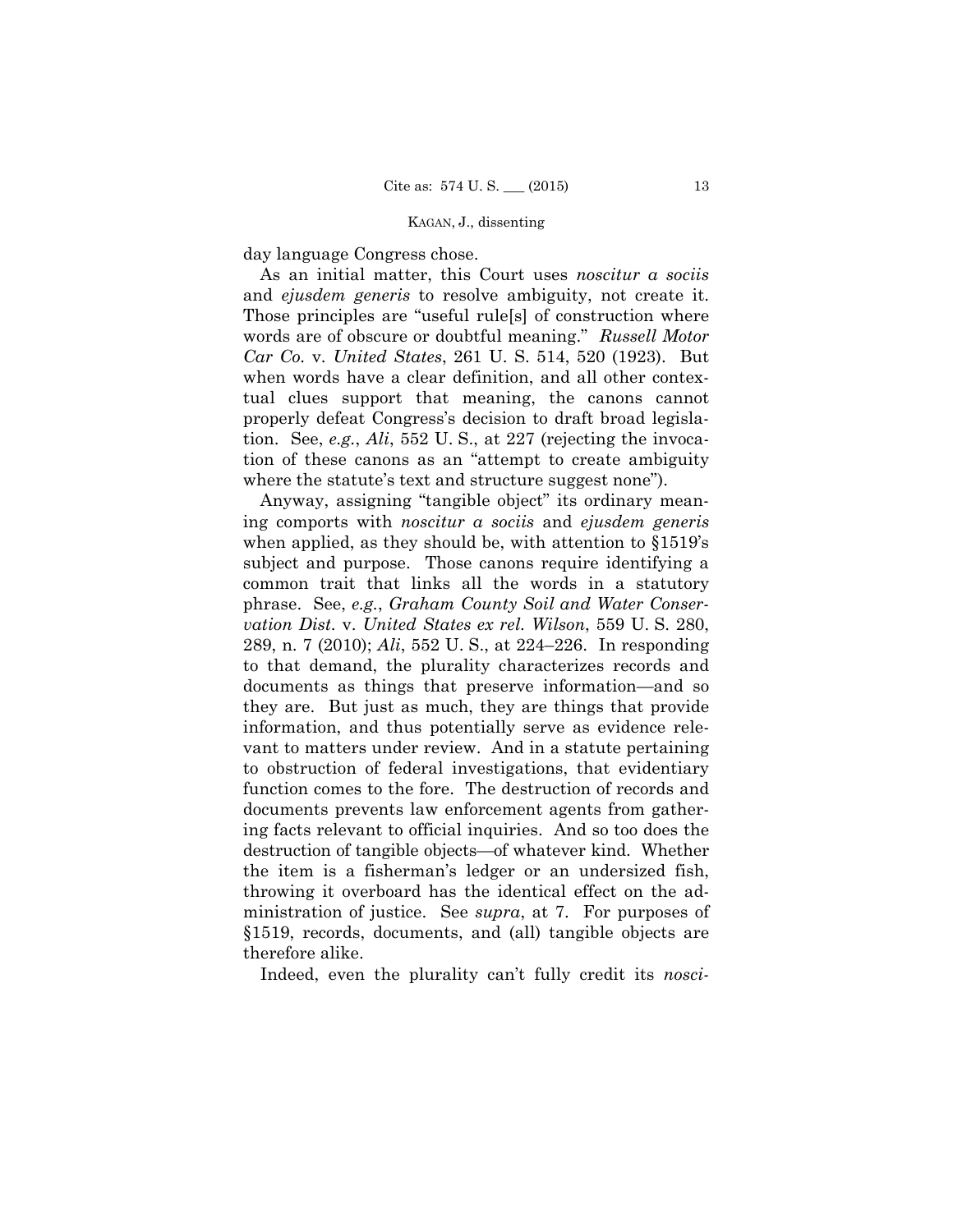(c). *tur*/*ejusdem* argument. The same reasoning would apply to *every* law placing the word "object" (or "thing") after "record" and "document." But as noted earlier, such statutes are common: The phrase appears (among other places) in many state laws based on the Model Penal Code, as well as in multiple provisions of §1512. See *supra*, at 4–5. The plurality accepts that in those laws "object" means object; its argument about superfluity positively *depends* on giving §1512(c)(1) that broader reading. See *ante*, at 13, 16. What, then, is the difference here? The plurality proposes that some of those statutes describe less serious offenses than §1519. See *ante*, at 17. How and why that distinction affects application of the *noscitur a sociis* and *ejusdem generis* canons is left obscure: Count it as one more of the plurality's never-before-propounded, not-readily-explained interpretive theories. See *supra*, at 7, 8–9, 11–12. But in any event, that rationale cannot support the plurality's willingness to give "object" its natural meaning in §1512, which (like §1519) sets out felonies with penalties of up to 20 years. See  $\S$ §1512(a)(3)(C), (b), The canons, in the plurality's interpretive world, apparently switch on and off whenever convenient.

And the plurality's invocation of §1519's verbs does nothing to buttress its canon-based argument. See *ante*, at 14–15; *ante*, at 2–3 (opinion of ALITO, J.). The plurality observes that §1519 prohibits "falsif[ying]" or "mak[ing] a false entry in" a tangible object, and no one can do those things to, say, a murder weapon (or a fish). *Ante*, at 14. But of course someone can alter, destroy, mutilate, conceal, or cover up such a tangible object, and §1519 prohibits those actions too. The Court has never before suggested that all the verbs in a statute need to match up with all the nouns. See *Robers* v. *United States*, 572 U. S. \_\_\_, \_\_\_ (2014) (slip op., at 4) ("[T]he law does not require legislators to write extra language specifically exempting, phrase by phrase, applications in respect to which a portion of a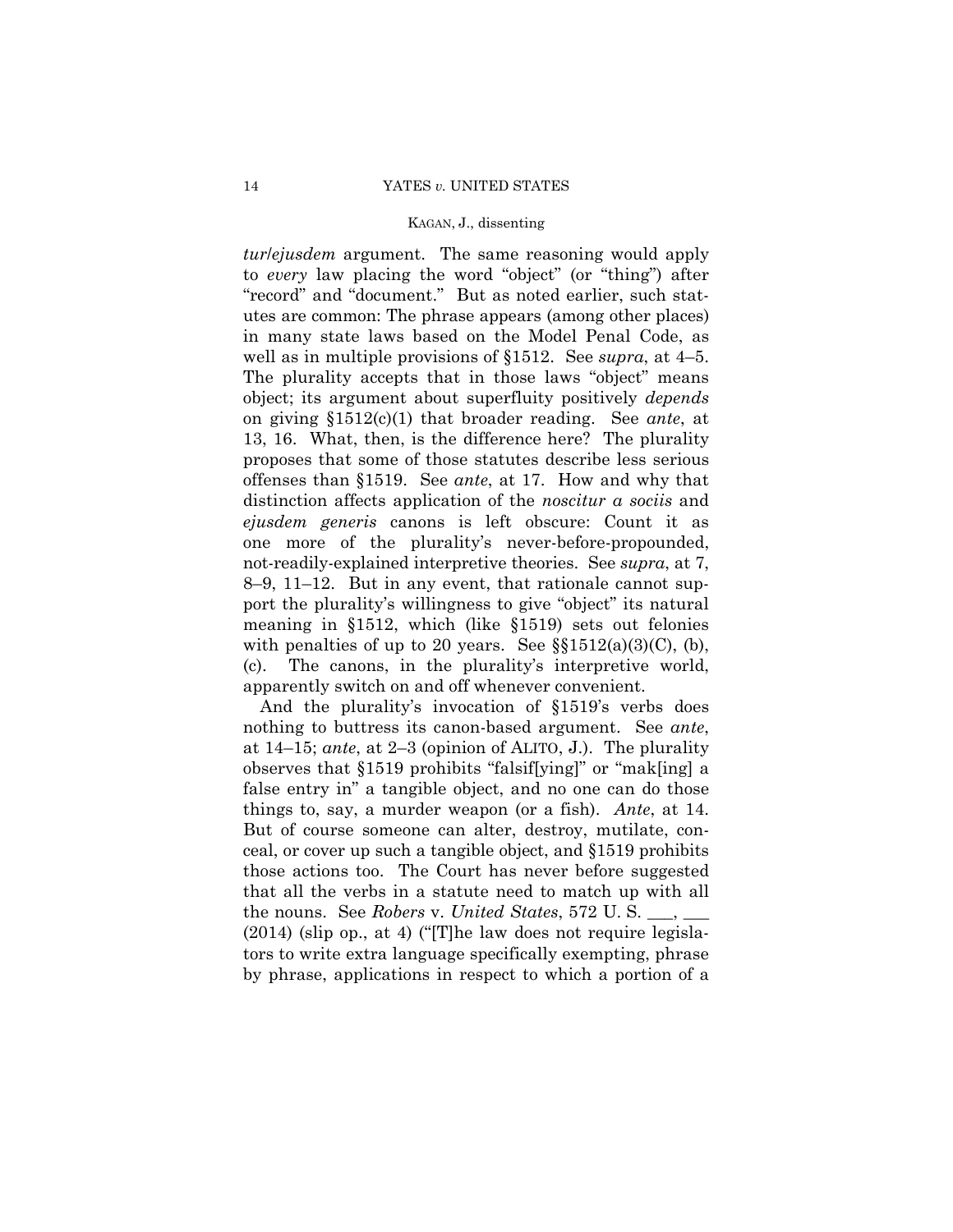phrase is not needed"). And for good reason. It is exactly when Congress sets out to draft a statute broadly—to include every imaginable variation on a theme—that such mismatches will arise. To respond by narrowing the law, as the plurality does, is thus to flout both what Congress wrote and what Congress wanted.

Finally, when all else fails, the plurality invokes the rule of lenity. See *ante*, at 18. But even in its most robust form, that rule only kicks in when, "after all legitimate tools of interpretation have been exhausted, 'a reasonable doubt persists' regarding whether Congress has made the defendant's conduct a federal crime." *Abramski* v. *United States*, 573 U. S. \_\_\_, \_\_\_ (2014) (SCALIA, J., dissenting) (slip op., at 12) (quoting *Moskal* v. *United States*, 498 U. S. 103, 108 (1990)). No such doubt lingers here. The plurality points to the breadth of §1519, see *ante*, at 18, as though breadth were equivalent to ambiguity. It is not. Section 1519 *is* very broad. It is also very clear. Every traditional tool of statutory interpretation points in the same direction, toward "object" meaning object. Lenity offers no proper refuge from that straightforward (even though capacious) construction.6

anticipate a felony prosecution" when throwing fish overboard). But <sup>6</sup>As part of its lenity argument, the plurality asserts that Yates did not have "fair warning" that his conduct amounted to a felony. *Ante*, at 18; see *ante*, at 17 (stating that "Yates would have had scant reason to even under the plurality's view, the dumping of fish is potentially a federal felony—just under §1512(c)(1), rather than §1519. See *ante*, at 12–13. In any event, the plurality itself acknowledges that the ordinary meaning of §1519 covers Yates's conduct, see *ante*, at 7: That provision, no less than  $$1512(c)(1)$ , announces its broad scope in the clearest possible terms. And when an ordinary citizen seeks notice of a statute's scope, he is more likely to focus on the plain text than (as the plurality would have it) on the section number, the superfluity principle, and the *noscitur* and *ejusdem* canons.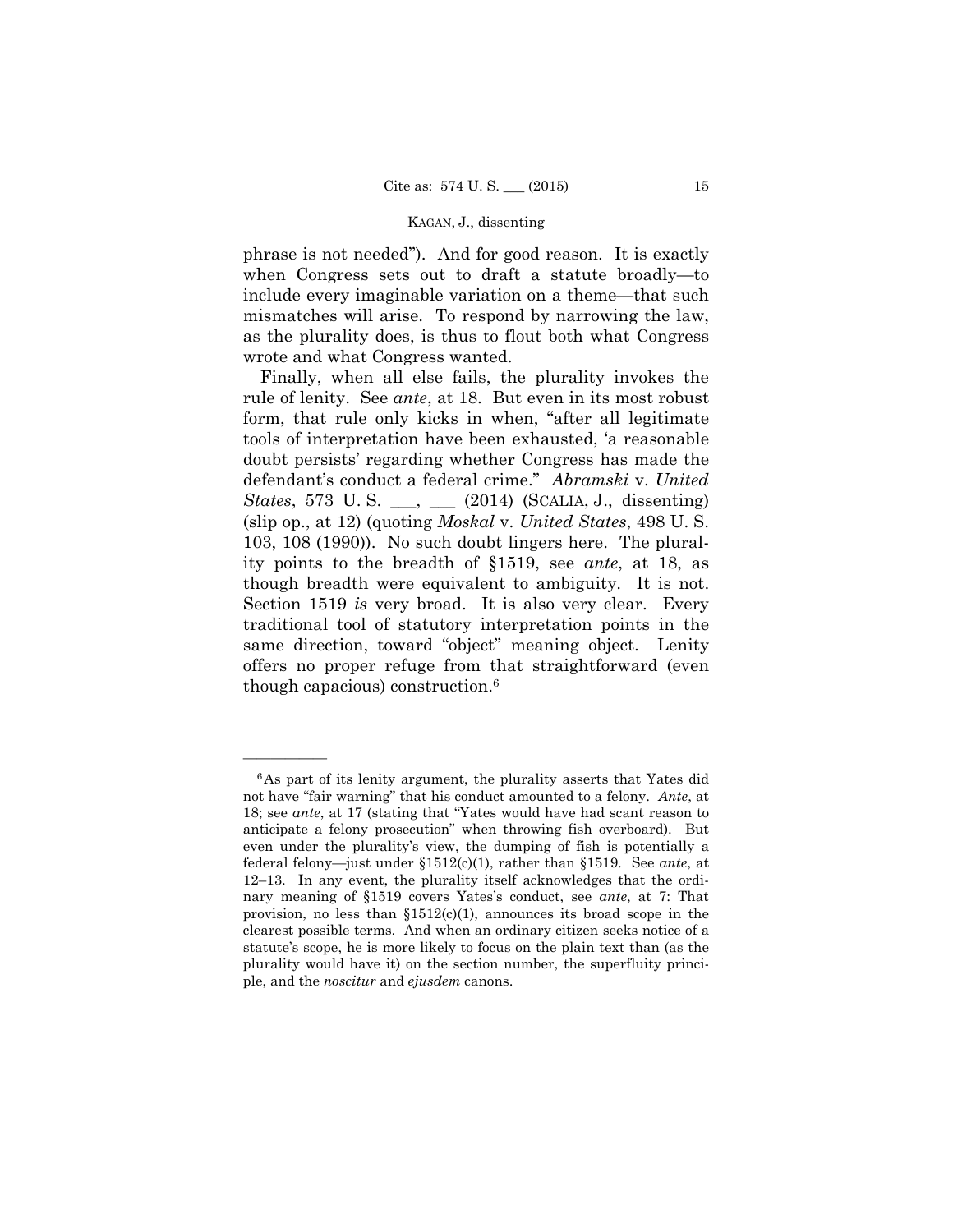### B

 "crocodile"? *Ante*, at 1–2. Courts sometimes say, when See, *e.g.*, *United States* v. *Locke*, 529 U. S. 89, 105 (2000). The concurring opinion is a shorter, vaguer version of the plurality's. It relies primarily on the *noscitur a sociis*  and *ejusdem generis* canons, tries to bolster them with §1519's "list of verbs," and concludes with the section's title. See *supra*, at 7–8, 12–13, 14–15 (addressing each of those arguments). (Notably, even the concurrence puts no stock in the plurality's section-number and superfluity claims.) From those familiar materials, the concurrence arrives at the following definition: "'tangible object' should mean something similar to records or documents." *Ante*, at 4 (opinion of ALITO, J.). In amplifying that purported guidance, the concurrence suggests applying the term "tangible object" in keeping with what "a neighbor, when asked to identify something similar to record or document," might answer. *Ante*, at 1. "[W]ho wouldn't raise an eyebrow," the concurrence wonders, if the neighbor said explaining the Latin maxims, that the "words of a statute should be interpreted consistent with their neighbors." The concurrence takes that expression literally.

But §1519's meaning should not hinge on the odd game of Mad Libs the concurrence proposes. No one reading §1519 needs to fill in a blank after the words "records" and "documents." That is because Congress, quite helpfully, already did so—adding the term "tangible object." The issue in this case is what that term means. So if the concurrence wishes to ask its neighbor a question, I'd recommend a more pertinent one: Do you think a fish (or, if the concurrence prefers, a crocodile) is a "tangible object"? As to that query, "who wouldn't raise an eyebrow" if the neighbor said "no"?

In insisting on its different question, the concurrence neglects the proper function of catchall phrases like "or tangible object." The reason Congress uses such terms is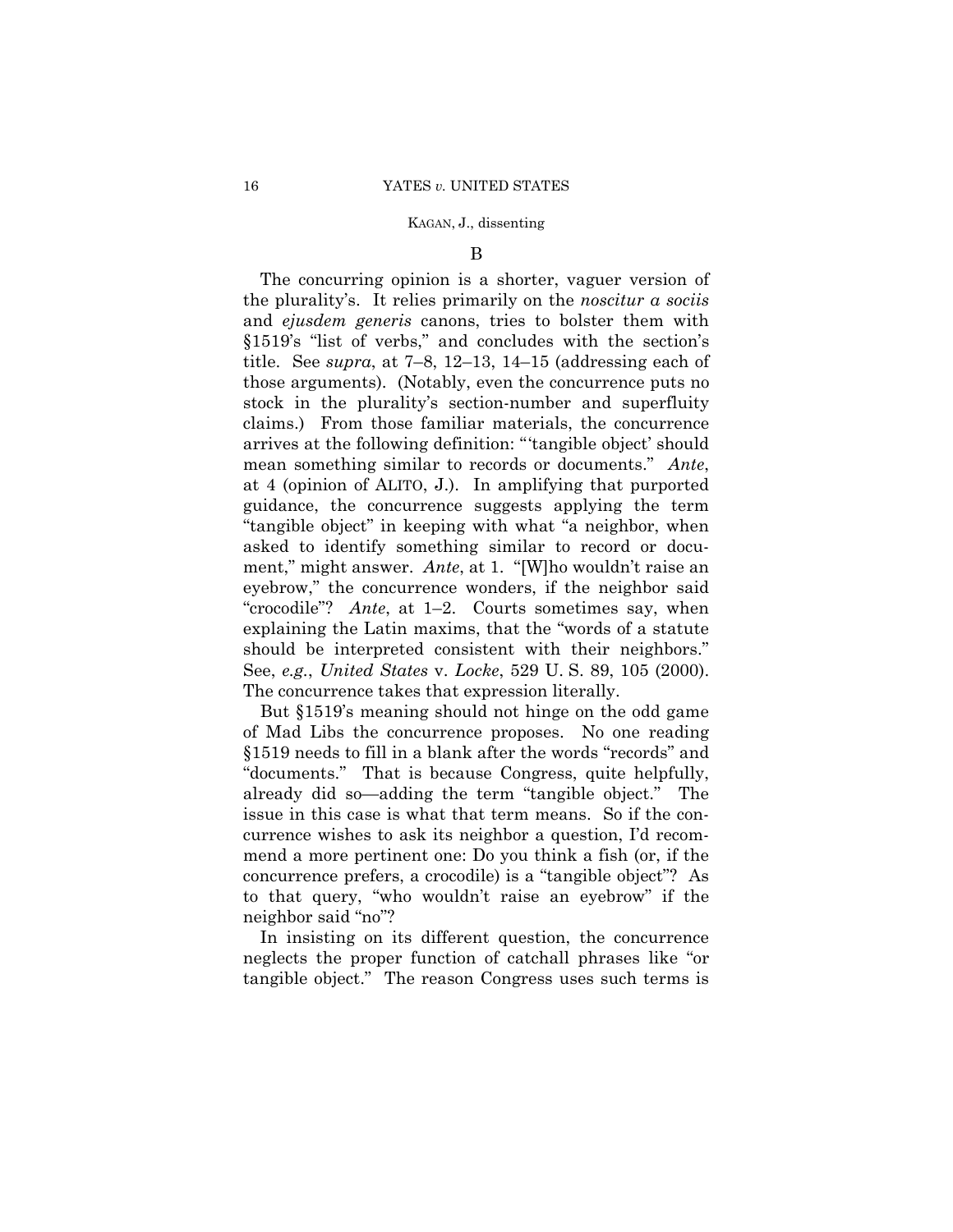used as evidence to support smuggling conviction). And so precisely to reach things that, in the concurrence's words, "do[] not spring to mind"—to my mind, to my neighbor's, or (most important) to Congress's. *Ante*, at 1 (opinion of ALITO, J.). As this Court recently explained: "[T]he whole value of a generally phrased residual [term] is that it serves as a catchall for matters not specifically contemplated—known unknowns." *Beaty*, 556 U. S., at 860. Congress realizes that in a game of free association with "record" and "document," it will never think of all the other things—including crocodiles and fish—whose destruction or alteration can (less frequently but just as effectively) thwart law enforcement. Cf. *United States* v. *Stubbs*, 11 F. 3d 632, 637–638 (CA6 1993) (dead crocodiles Congress adds the general term "or tangible object" again, exactly because such things "do[] not spring to mind."7

The concurrence suggests that the term "tangible object" serves not as a catchall for physical evidence but to "ensure beyond question" that e-mails and other electronic files fall within §1519's compass. *Ante*, at 2. But that claim is eyebrow-raising in its own right. Would a Congress wishing to make certain that §1519 applies to e-mails add the phrase "tangible object" (as opposed, say, to "electronic communications")? Would a judge or jury member predictably find that "tangible object" encompasses something as virtual as e-mail (as compared, say,

 knowns, *i.e.*, here, records and documents." *Ante*, at 2. But as noted 7The concurrence contends that when the *noscitur* and *ejusdem* canons are in play, " 'known unknowns' should be similar to known above, records and documents *are* similar to crocodiles and fish as far as §1519 is concerned: All are potentially useful as evidence in an investigation. See *supra,* at 13. The concurrence never explains why *that* similarity isn't the relevant one in a statute aimed at evidencetampering.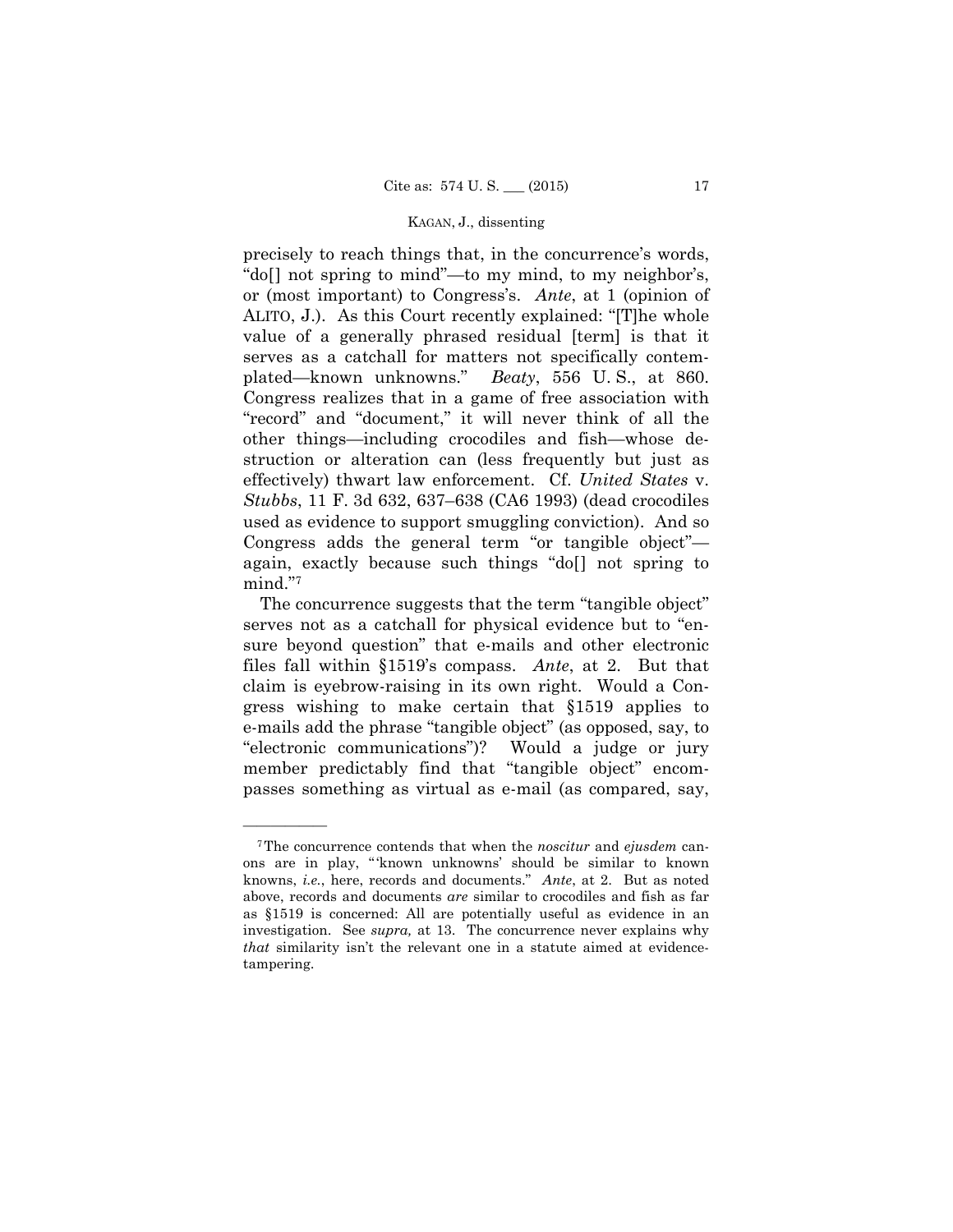with something as real as a fish)? If not (and the answer is not), then that term cannot function as a failsafe for e-mails.

The concurrence acknowledges that no one of its arguments can carry the day; rather, it takes the Latin canons plus §1519's verbs plus §1519's title to "tip the case" for Yates. *Ante*, at 1. But the sum total of three mistaken arguments is . . . three mistaken arguments. They do not get better in the combining. And so the concurrence ends up right where the plurality does, except that the concurrence, eschewing the rule of lenity, has nothing to fall back on.

III

If none of the traditional tools of statutory interpretation can produce today's result, then what accounts for it? The plurality offers a clue when it emphasizes the disproportionate penalties §1519 imposes if the law is read broadly. See *ante*, at 17–18. Section 1519, the plurality objects, would then "expose[] individuals to 20-year prison sentences for tampering with *any* physical object that *might* have evidentiary value in *any* federal investigation into *any* offense." *Ante*, at 18. That brings to the surface the real issue: overcriminalization and excessive punishment in the U. S. Code.

 impede, obstruct, or influence" federal law enforcement. Now as to this statute, I think the plurality somewhat though only somewhat—exaggerates the matter. The plurality omits from its description of §1519 the requirement that a person act "knowingly" and with "the intent to And in highlighting §1519's maximum penalty, the plurality glosses over the absence of any prescribed minimum. (Let's not forget that Yates's sentence was not 20 years, but 30 days.) Congress presumably enacts laws with high maximums and no minimums when it thinks the prohibited conduct may run the gamut from major to minor. That